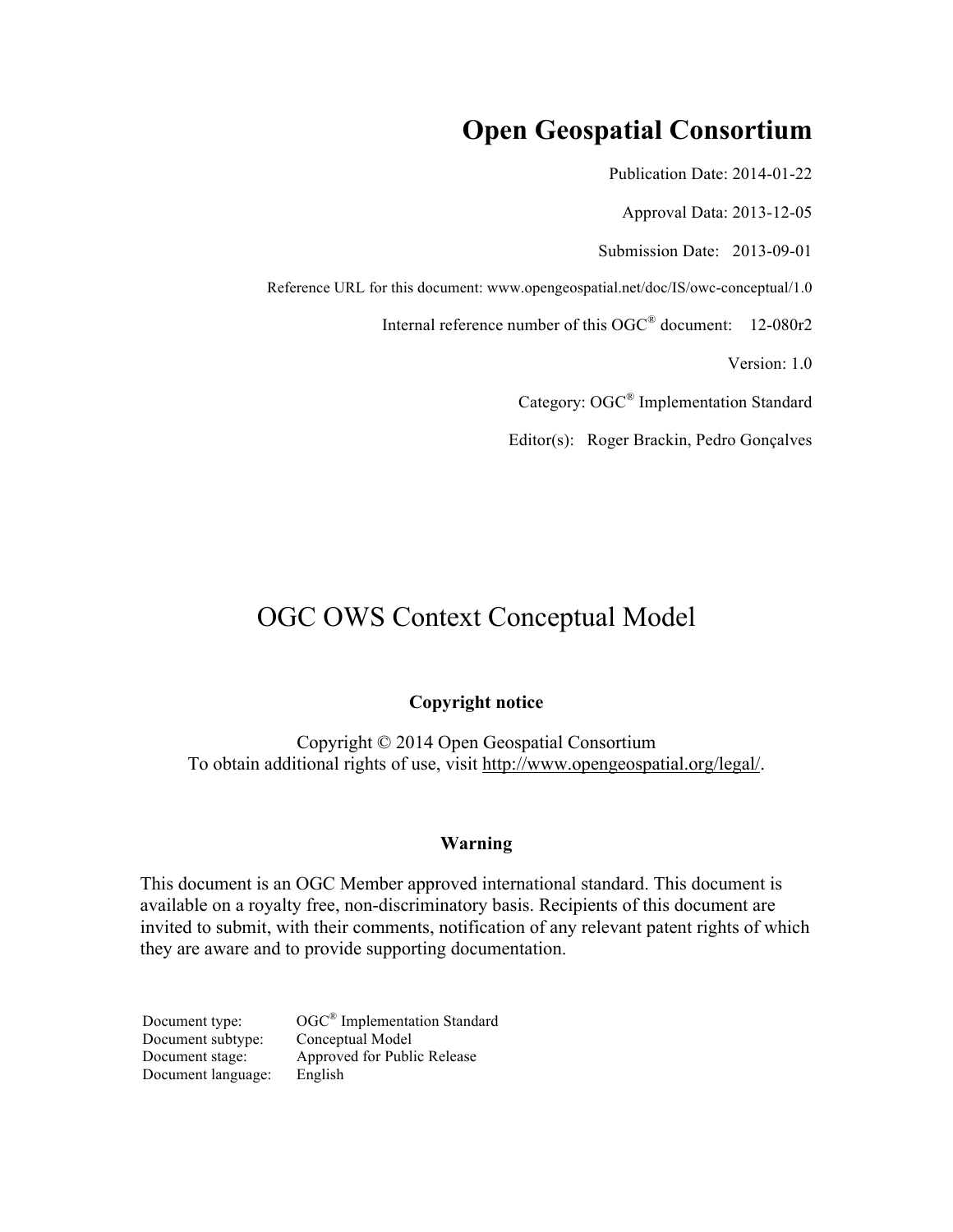Permission is hereby granted by the Open Geospatial Consortium, ("Licensor"), free of charge and subject to the terms set forth below, to any person obtaining a copy of this Intellectual Property and any associated documentation, to deal in the Intellectual Property without restriction (except as set forth below), including without limitation the rights to implement, use, copy, modify, merge, publish, distribute, and/or sublicense copies of the Intellectual Property, and to permit persons to whom the Intellectual Property is furnished to do so, provided that all copyright notices on the intellectual property are retained intact and that each person to whom the Intellectual Property is furnished agrees to the terms of this Agreement.

If you modify the Intellectual Property, all copies of the modified Intellectual Property must include, in addition to the above copyright notice, a notice that the Intellectual Property includes modifications that have not been approved or adopted by LICENSOR.

THIS LICENSE IS A COPYRIGHT LICENSE ONLY, AND DOES NOT CONVEY ANY RIGHTS UNDER ANY PATENTS THAT MAY BE IN FORCE ANYWHERE IN THE WORLD.

THE INTELLECTUAL PROPERTY IS PROVIDED "AS IS", WITHOUT WARRANTY OF ANY KIND, EXPRESS OR IMPLIED, INCLUDING BUT NOT LIMITED TO THE WARRANTIES OF MERCHANTABILITY, FITNESS FOR A PARTICULAR PURPOSE, AND NONINFRINGEMENT OF THIRD PARTY RIGHTS. THE COPYRIGHT HOLDER OR HOLDERS INCLUDED IN THIS NOTICE DO NOT WARRANT THAT THE FUNCTIONS CONTAINED IN THE INTELLECTUAL PROPERTY WILL MEET YOUR REQUIREMENTS OR THAT THE OPERATION OF THE INTELLECTUAL PROPERTY WILL BE UNINTERRUPTED OR ERROR FREE. ANY USE OF THE INTELLECTUAL PROPERTY SHALL BE MADE ENTIRELY AT THE USER'S OWN RISK. IN NO EVENT SHALL THE COPYRIGHT HOLDER OR ANY CONTRIBUTOR OF INTELLECTUAL PROPERTY RIGHTS TO THE INTELLECTUAL PROPERTY BE LIABLE FOR ANY CLAIM, OR ANY DIRECT, SPECIAL, INDIRECT OR CONSEQUENTIAL DAMAGES, OR ANY DAMAGES WHATSOEVER RESULTING FROM ANY ALLEGED INFRINGEMENT OR ANY LOSS OF USE, DATA OR PROFITS, WHETHER IN AN ACTION OF CONTRACT, NEGLIGENCE OR UNDER ANY OTHER LEGAL THEORY, ARISING OUT OF OR IN CONNECTION WITH THE IMPLEMENTATION, USE, COMMERCIALIZATION OR PERFORMANCE OF THIS INTELLECTUAL PROPERTY.

This license is effective until terminated. You may terminate it at any time by destroying the Intellectual Property together with all copies in any form. The license will also terminate if you fail to comply with any term or condition of this Agreement. Except as provided in the following sentence, no such termination of this license shall require the termination of any third party end-user sublicense to the Intellectual Property which is in force as of the date of notice of such termination. In addition, should the Intellectual Property, or the operation of the Intellectual Property, infringe, or in LICENSOR's sole opinion be likely to infringe, any patent, copyright, trademark or other right of a third party, you agree that LICENSOR, in its sole discretion, may terminate this license without any compensation or liability to you, your licensees or any other party. You agree upon termination of any kind to destroy or cause to be destroyed the Intellectual Property together with all copies in any form, whether held by you or by any third party.

Except as contained in this notice, the name of LICENSOR or of any other holder of a copyright in all or part of the Intellectual Property shall not be used in advertising or otherwise to promote the sale, use or other dealings in this Intellectual Property without prior written authorization of LICENSOR or such copyright holder. LICENSOR is and shall at all times be the sole entity that may authorize you or any third party to use certification marks, trademarks or other special designations to indicate compliance with any LICENSOR standards or specifications. This Agreement is governed by the laws of the Commonwealth of Massachusetts. The application to this Agreement of the United Nations Convention on Contracts for the International Sale of Goods is hereby expressly excluded. In the event any provision of this Agreement shall be deemed unenforceable, void or invalid, such provision shall be modified so as to make it valid and enforceable, and as so modified the entire Agreement shall remain in full force and effect. No decision, action or inaction by LICENSOR shall be construed to be a waiver of any rights or remedies available to it.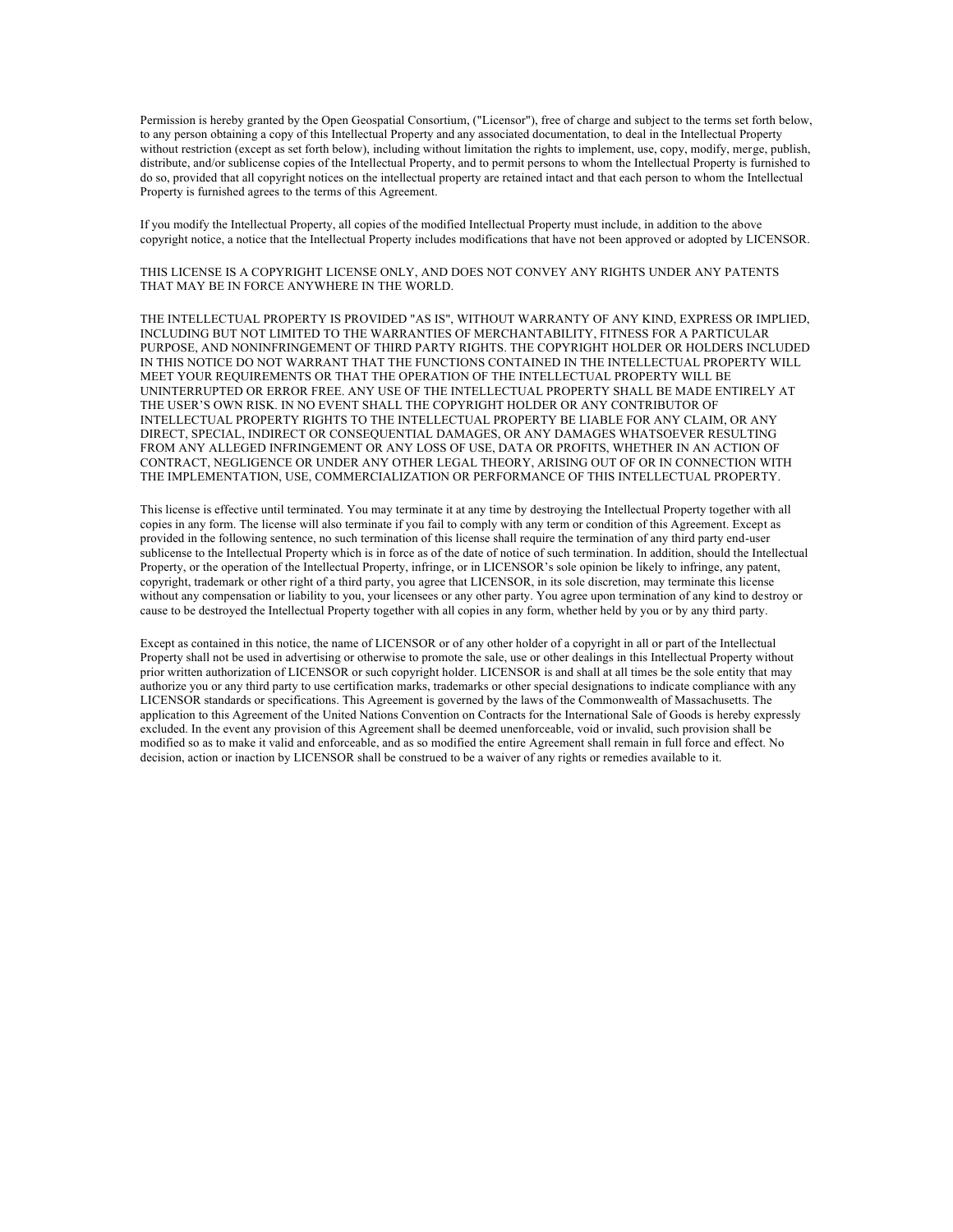# **Contents**

| 1.               |  |
|------------------|--|
| 2.               |  |
| 3.               |  |
| $\overline{4}$ . |  |
| 4.1              |  |
| 4.2              |  |
| 4.3              |  |
| 4.4              |  |
| 5 <sub>1</sub>   |  |
| 5.1              |  |
| 5.2              |  |
| 5.3              |  |
| 5.4              |  |
| 6.               |  |
| 6.1              |  |
| 6.2              |  |
| 6.2.1            |  |
| 6.2.2            |  |
| 6.2.3            |  |
| 6.2.4            |  |
| 6.2.5            |  |
| 6.2.6            |  |
| 6.2.7            |  |
| 6.2.8            |  |
| 6.2.9            |  |
| 6.2.10           |  |
| 6.2.11           |  |
| 6.2.12           |  |
| 6.2.13           |  |
| 7.               |  |
| 7.1              |  |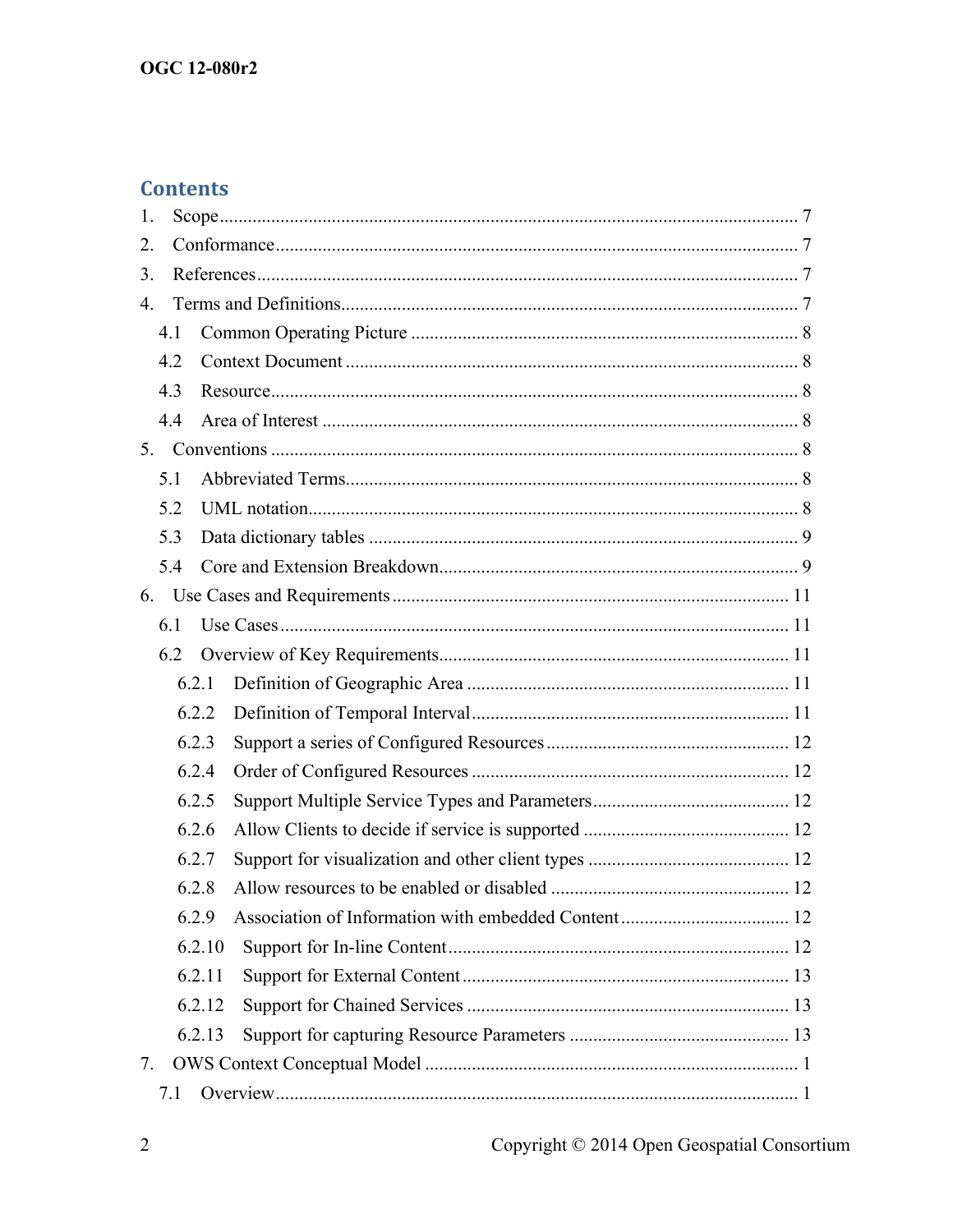| 7.2.1  |  |
|--------|--|
| 7.2.2  |  |
| 7.2.3  |  |
| 7.2.4  |  |
| 7.2.5  |  |
| 7.2.6  |  |
| 7.2.7  |  |
| 7.2.8  |  |
| 7.2.9  |  |
|        |  |
| 7.3.1  |  |
| 7.3.2  |  |
|        |  |
| 7.4.1  |  |
| 7.4.2  |  |
|        |  |
| 7.5.1  |  |
| 7.5.2  |  |
|        |  |
| 7.6.1  |  |
| 7.6.2  |  |
|        |  |
| 7.7.1  |  |
| 7.7.2  |  |
| 7.8    |  |
| 7.8.1  |  |
| 7.8.2  |  |
|        |  |
| 7.9.1  |  |
| 7.9.2  |  |
| 7.10   |  |
| 7.10.1 |  |
| 7.10.2 |  |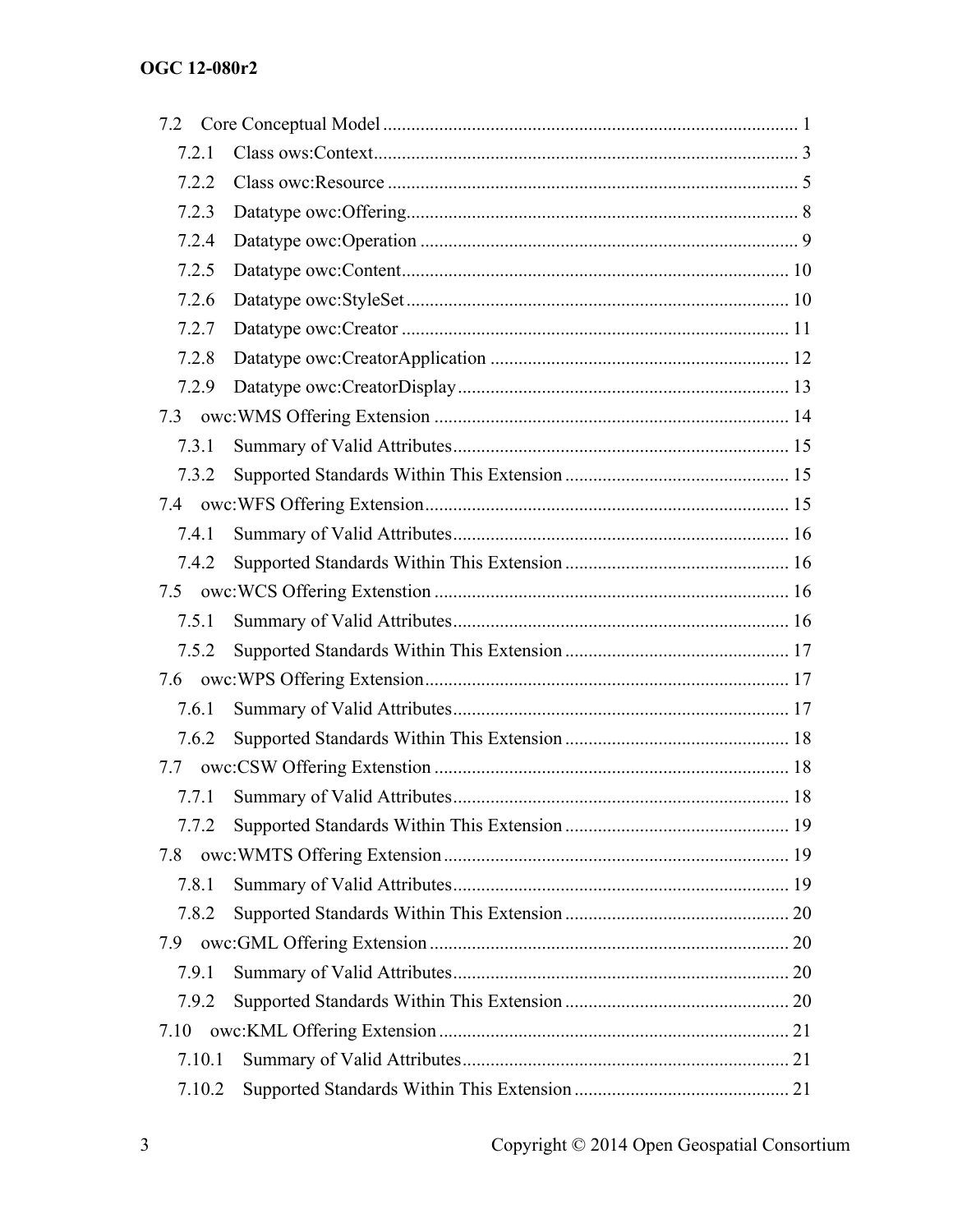| 7.11           |        |  |
|----------------|--------|--|
| 7.11.1         |        |  |
|                | 7.11.2 |  |
| 7.12           |        |  |
| 7.12.1         |        |  |
|                | 7.12.2 |  |
| 7.13           |        |  |
| 7.13.1         |        |  |
|                | 7.13.2 |  |
| $\mathbf{A}$ 1 |        |  |
| A.1.1          |        |  |
| A.1.2          |        |  |
| A.2            |        |  |
| A.3            |        |  |
| A.4            |        |  |
| A.5            |        |  |
| A.6            |        |  |
| A.7            |        |  |
| A.8            |        |  |
| A.9            |        |  |
| A.10           |        |  |
| A.11           |        |  |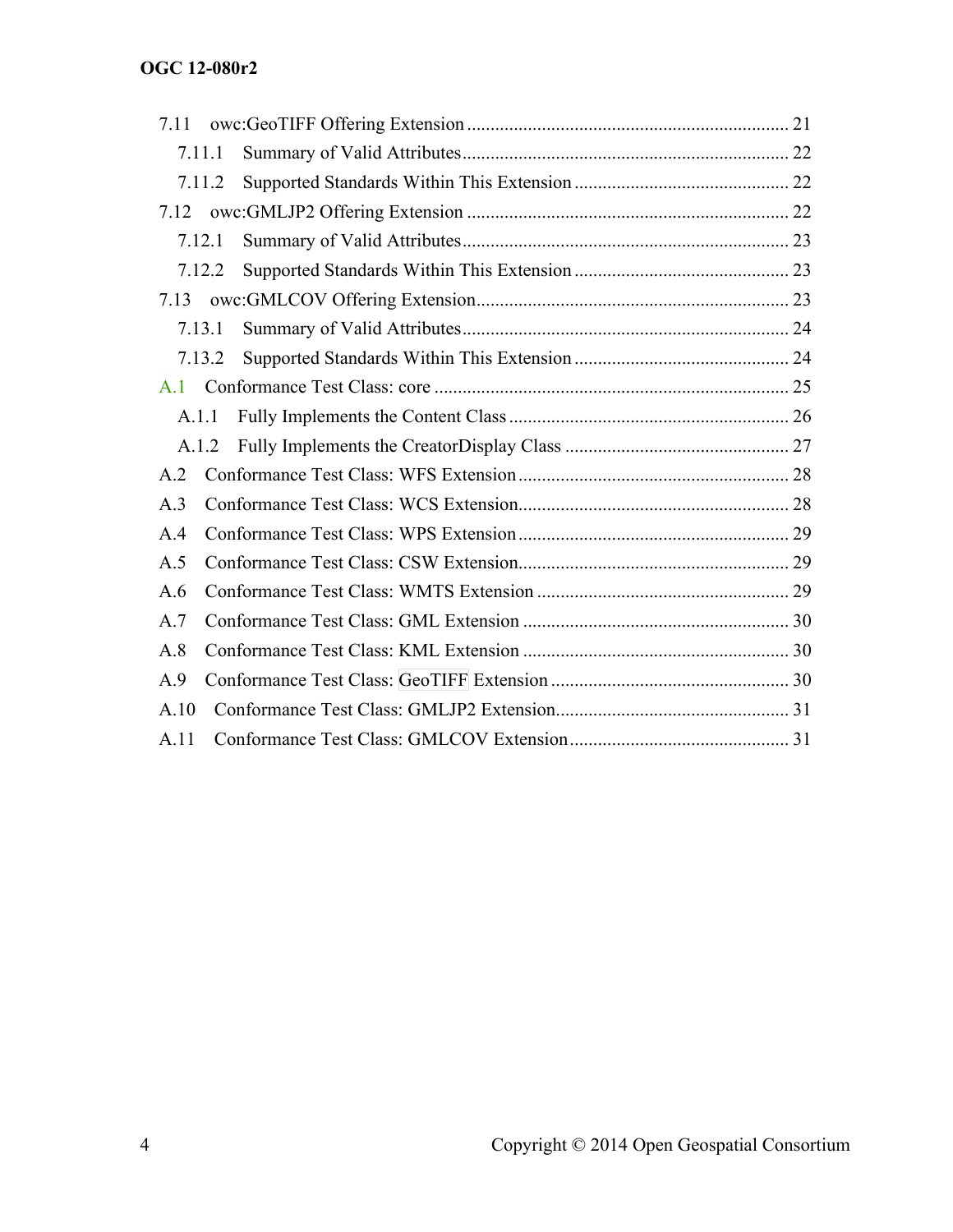#### **i. Abstract**

This standard describes the use cases, requirements and conceptual model for the OWS Context encoding standard. The goal of this standard is to provide a core model, which is extended and encoded as defined in extensions to this standard. A 'context document' specifies a fully configured service set which can be exchanged (with a consistent interpretation) among clients supporting the standard.

The OGC Web Services Context Document (OWS Context) was created to allow a set of configured information resources (service set) to be passed between applications primarily as a collection of services. OWS Context is developed to support in-line content as well. The goal is to support use cases such as the distribution of search results, the exchange of a set of resources such as OGC Web Feature Service (WFS), Web Map Service (WMS), Web Map Tile Service (WMTS), Web Coverage Service (WCS) and others in a 'common operating picture'. Additionally OWS Context can deliver a set of configured processing services (Web Processing Service (WPS)) parameters to allow the processing to be reproduced on different nodes.

OWS Context is aimed at replacing previous OGC attempts at providing such a capability (the Web Map Context WMC) which was reasonably successful but limited to WMS. Other work on the 'Location Organizer Folder (LOF)' was also taken into consideration. The concept of OWS Context, and the first prototype document was produced as part of OGC testbed OWS-7. See OGC 10-035r1, Information Sharing Engineering Report. In order to achieve mass market appeal, as well as being useful to a wider community, the use of OWS Context support to other existing standards was considered. Multiple encoding formats for OWS Context have been developed (ATOM, JSON). Each of these is described in a separate OWS Context Extensions to the Core model.

This document concentrates on describing the OWS Context Model in abstract terms using UML. The document defines requirements and use cases. It also includes an abstract test suite to verify that encodings are compliant with the core specification. The intent of OWS Context is to allow many types of OGC Data Delivery service to be referenced and therefore exploited (for example, not just WMS but also WFS, WCS and WPS) but it does not explicitly define the encoding of these services in the core (only the general approach to be used for different types of service interface). Service explicit encodings are defined within the extension documents for ATOM and JSON.

The abbreviation owc is used throughout this document for OWS Context.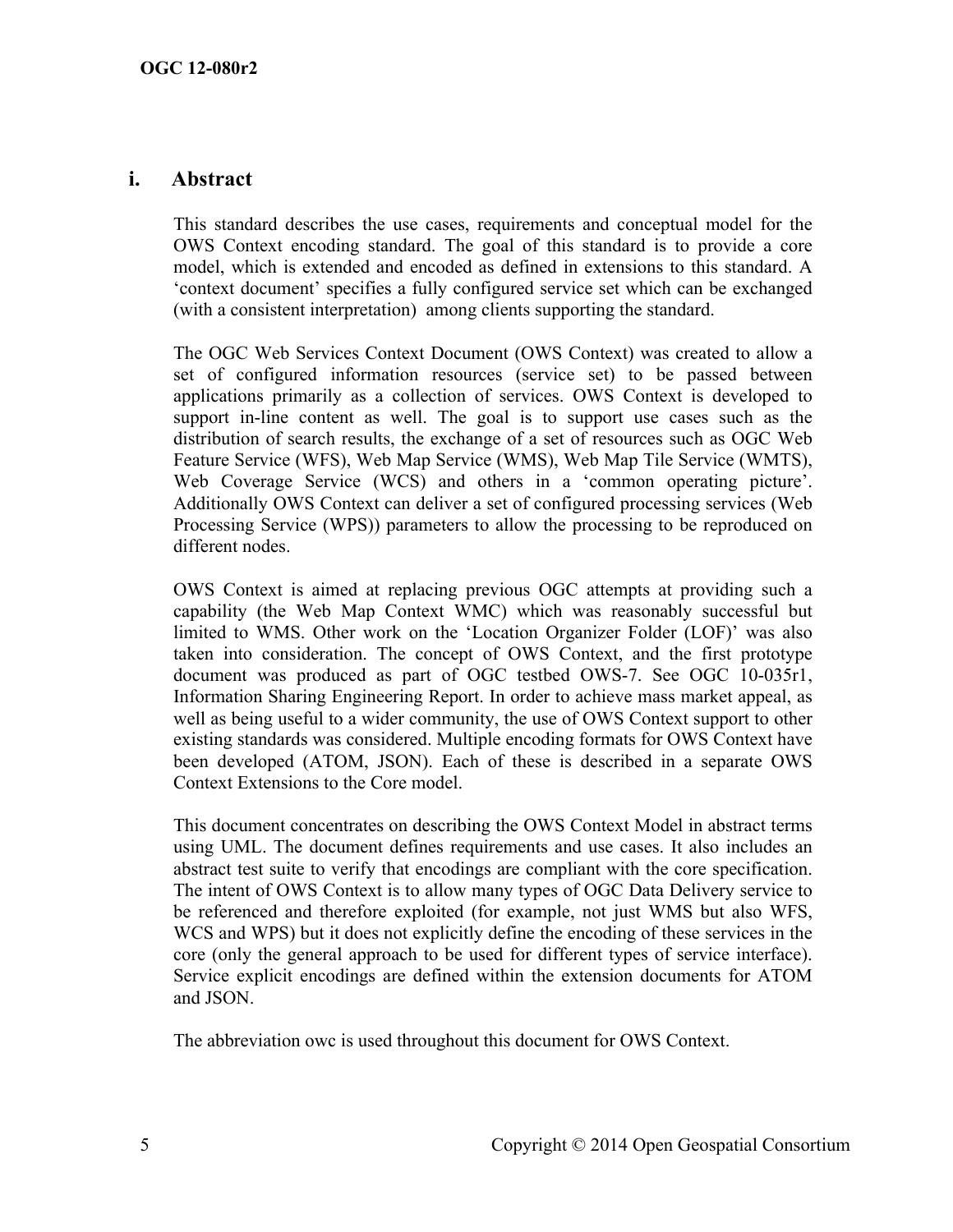# **ii. Keywords**

The following are keywords to be used by search engines and document catalogues

Ogcdoc, COP, Common Operating Picture, OWC, Context, OWS Context

#### **iii. Preface**

Attention is drawn to the possibility that some of the elements of this document may be the subject of patent rights. The Open Geospatial Consortium shall not be held responsible for identifying any or all such patent rights.

*Recipients of this document are requested to submit, with their comments, notification of any relevant patent claims or other intellectual property rights of which they may be aware that might be infringed by any implementation of the standard set forth in this document, and to provide supporting documentation when possible.*

# **iv. Submitting organizations**

The following organizations submitted this Implementation Standard to the Open Geospatial Consortium as an Implementation Standard:

- $\Box$  Envitia
- Intergraph
- ImageMatters
- $\neg$  NGA
- Terradue
- USGS

# **v. Submitters**

All questions regarding this submission should be directed to the editor or the submitters:

| Name            | Company                           |
|-----------------|-----------------------------------|
| Roger Brackin   | Envitia                           |
| Pedro Gonçalves | Terradue                          |
| Joan Maso       | Universitat Autònoma de Barcelona |
| David Rosinger  | Intergraph                        |
| Raj Singh       | <b>OGC</b>                        |
| Matt Tricomi    | <b>USGS</b>                       |
| David Wesloh    | <b>NGA</b>                        |
| Jeff Yutzler    | Image Matters Inc.                |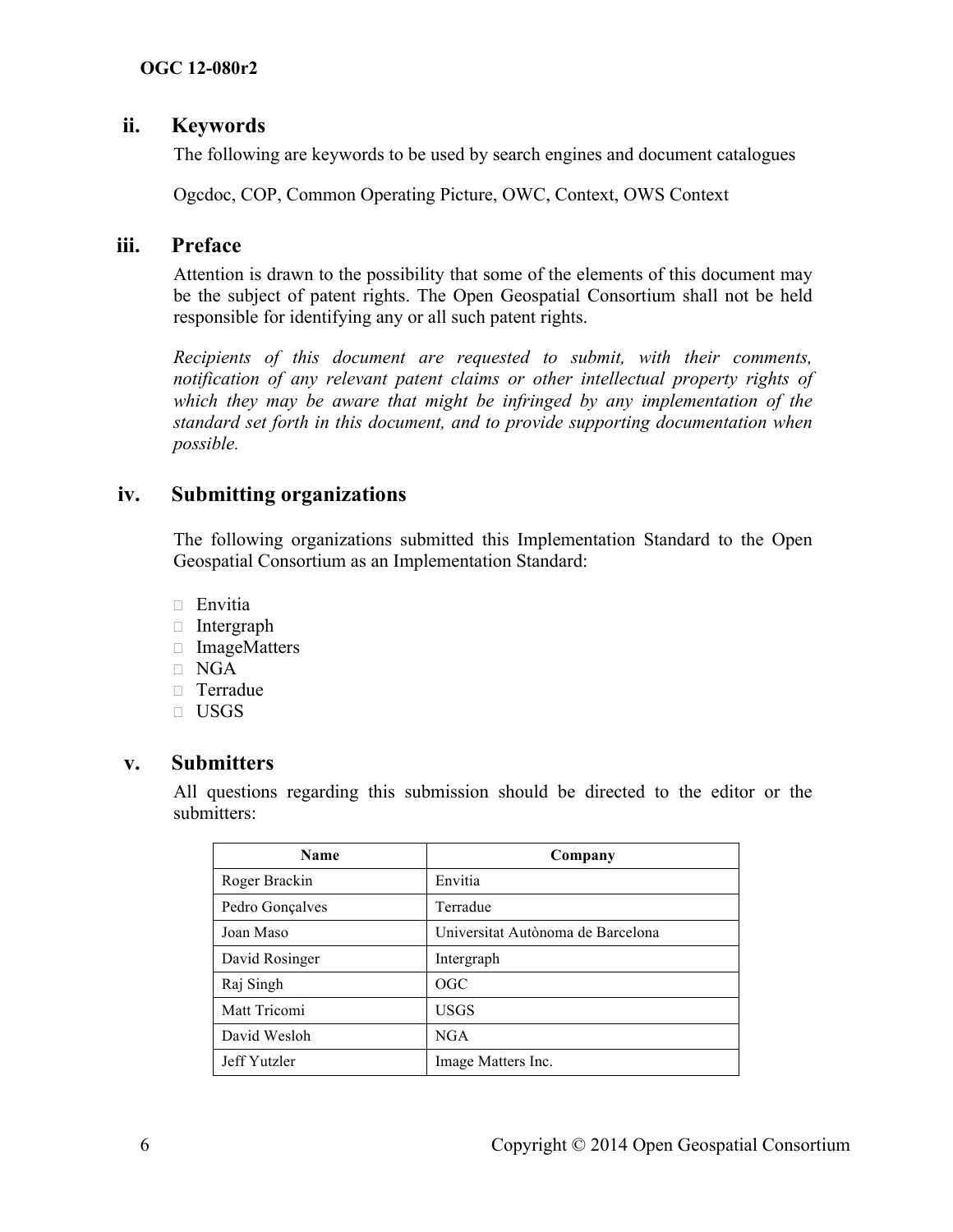# **1. Scope**

This document defines the conceptual model of the OWS Context document and the intended semantics of each element of the document. It also defines the requirements and the abstract test cases against which encoding specifications using specific carrier standards can be validated as compliant with OWS Context.

# **2. Conformance**

This document defines a standardisation target for encodings which implement the OWS Context conceptual model in order to allow different encodings to have equivalent content and semantics so that they can be interoperable; it establishes a core requirements class: http://www.opengis.net/spec/owc/1.0/req/core with URI of http://www.opengis.net/spec/owc/1.0/req/core as well as a number of extensions, one per chosen service type. Requirements and conformance test URIs defined in this document are relative to http://www.opengis.net/spec/owc/1.0. All requirements in this specification are part of the core requirement stated above.

Conformance with this standard shall be checked using all the relevant tests specified in Annex A (normative) of this document. The framework, concepts, and methodology for testing, and the criteria to be achieved to claim conformance are specified in the OGC Compliance Testing Policies and Procedures and the OGC Compliance Testing web site.

In order to conform to this OGC<sup>®</sup> interface standard, an encoding standard shall choose to implement any one of the conformance levels specified in Annex A (normative).

# **3. References**

The following normative documents contain provisions that, through reference in this text, constitute provisions of this document. For dated references, subsequent amendments to, or revisions of, any of these publications do not apply. For undated references, the latest edition of the normative document referred to applies.

- 1. ISO19115:2003 Metadata Standard for Geographic Information.
- 2. OGC 08-131r3 The Specification Model A Standard for Modular specifications

# **4. Terms and Definitions**

The following terms and definitions are used throughout this document: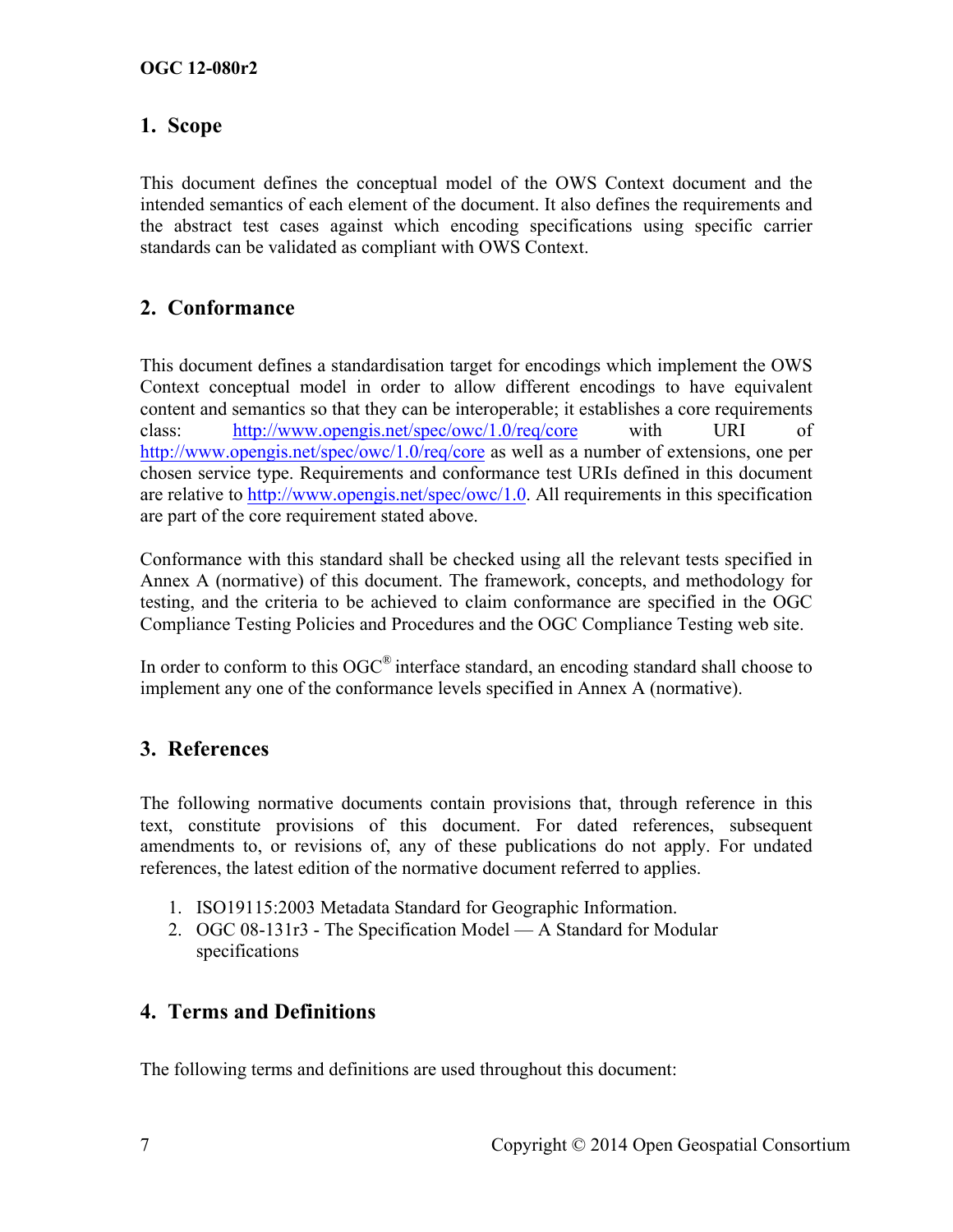#### **4.1 Common Operating Picture**

A COP is a single identical display of relevant information shared by more than one command. A common operational picture facilitates collaborative planning and assists all echelons to achieve situational awareness.

#### **4.2 Context Document**

A context document is a document describing the set of resources and their configuration, and ancillary information (area of interest, etc.) which defines the information representation of a common operating picture.

#### **4.3 Resource**

A resource is a configured set of information which is uniquely identifiable to a user. This can be realised as in-line or external content or by one or more configured web services.

#### **4.4 Area of Interest**

An area of interest is a geographic area which is significant to a user.

# **5. Conventions**

This sections provides details and examples for any conventions used in the document. Examples of conventions are symbols, abbreviations, use of XML schema, or special notes regarding how to read the document.

#### **5.1 Abbreviated Terms**

owc - OGC Web Services Context

#### **5.2 UML notation**

Unified Modeling Language (UML) static structure diagrams appearing in this specification are used as described in Sub clause 5.2 of OGC Web Service Common [OGC 06-121r9]. Further, the following conventions hold:

- UML elements having a package name of "OWS Common" are those defined in the UML model of OWS Common [OGC 06-121r9].
- $\Box$  UML elements having a package name of GML are those defined in the UML model of GML [OGC 07-036].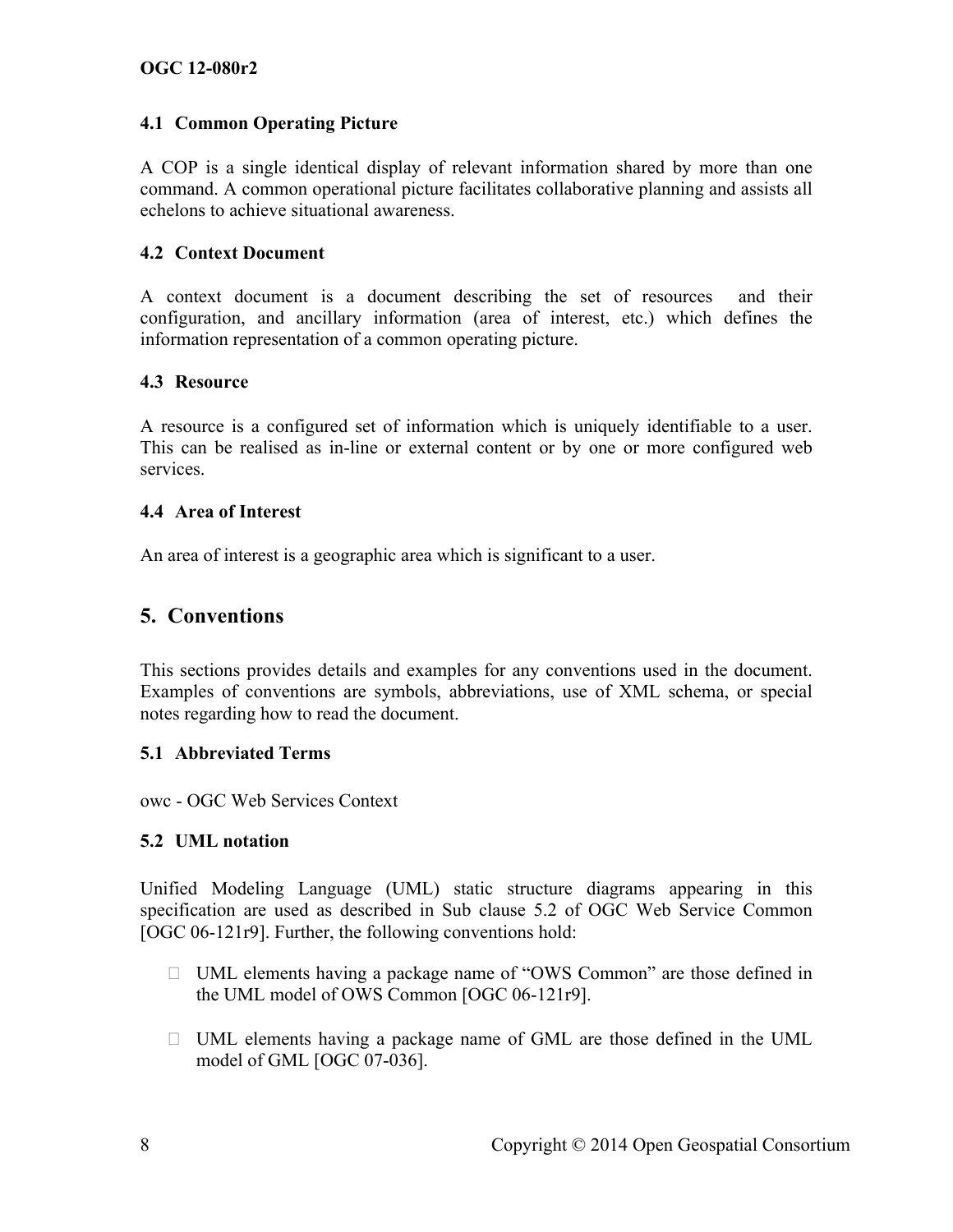- $\Box$  UML elements not qualified with a package name are those defined in this Standard.
- $\Box$  UML data type Any is used here as an equivalence to XML's xsd:any.

#### **5.3 Data dictionary tables**

The UML model data dictionary is specified herein in a series of tables. The contents of the columns in these tables are described in Sub clause 5.5 of [OGC 06-121r9]. The contents of these data dictionary tables are normative, including any table footnotes. For the reader's convenience, table rows describing inherited components are shaded.

#### **5.4 Core and Extension Breakdown**

The OWS context standard follows the modular specification design pattern identified in REF 3. It was decided that the requirements would be split both on the basis of core and then specific service types (WMS, WFS etc.) and also on the basis of specific encoding of the document.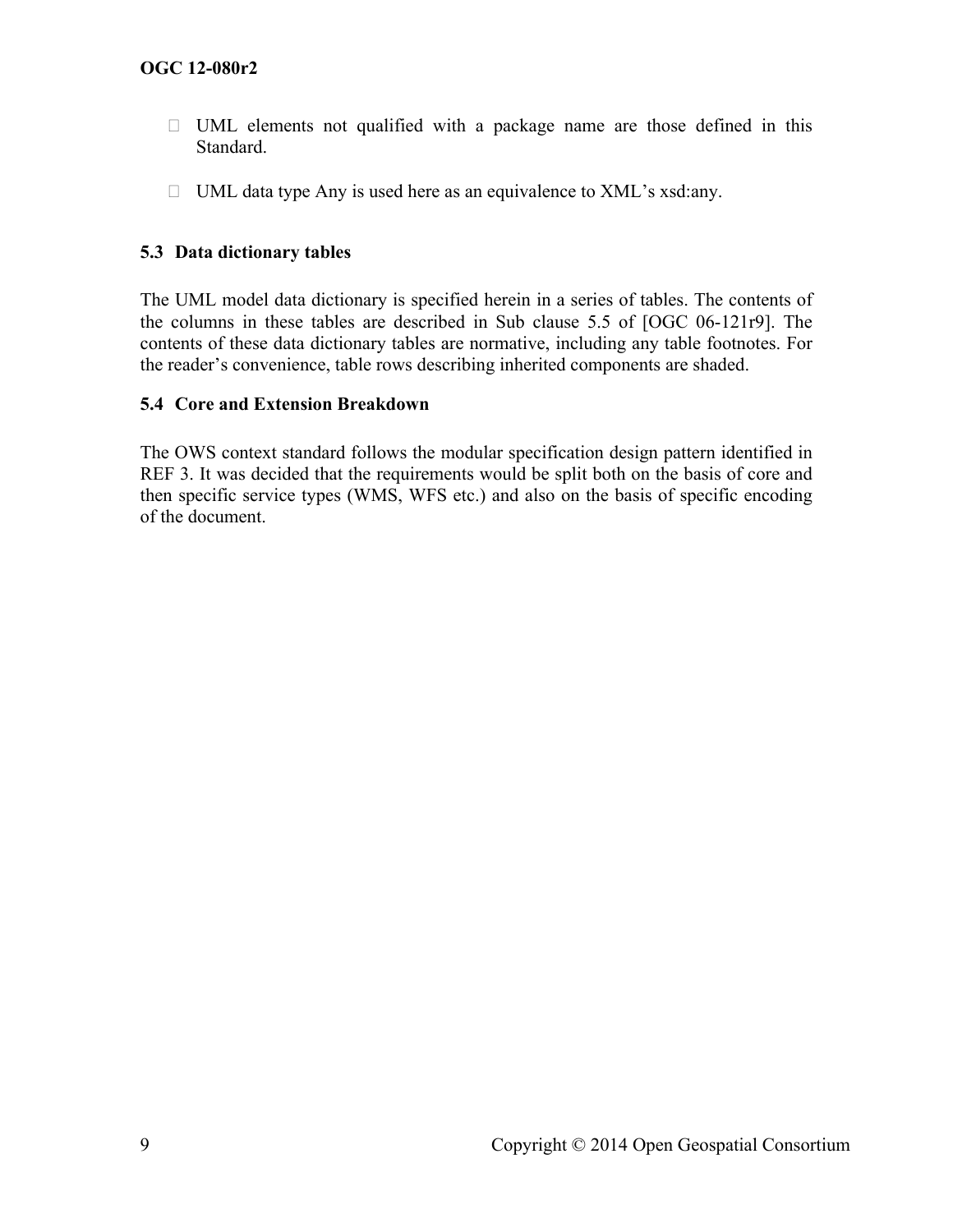| <b>OWS Context</b><br><b>Abstract Specification</b> | <b>OWS Context ATOM</b><br><b>Implementation Standard</b> | <b>OWS Context JSON</b>                                | <b>Document</b>           |
|-----------------------------------------------------|-----------------------------------------------------------|--------------------------------------------------------|---------------------------|
|                                                     |                                                           | <b>Implementation Standard</b>                         |                           |
| Core                                                | <b>Atom Core Extension</b>                                | <b>JSON Core Extension</b>                             | <b>Requirements Class</b> |
|                                                     | 小小小小 小小小小小                                                |                                                        |                           |
| <b>OWC WMS Extension</b>                            | Atom OWC WMS                                              | <b>JSON OWC WMS</b>                                    |                           |
|                                                     | <b>Extension</b>                                          | <b>Extension</b>                                       |                           |
| <b>OWC WFS Extension</b>                            | Atom OWC WFS                                              | <b>JSON OWC WFS</b>                                    |                           |
|                                                     | <b>Extension</b>                                          | Extension                                              |                           |
| <b>OWC WCS Extension</b>                            | Atom OWC WCS                                              | JSON OWC WCS                                           |                           |
|                                                     | Extension                                                 | Extension                                              |                           |
| <b>OWC WPS Extension</b>                            | Atom OWC WPS                                              | <b>JSON OWC WPS</b>                                    |                           |
|                                                     | Extension                                                 | Extension                                              |                           |
|                                                     | Atom OWC CSW                                              | <b>JSON OWC CSW</b>                                    |                           |
| <b>OWC CSW Extension</b>                            | <b>Extension</b>                                          | Extension                                              |                           |
|                                                     |                                                           |                                                        |                           |
| <b>OWC WMTS Extension</b>                           | <b>Atom OWC WMTS</b>                                      | <b>JSON OWC WMTS</b>                                   |                           |
|                                                     | Extension                                                 | Extension                                              |                           |
|                                                     |                                                           |                                                        |                           |
| <b>OWC GML Extension</b>                            | Atom OWC GML                                              | <b>JSON OWC GML</b>                                    |                           |
|                                                     | Extension                                                 | <b>Extension</b>                                       |                           |
| <b>OWC KML Extension</b>                            | Atom OWC KML                                              | <b>JSON OWC KML</b>                                    |                           |
|                                                     | <b>Extension</b>                                          | <b>Extension</b>                                       |                           |
|                                                     |                                                           |                                                        |                           |
| <b>OWC GeoTIFF</b><br><b>Extension</b>              | Atom OWC GeoTIFF<br><b>Extension</b>                      | <b>JSON OWC GeoTIFF</b>                                |                           |
|                                                     |                                                           |                                                        |                           |
| OWC GMUP2                                           | Atom OWC GMLJP2                                           | <b>JSON OWC GMLIP2</b>                                 |                           |
| Extension                                           | <b>Extension</b>                                          | Extension                                              |                           |
| <b>OWC GMLCOV</b>                                   | Atom OWC GMLCOV                                           | <b>JSON OWC GMLCOV</b>                                 |                           |
| Extension                                           | <b>Extension</b>                                          | Extension                                              |                           |
|                                                     |                                                           |                                                        |                           |
| Standardisation target                              | Standardisation target                                    | Standardisation target                                 |                           |
| is other encodings<br>(Validated by Abstract Test   | is Client Implementations<br><b>Using ATOM Version</b>    | is Client Implementations<br><b>Using JSON Version</b> |                           |
| Suite)                                              | (Validated by Abstract                                    | (Validated by Abstract and                             |                           |
|                                                     | and CITE Test)                                            | CITE Test)                                             |                           |
|                                                     |                                                           |                                                        |                           |



The core context document is largely agnostic of any particular resource type, covering the basic structure and the extension model. A requirement class is then defined for each resource offering. This document covers all of the requirement classes for the conceptual model (the left grey box in figure 1 above). These standardization target resources include services (WMS, WFS), encodings for in-line content (GML, GeoTiff) and storage for external content (GeoPackage).

Various potential OWS Context encodings have been considered, in particular there are clear requirements for both an XML (Atom) encoding and a JSON Encoding. These are the subject of separate documents (Implementation Specifications).

This standard recommends that any implementer of an application profile which defines an extensions conceptual model should define both an XML (Atom) and a JSON Encoding of the extension.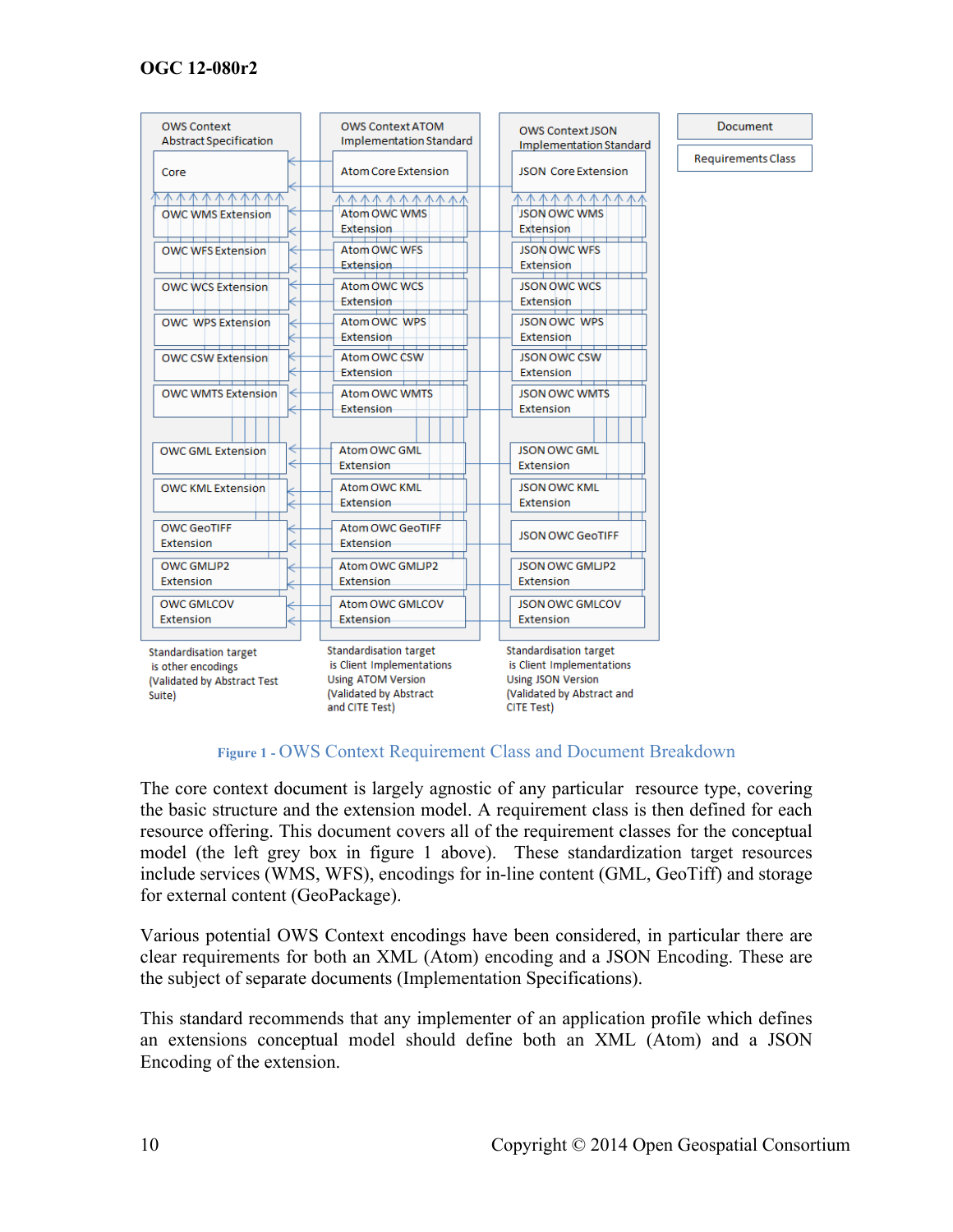# **6. Use Cases and Requirements**

The Context Document goal is to support the exchange of a common operating picture or view between human users or applications such that the area of interest, time range, resources and their configuration is unambiguously exchanged between applications.

#### **6.1 Use Cases**

The OWS Context document is aimed at meeting a range of user context exchange requirements around shared situational awareness. Possible uses of the context document include:

- 1. Exchange of a common view or common operating picture for shared situational awareness.
- 2. Exchange of discovery results from various catalogue searches, to avoid duplication of effort.
- 3. Exchange of configuration and/or results of an analysis or processing activity

The exchange of a common operating picture is recognized as the most important usage of the OWS Context Document. As part of this there is the recognition that in some cases the services referenced may not be available.Therefore information outputs from services may be included as in-line content or referenced as external content in a container such as a GeoPackage, andsome descriptive information (for example overlays or thumbnails) may need to be carried in the context document itself or alongside it.

#### **6.2 Overview of Key Requirements**

The above use cases lead to the following general requirements for an OWS Context document. All of these requirements are implicit in the core requirement class http://www.opengis.net/spec/owc/1.0/req/core shown (and detailed in section 7).

#### **6.2.1 Definition of Geographic Area**

The Context Document shall provide the capability to identify the geographic area of interest of the common operating picture.

Requirement: http://www.opengis.net/spec/owc/1.0/req/core/ContextClass

# **6.2.2 Definition of Temporal Interval**

The Context Document shall provide the capability to identify the temporal extent of the COP (one or more time envelopes).

Requirement: http://www.opengis.net/spec/owc/1.0/req/core/ContextClass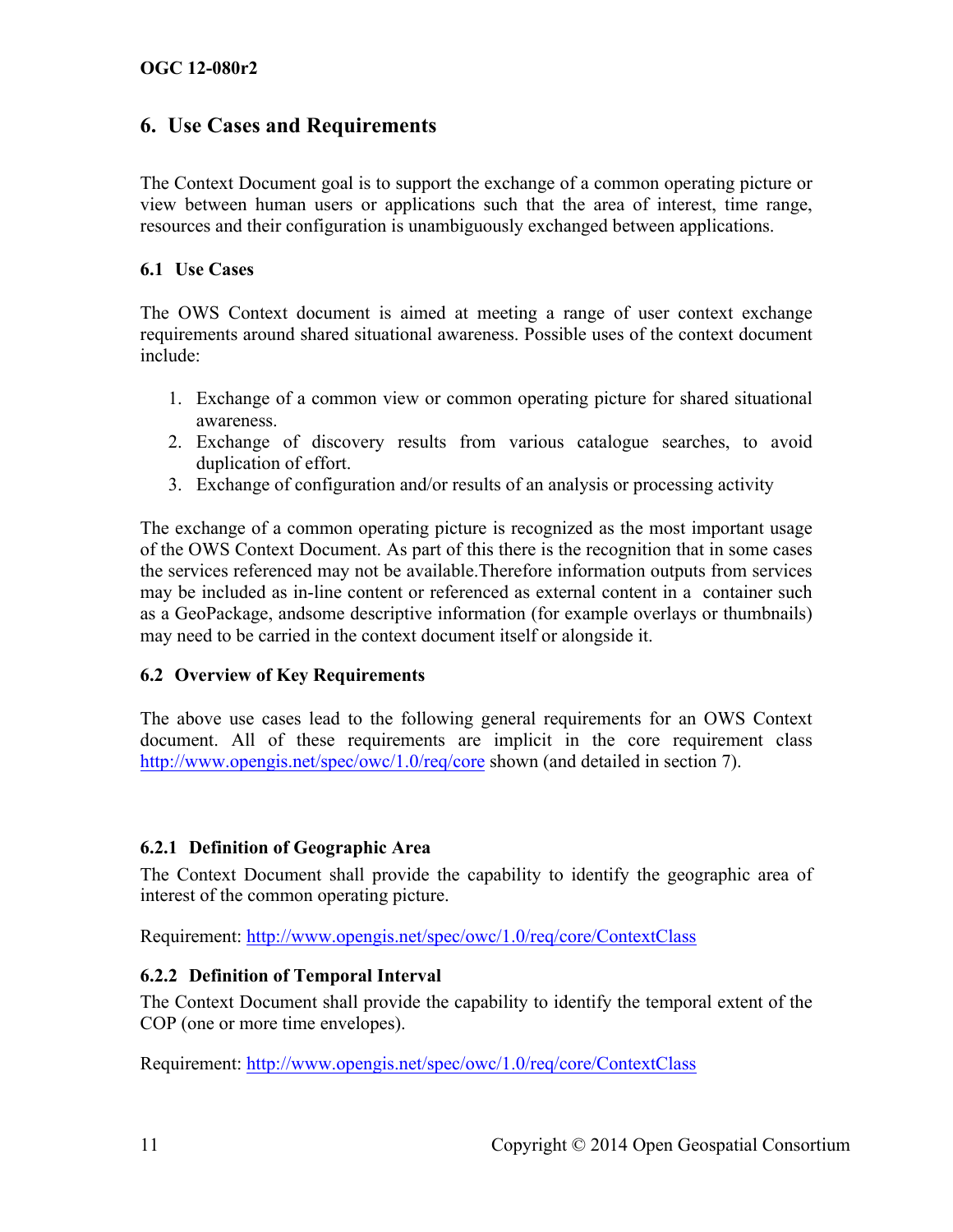# **6.2.3 Support a series of Configured Resources**

The Context Document shall provide the capability to define a series of configured resources together which provide relevant information to the COP User.

Requirement: http://www.opengis.net/spec/owc/1.0/req/core/ContextClass

#### **6.2.4 Order of Configured Resources**

The Context Document shall define the order of precedence of the resources included (this could be interpreted as, for example, the order of display by visualization clients)

Requirement: http://www.opengis.net/spec/owc/1.0/req/core/ContextClass.

# **6.2.5 Support Multiple Service Types and Parameters**

The Context Document shall allow any service type to be specified and any rules to be specified.

Requirement: http://www.opengis.net/spec/owc/1.0/req/core/ResourceClass

# **6.2.6 Allow Clients to decide if service is supported**

The Context Document shall provide information to allow clients to test if a service matches a supported profile in order to understand if they can interpret it.

Requirement: http://www.opengis.net/spec/owc/1.0/req/core/OfferingClass

# **6.2.7 Support for visualization and other client types**

The Context Document shall allow information targeted at different representations to be included (i.e. not just targeted at geographic visualization or just visualization).

Requirement: http://www.opengis.net/spec/owc/1.0/req/core/StyleSet

# **6.2.8 Allow resources to be enabled or disabled**

The Context Document shall allow information to be marked as enabled or disabled, i.e. it is to be presented to the user when the context is opened or it isn't. Source: WMC Specification: which has an on/off option (layer displayed or not when loaded).

Requirement: http://www.opengis.net/spec/owc/1.0/req/core/ResourceClass

# **6.2.9 Association of Information with embedded Content**

It shall be possible to associate information (e.g. styling) with embedded content, e.g. GML.

Requirement: http://www.opengis.net/spec/owc/1.0/req/core/ResourceClass

# **6.2.10 Support for In-line Content**

The Context Document should allow the in-line inclusion of a resource (literal value of a resource) in the context document.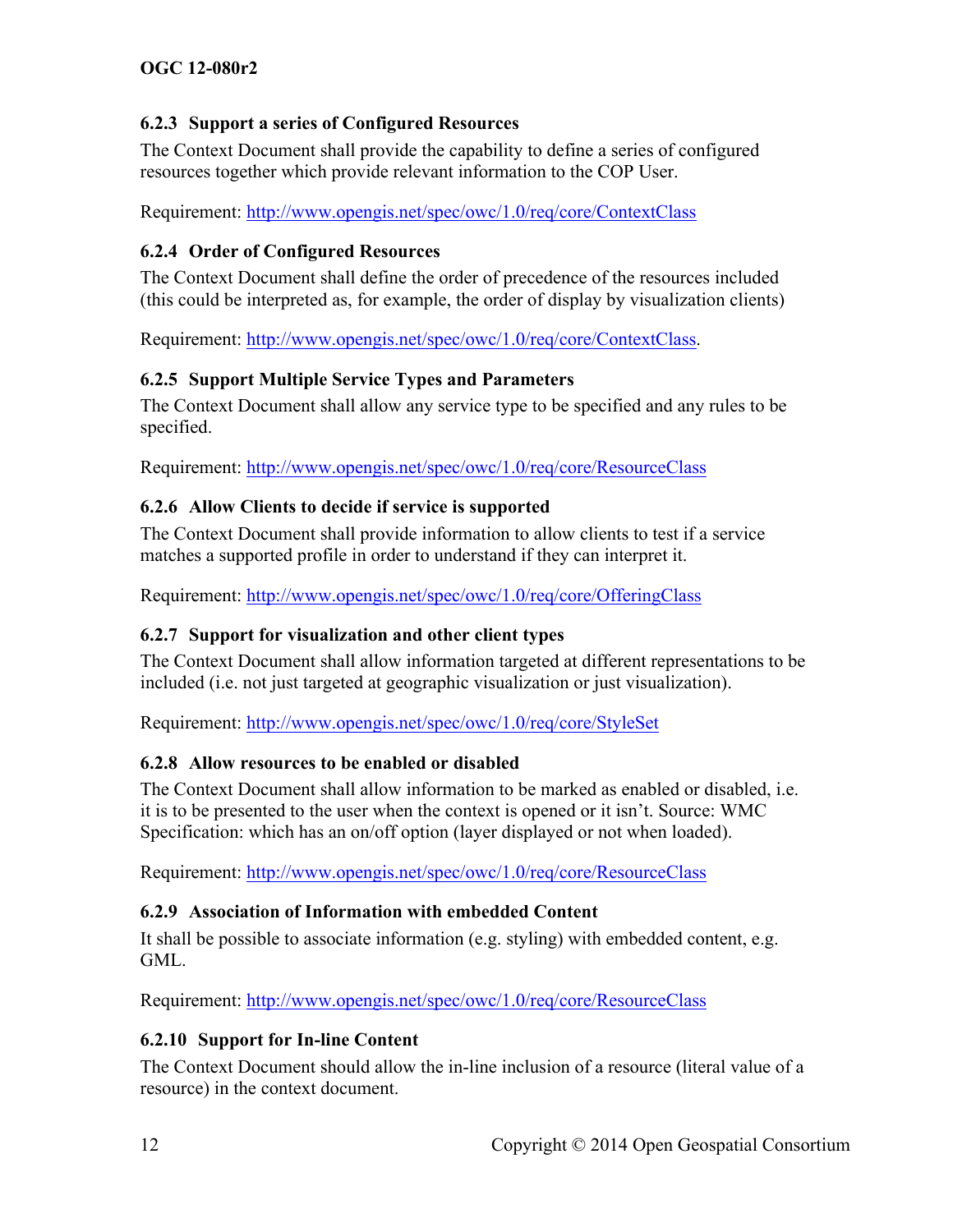Requirement: http://www.opengis.net/spec/owc/1.0/req/core/ResourceClass

#### **6.2.11 Support for External Content**

The Context Document should allow reference to a literal value of a resource in a container external to the context document.

Requirement: http://www.opengis.net/spec/owc/1.0/req/core/ResourceClass

#### **6.2.12 Support for Chained Services**

The Context Document should allow the definition of a chain of processing services in order to define a resource. **Not included in version 1 of the specification.**

#### **6.2.13 Support for capturing Resource Parameters**

The Context Document should allow the parameters which define the resource or processing service steps to be captured.

Requirement: http://www.opengis.net/spec/owc/1.0/req/core/ResourceClass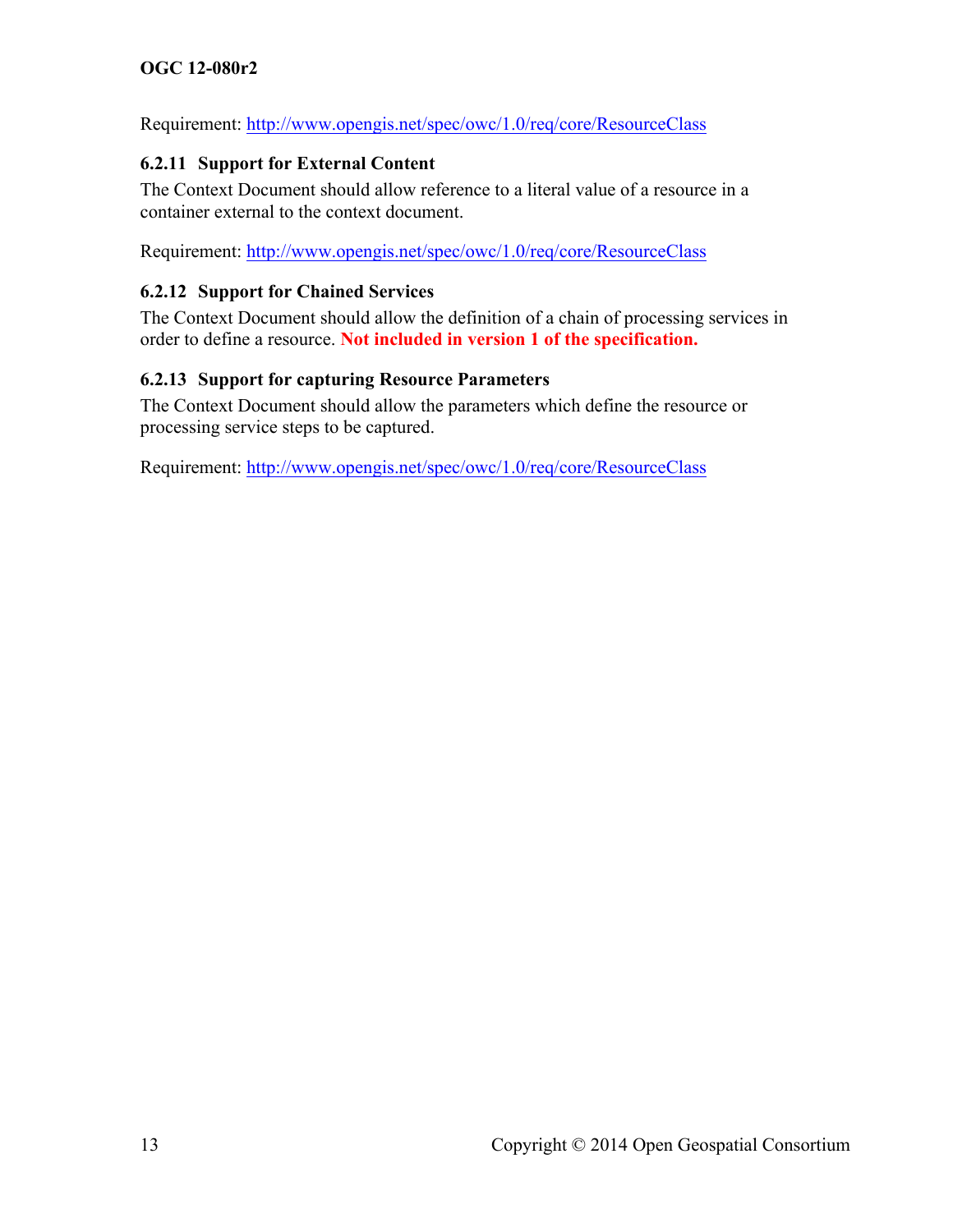# **7. OWS Context Conceptual Model**

#### **7.1 Overview**

This clause specifies the underlying OWS Context conceptual model for which an encoding can be created. It defines the mandatory requirements for context encoding and the necessary semantics of how that encoding should be interpreted. The conceptual model is broken down into various packages. These are shown in Figure 1 below.



**Figure 2 – OWS Context Standard Packages**

#### **7.2 Core Conceptual Model**

The requirements within this section fall within the ows context core requirement class.

| <b>Requirement Class:</b> | http://www.opengis.net/spec/owc/1.0/req/core                               |
|---------------------------|----------------------------------------------------------------------------|
| Scope:                    | All requirements in this subsection relate to the above requirement class. |
| Dependencies:             | None                                                                       |
| Description:              | The OWS Context conceptual model is shown in the UML<br>Diagram below.     |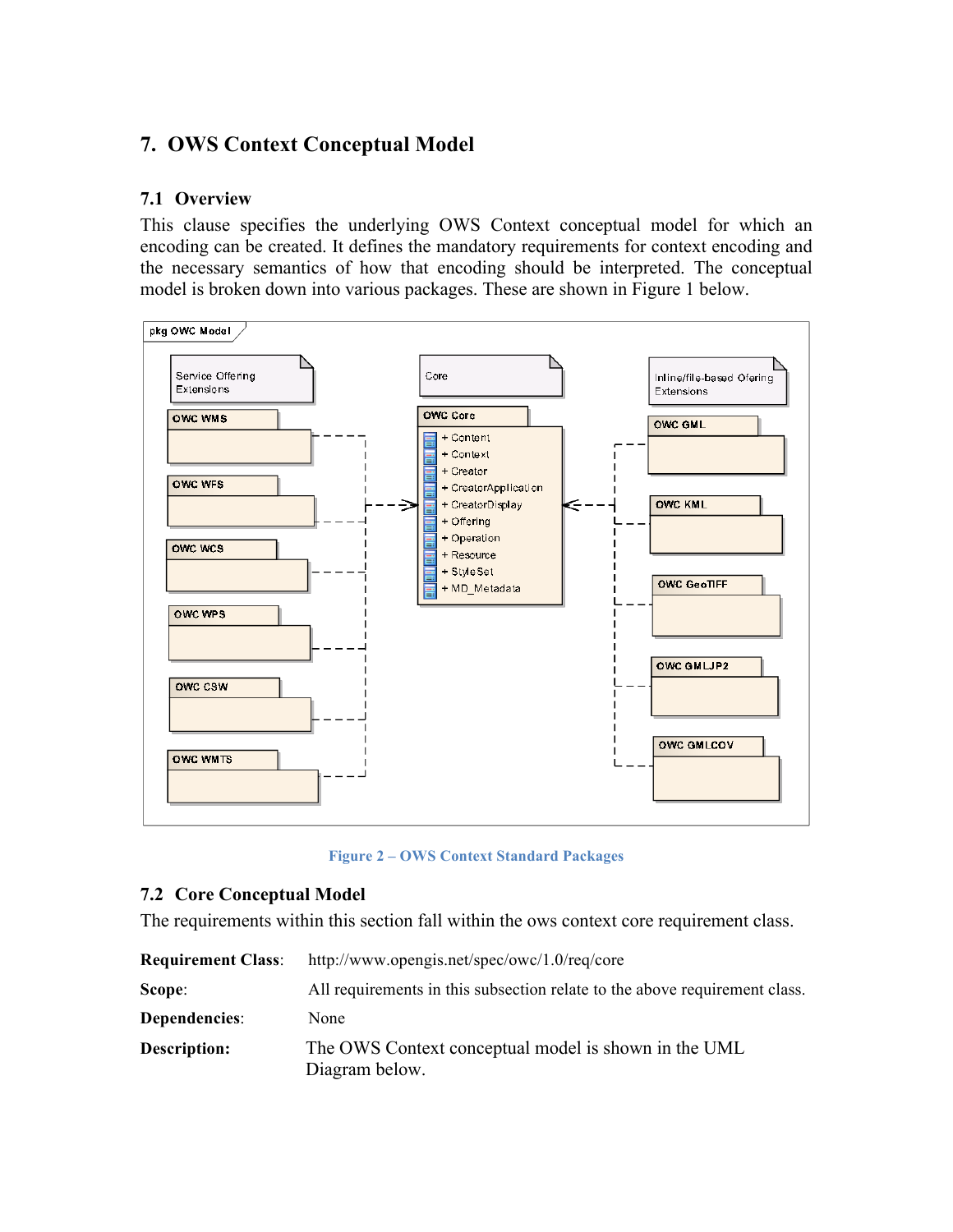

**Figure 3 – UML Class Diagram of OWS Context**

The role of each class and attribute in the model above is described in the tables below.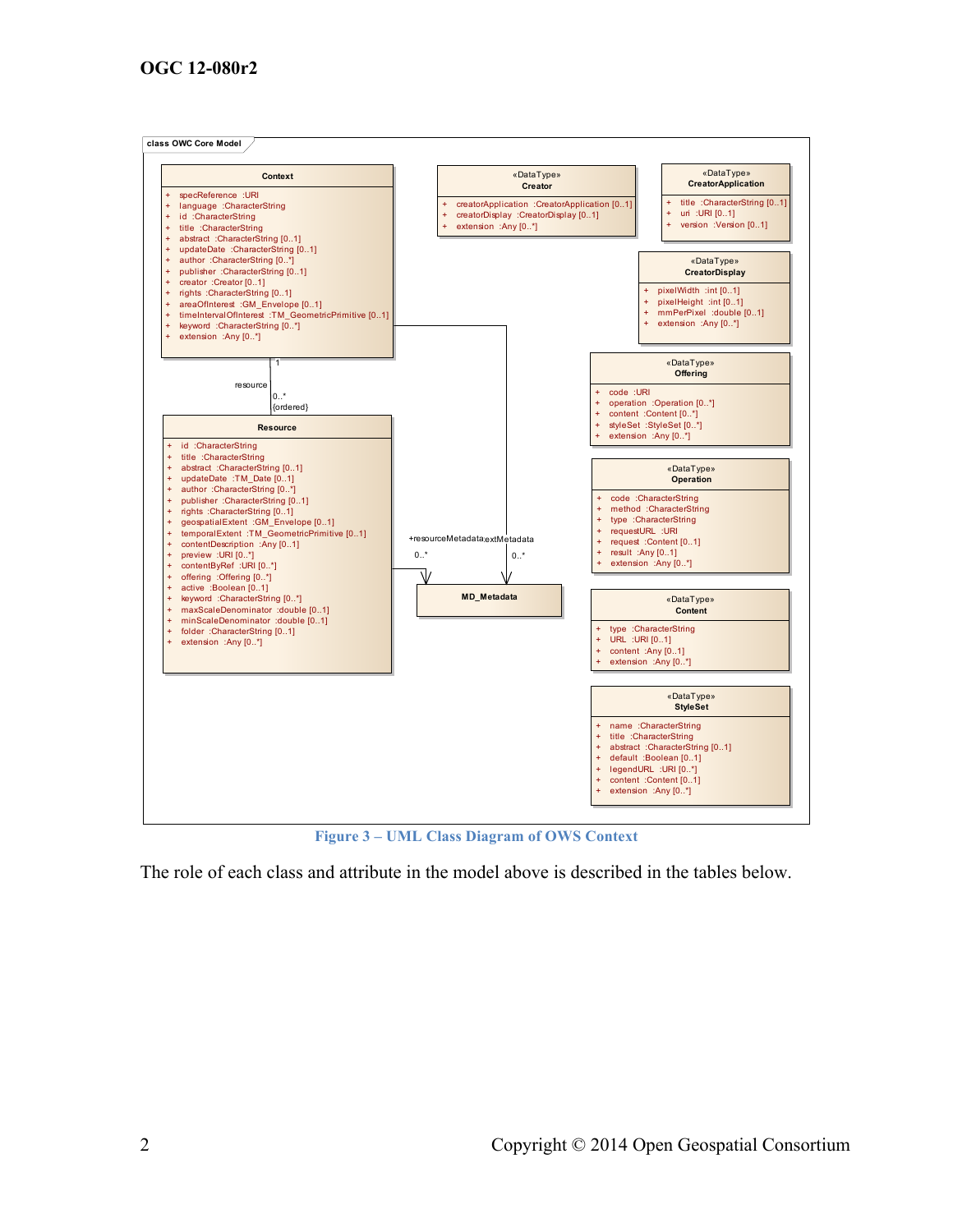# **7.2.1 Class ows:Context**

| <b>Requirement ID:</b>  | http://www.opengis.net/spec/owc/1.0/req/core/ContextClass                                                                                                                 |  |  |
|-------------------------|---------------------------------------------------------------------------------------------------------------------------------------------------------------------------|--|--|
| <b>Requirement Txt:</b> | Implementations shall support the encoding of all of the mandatory and<br>optional parameters of the Context Class and meet all of the tabulated<br>constraints and notes |  |  |

This class is the overall container class for the context document. Its properties are documented below.

| <b>Name</b>   | <b>Definition</b>                                                                 | Data type and<br>Value | <b>Multiplicity and</b><br>Use |
|---------------|-----------------------------------------------------------------------------------|------------------------|--------------------------------|
| specReference | Specification Reference identifying<br>that this is an owc Context<br>document    | <b>URI</b>             | One (mandatory)                |
| language      | Language used in the owc Context<br>document                                      | CharacterString        | One (mandatory)                |
| id            | Unique Identifier assigned to the<br><b>OWS Context Document</b>                  | CharacterString        | One (mandatory)                |
| title         | A Human Readable Title for the<br><b>OWS Context Document</b>                     | CharacterString        | One (mandatory)                |
| abstract      | Description of the Context<br>Document Purpose/Content                            | CharacterString        | Zero or one<br>(optional)      |
| updateDate    | Date when the Context Document<br>was updated                                     | CharacterString        | Zero or one<br>(optional)      |
| author        | Identifier for the author of the<br>document                                      | CharacterString        | Zero or more<br>(optional)     |
| publisher     | Identifier for the publisher of the<br>document                                   | CharacterString        | Zero or one<br>(optional)      |
| creator       | The tool/application used to create<br>the context document and its<br>properties | Creator                | Zero or one<br>(optional)      |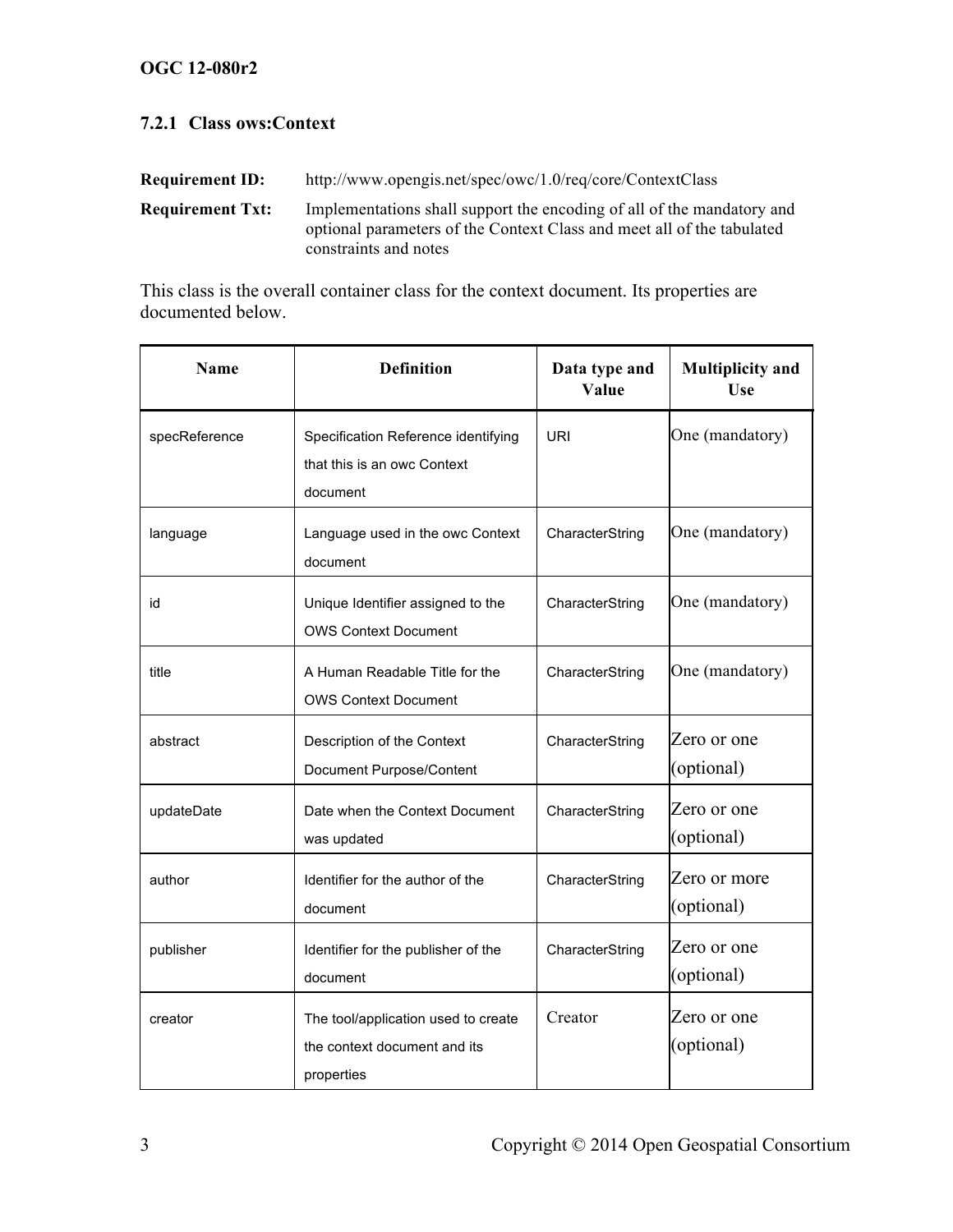| <b>Name</b>            | <b>Definition</b>                                                                                                                                                                | Data type and<br>Value    | <b>Multiplicity and</b><br><b>Use</b> |
|------------------------|----------------------------------------------------------------------------------------------------------------------------------------------------------------------------------|---------------------------|---------------------------------------|
| rights                 | Rights which apply to the context<br>document <sup>a</sup>                                                                                                                       | CharacterString           | Zero or one<br>(optional)             |
| areaOfInterest         | Geographic area of interest of the<br>users of the context document b,c                                                                                                          | GM_Envelope               | Zero or one<br>(optional)             |
| timeIntervalOfInterest | A date/time interval relevant to the<br>context document b.                                                                                                                      | TM GeometricPri<br>mitive | Zero or one<br>(optional)             |
| keyword                | Keyword related to this context<br>document. Shall support an<br>optional codelist parameter.                                                                                    | CharacterString           | Zero or more<br>(optional)            |
| resource               | The description of a resource and<br>its access parameters and<br>configuration <sup>d</sup> .                                                                                   | owc:Resource              | Zero or more<br>(optional)            |
| contextMetadata        | Additional metadata describing the<br>context document itself. The format<br>recommendation is ISO19115<br>complaint metadata. The metadata<br>standard used should be specified | Association               | Zero or more<br>(optional)            |
| extension              | Any encoding should allow the user<br>to extend the context content to<br>include custom items                                                                                   | n/a                       | Zero or more<br>(optional)            |

#### **Table 1- Context Class Properties**

<sup>a</sup> The rights described apply to the Context Document itself not to any of its contents.

 $<sup>b</sup>$  These properties define the geographic area of interest and date/time interval of interest</sup> to the context user. They do not define the bounding extent (either in geographic area or time) of the referenced resources. The intention is not to provide the overall bounds or clipping extent but simply to indicate to a Context Document client the expected view of the information in area and time.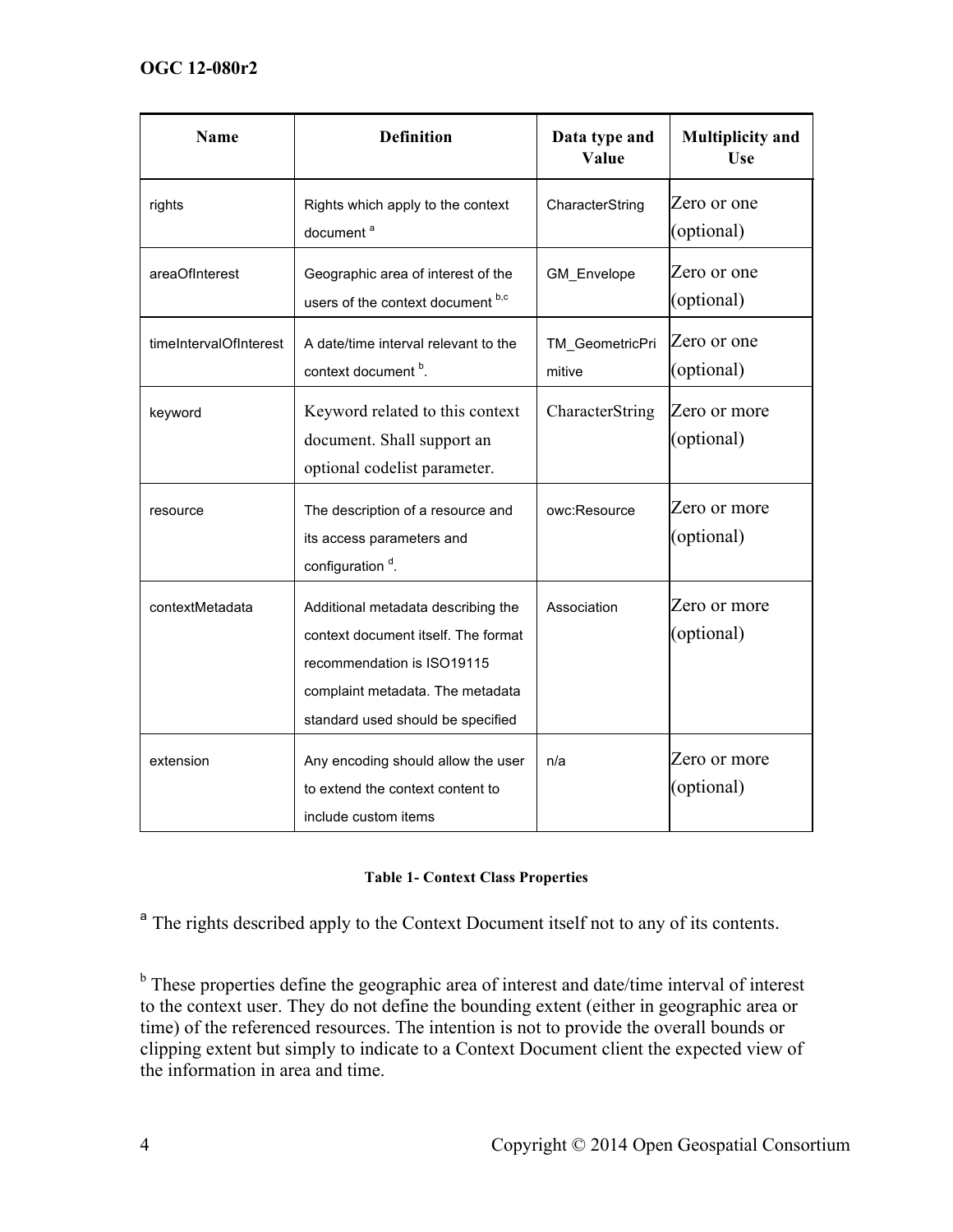<sup>c</sup> The Coordinate Reference System shall be unambiguous. It should either be implicit in the choice of encoding of an area of interest or explicitly defined.

<sup>d</sup> Resources are ordered. Clients would normally interpret this in terms of display order. How the encoding defines the order of layers in relation to display shall be defined in the encoding specification.

#### **7.2.2 Class owc:Resource**

| <b>Requirement ID:</b> | http://www.opengis.net/spec/owc/1.0/req/core/ResourceClass |  |
|------------------------|------------------------------------------------------------|--|
|                        |                                                            |  |

**Requirement Txt:** Implementations shall support the encoding of all of the mandatory and optional parameters of the Resource Class and meet all of the tabulated constraints and notes

This class describes the resource elements which supply the information layers used in the Context Document. Resource, while it can be used bare, is typically classified by owc:MediaCode indicating the type of information encoded in the resource. The resource offers multiple ways to pass a configured resource, in-line content, by absolute URI and by service Content which needs to be interpreted by an intelligent client. While there may be limitations in the individual encoding, each of these types shall be semantically equivalent, i.e. alternative representations of the same information (they can for example have different resolutions but should not show fundamentally different information).

| Name       | <b>Definition</b>                                                                                       | Data type and<br>Value | <b>Multiplicity and</b><br><b>Use</b> |
|------------|---------------------------------------------------------------------------------------------------------|------------------------|---------------------------------------|
| id         | Unique Identifier assigned to the<br>owe Resource. Used to reference<br>a resource from other resources | CharacterString        | One (mandatory)                       |
| title      | A Human Readable Title for the<br>owe Resource.                                                         | CharacterString        | One (mandatory)                       |
| abstract   | Description of the Context<br>Document Purpose/Content                                                  | CharacterString        | Zero or one<br>(optional)             |
| updateDate | Date when the resource definition<br>was updated                                                        | <b>CharacterString</b> | Zero or one<br>(optional)             |
| author     | Identifier for the author of the                                                                        | CharacterString        | Zero or more                          |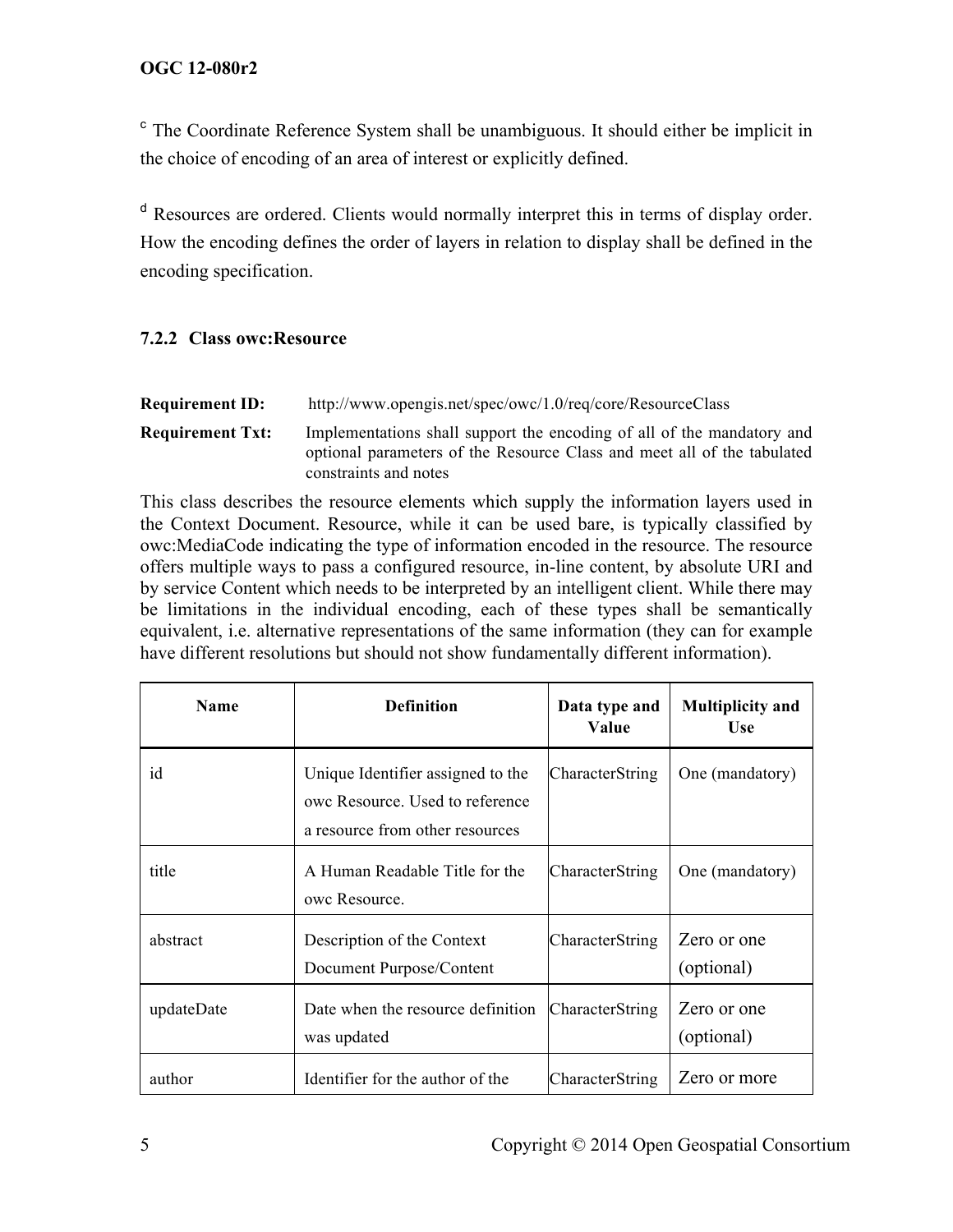| Name               | <b>Definition</b>                                                                                                                                                                                                         | Data type and<br>Value    | <b>Multiplicity and</b><br>Use |
|--------------------|---------------------------------------------------------------------------------------------------------------------------------------------------------------------------------------------------------------------------|---------------------------|--------------------------------|
|                    | resource definition                                                                                                                                                                                                       |                           | (optional)                     |
| publisher          | Identifier for the publisher of the<br>resource definition                                                                                                                                                                | CharacterString           | Zero or one<br>(optional)      |
| rights             | Rights which apply to the<br>resource definition <sup>a</sup>                                                                                                                                                             | CharacterString           | Zero or one<br>(optional)      |
| geospatialExtent   | The geographic extent of the<br>resource <sup>b</sup>                                                                                                                                                                     | GM Envelope               | Zero or one<br>(optional)      |
| temporalExtent     | The temporal extent of the<br>content of the resource <sup>c</sup>                                                                                                                                                        | TM GeometricP<br>rimitive | Zero or one<br>(optional)      |
| contentDescription | A reference to a description of the<br>Context resource in alternative<br>format.                                                                                                                                         | Any                       | Zero or one<br>(optional)      |
| preview            | A URI identifying a preview of<br>the resource                                                                                                                                                                            | <b>URI</b>                | Zero or more<br>(optional)     |
| contentByRef       | A URI identifying a service<br>which will return an immediately<br>exploitable result by simply<br>requesting based on the URI. The<br>expectation is that the return type<br>of this call will be a well-known<br>format | <b>URI</b>                | Zero or more<br>(optional)     |
| offering           | Service or inline content offering<br>for the resource targeted at OGC<br>compliant clients                                                                                                                               | owc:OfferingTy<br>pe      | Zero or more<br>(optional)     |
| active             | This flag indicates the state of the<br>resource within the context<br>document. It can be interpreted by<br>the caller as required (this may be<br>defined in a profile or in the                                        | Boolean<br>Default=TRUE   | Zero or one<br>(optional)      |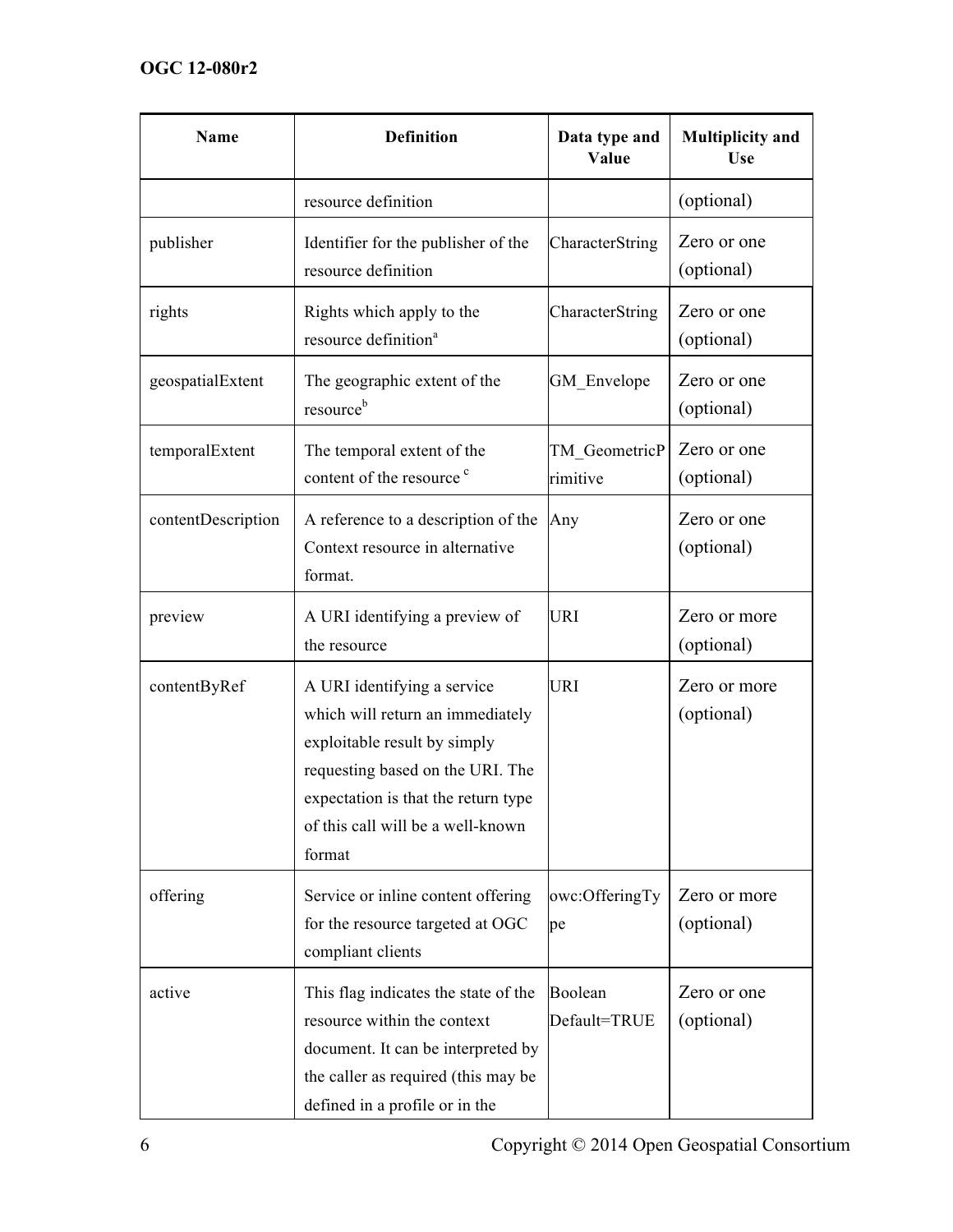| <b>Name</b>             | <b>Definition</b>                                                                                | Data type and<br>Value | <b>Multiplicity and</b><br><b>Use</b> |
|-------------------------|--------------------------------------------------------------------------------------------------|------------------------|---------------------------------------|
|                         | specific service extensions)                                                                     |                        |                                       |
| keyword                 | Keyword related to this resource<br>definition. Shall support an<br>optional codelist parameter. | CharacterString        | Zero or more<br>(optional)            |
| minScaleDenomina<br>tor | Minimum scale for the display of<br>the layer $d$ .                                              | double                 | Zero or one<br>(optional)             |
| maxScaleDenomin<br>ator | Maximum scale for the display of<br>the layer $d$ .                                              | double                 | Zero or one<br>(optional)             |
| resourceMetadata        | Metadata about the resource itself Association                                                   |                        | Zero or more<br>(optional)            |
| folder                  | Definition of the folder structure<br>in which the resource is placed.                           | CharacterString        | Zero or one<br>(optional)             |
| extension               | Any encoding should allow the<br>user to extend the resource<br>content to include custom items  | n/a                    | Zero or more<br>(optional)            |

#### **Table 2- Resource Class Properties**

<sup>a</sup> The semantics of rights is not defined here and needs to be defined in extension packages.

 $<sup>b</sup>$  The geospatial extent indicates to a client that data that intersects with this area needs to</sup> be retrieved and, if relevant portrayed. There is no specific requirement to hard clip the data to this boundary.

<sup>c</sup> The temporal extent indicates to a client that data that intersects with this time interval needs to be retrieved, and, if relevant, portrayed. There is no specific requirement to hard clip the data to this boundary.

<sup>d</sup> The scale denominator is defined with respect to a "standardized rendering pixel size"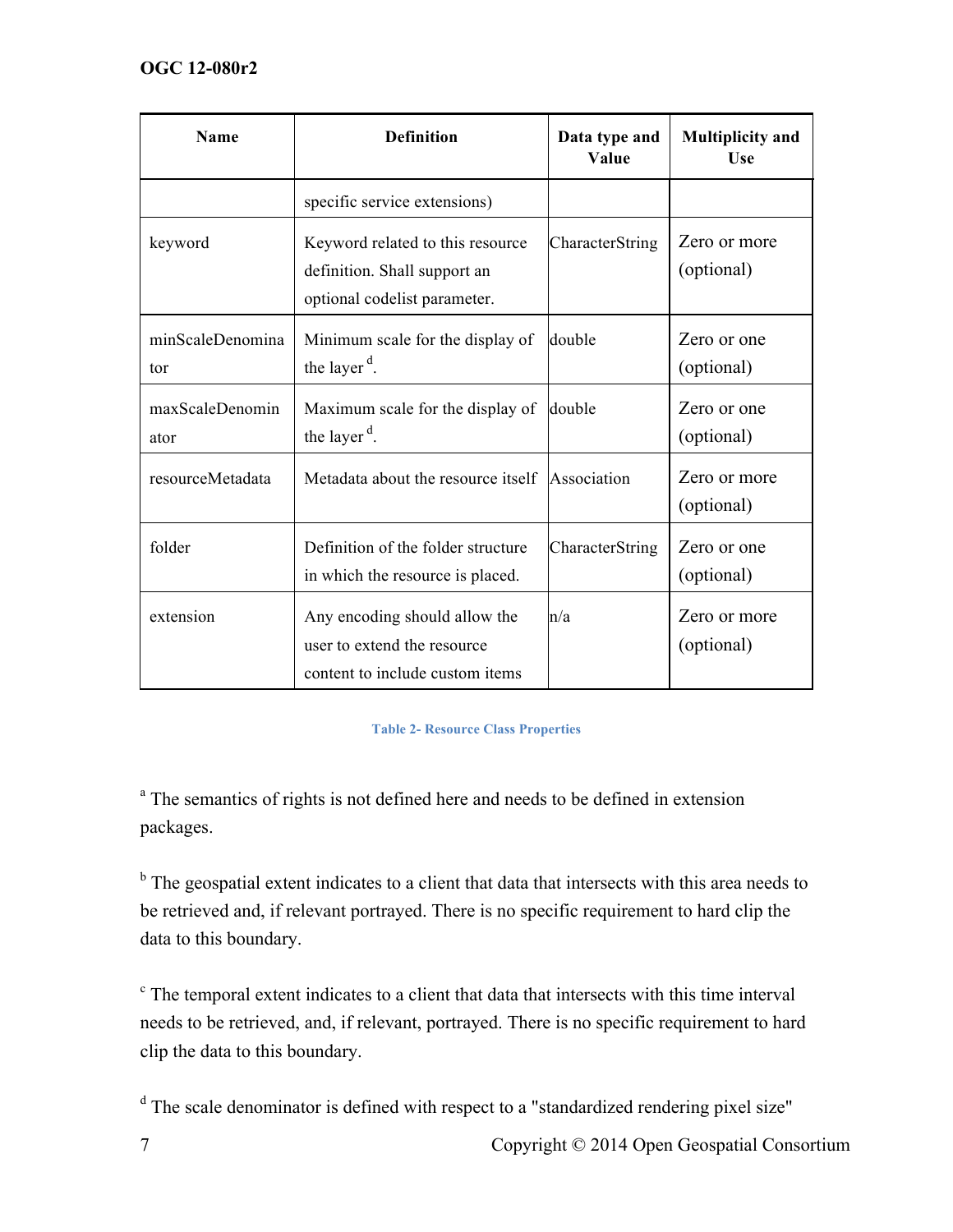of 0.28 mm  $\times$  0.28 mm (millimeters). The definition is the same used in WMS 1.3.0 [OGC 06-042] and in Symbology Encoding Implementation Specification 1.1.0 [05- 077r4]. Frequently, the true pixel size is unknown and 0.28 mm is a common actual size for current displays.

# **7.2.3 Datatype owc:Offering**

| <b>Requirement ID:</b>  | http://www.opengis.net/spec/owc/1.0/req/core/OfferingClass                                                                                                                 |
|-------------------------|----------------------------------------------------------------------------------------------------------------------------------------------------------------------------|
| <b>Requirement Txt:</b> | Implementations shall support the encoding of all of the mandatory and<br>optional parameters of the Offering Class and meet all of the tabulated<br>constraints and notes |

This datatype class defines the properties of a specific service binding or inline content for an offering. The service binding is primarily characterized by a series of parameters. The parameters valid for a specific type of service binding, e.g. WFS are defined outside of the OWS Context core specification. Each specific service binding is defined by a URI which references a requirement class.

| <b>Name</b> | <b>Definition</b>                                             | Data Type and<br><b>Values</b> | <b>Multiplicity and</b><br><b>Use</b> |
|-------------|---------------------------------------------------------------|--------------------------------|---------------------------------------|
| code        | Code identifying the type of<br>service offering <sup>a</sup> | <b>URI</b>                     | One (mandatory)                       |
| operation   | Operations used to invoke the<br>service <sup>a</sup>         | owc:Operation                  | Zero or more<br>(optional)            |
| content     | inline content                                                | owc:Content                    | Zero or more<br>(optional)            |
| styleSet    | Style sets to style the in-line<br>content                    | owc:StyleSet                   | Zero or more<br>(optional)            |
| extension   | Application specific content                                  | n/a                            | Zero or more<br>(optional)            |

#### **Table 3- Offering Class Properties**

<sup>a</sup> Operations of a specific service request should be defined in a separate extension of this document. Additional, custom additions are supported on an ad-hoc basis without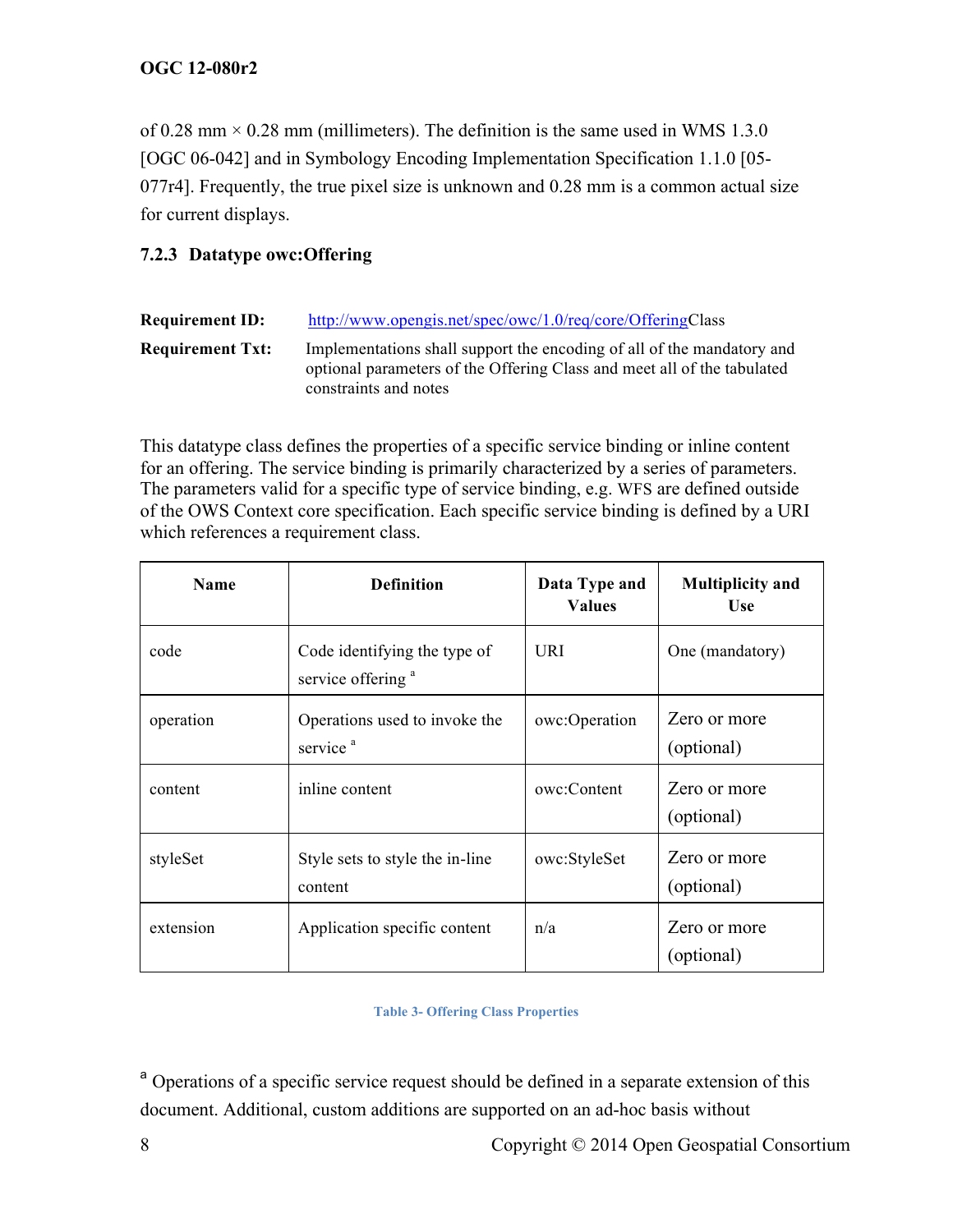changing the core service offering type. Any modification of the parameter field types or semantics would require a new service offering code value.

# **7.2.4 Datatype owc:Operation**

| <b>Requirement ID:</b>  | http://www.opengis.net/spec/owc/1.0/req/core/OperationClass                                                                                                                 |
|-------------------------|-----------------------------------------------------------------------------------------------------------------------------------------------------------------------------|
| <b>Requirement Txt:</b> | Implementations shall support the encoding of all of the mandatory and<br>optional parameters of the Operation Class and meet all of the tabulated<br>constraints and notes |

Definition of the operation either to get the information or to get the capabilities. Note that service specific extension requirements may mandate more than one owc:operation.

| <b>Name</b> | <b>Definition</b>                                      | Data Type and<br><b>Values</b> | <b>Multiplicity and</b><br>Use |
|-------------|--------------------------------------------------------|--------------------------------|--------------------------------|
| code        | Code identifying the type of<br>Operation <sup>a</sup> | CharacterString                | One (mandatory)                |
| method      | Name of operation method<br>request                    | CharacterString                | One (mandatory)                |
| type        | MIMEType of the return result                          | CharacterString                | One (mandatory)                |
| requestURL  | Service Request URL <sup>b</sup>                       | <b>URI</b>                     | One (mandatory)                |
| request     | Optional request body content <sup>c</sup>             | Owc:Content                    | Zero or one<br>(optional)      |
| result      | result of the operation (optional)                     | Any                            | Zero or one<br>(optional)      |
| extension   | Application specific content                           | n/a                            | Zero or more<br>(optional)     |

**Table 4- Operation Class Properties**

a Typically the OGC Service request type, e.g. "GetCapabilities" or "GetMap".

b Full request URL for an http:get, and request URL http:post.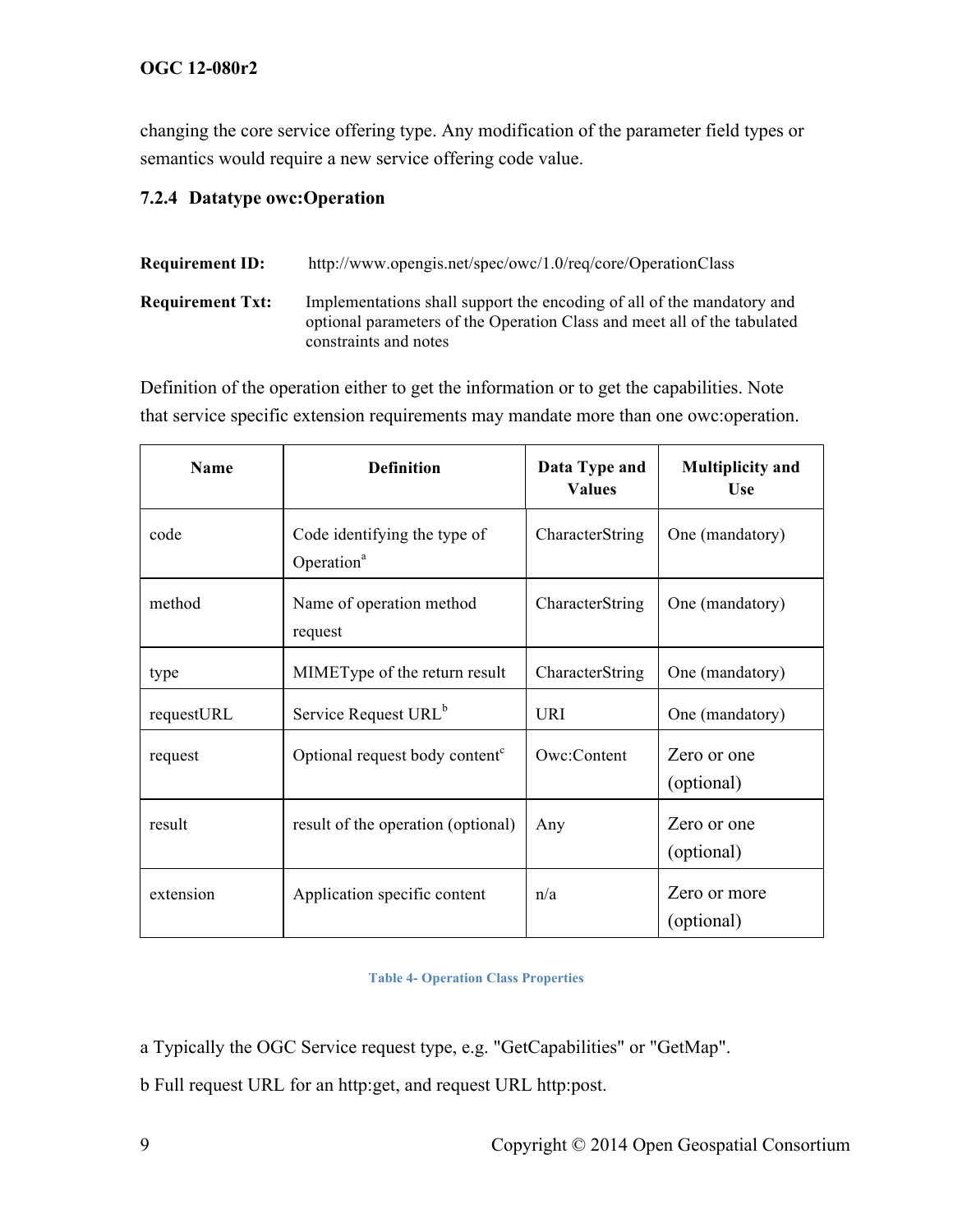c Note not necessarily XML (defined by MIMEType).

# **7.2.5 Datatype owc:Content**

**Requirement ID:** http://www.opengis.net/spec/owc/1.0/req/core/ContentClass

**Requirement Txt:** Implementations shall support the encoding of all of the mandatory and optional parameters of the Content Class and meet all of the tabulated constraints and notes

| <b>Name</b> | <b>Definition</b>                          | Data Type and<br><b>Values</b> | <b>Multiplicity and</b><br><b>Use</b> |
|-------------|--------------------------------------------|--------------------------------|---------------------------------------|
| type        | Type of the inline content                 | CharacterString                | One (mandatory)                       |
| <b>URL</b>  | Referenced Content <sup>a</sup>            | URL                            | Zero or One<br>(optional)             |
| content     | Actual content in the content element<br>a | Any                            | Zero or One<br>(optional)             |
| extension   | Application specific content               | n/a                            | Zero or more<br>(optional)            |

#### **Table 5- Content Class Properties**

a: URL and content elements are mutually exclusive, and the provision of one is mandatory. One and only one of URL or content should be populated in a specific content element (i.e a content element must either have content or reference content).

#### **7.2.6 Datatype owc:StyleSet**

| <b>Requirement ID:</b>  | http://www.opengis.net/spec/owc/1.0/req/core/StyleSetClass              |  |  |
|-------------------------|-------------------------------------------------------------------------|--|--|
| <b>Requirement Txt:</b> | Implementations shall support the encoding of all of the mandatory and  |  |  |
|                         | optional parameters of the StyleSet Class and meet all of the tabulated |  |  |
|                         | constraints and notes                                                   |  |  |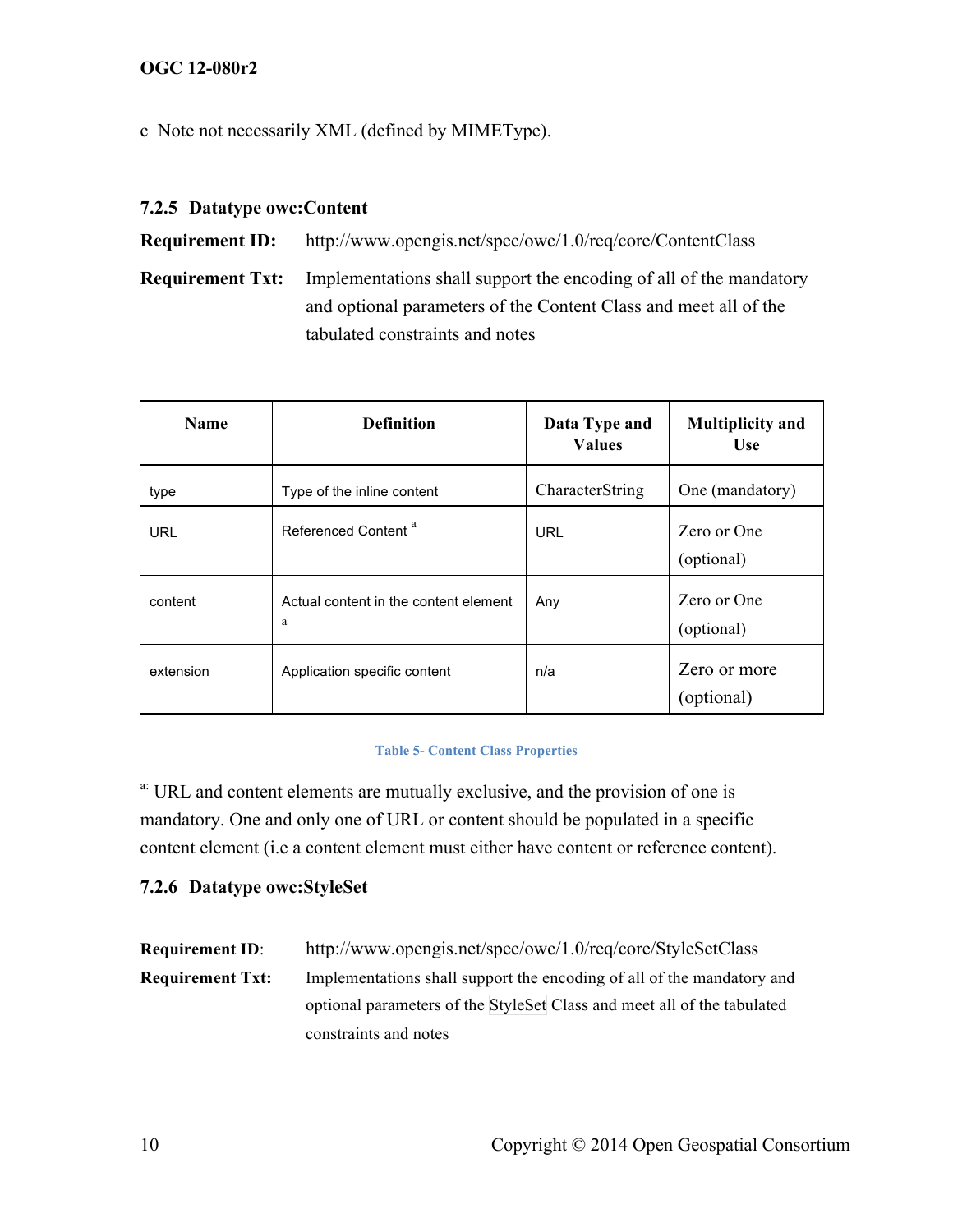This datatype class defines a portrayal style for a resource content or serviceContent element. It can be specified at a resource level or at a service offering level (when it only applies to the offering.

| <b>Name</b> | <b>Definition</b>                                                                               | Data Type and<br><b>Values</b> | <b>Multiplicity and</b><br><b>Use</b> |
|-------------|-------------------------------------------------------------------------------------------------|--------------------------------|---------------------------------------|
| name        | Unique name of the styleSet within<br>a given offering                                          | CharacterString                | One (mandatory)                       |
| title       | A Human Readable Title for the<br><b>OWS Context Document</b>                                   | CharacterString                | One (mandatory)                       |
| abstract    | Description of the Style                                                                        | CharacterString                | Zero or one<br>(optional)             |
| default     | Whether this Styleset is the one to<br>be used as default (initial display)                     | <b>Boolean Default=FALSE</b>   | Zero or one<br>(optional)             |
| legendURL   | URL of a legend image for the<br>style                                                          | <b>URL</b>                     | Zero or one<br>(optional)             |
| content     | The in-line or an external<br>reference to the style definition                                 | URI                            | Zero or one<br>(optional)             |
| extension   | Any encoding should allow the<br>user to extend the style definition<br>to include custom items | n/a                            | Zero or more<br>(optional)            |

#### **Table 6- StyleSet Class Properties**

Note: StyleSet cannot be derived from the service request, and it is a list of relevant styles which could be applied if the service supports dynamic styling, for example if the WMS is an FPS and supports SLD. The intention is that the client could visualize the layer using the getMap Call (which would have a defined styling) but could also offer the user a selection of alternative styles for the layer. These would be derived from the style list parameter.

#### **7.2.7 Datatype owc:Creator**

**Requirement ID**: http://www.opengis.net/spec/owc/1.0/req/core/CreatorClass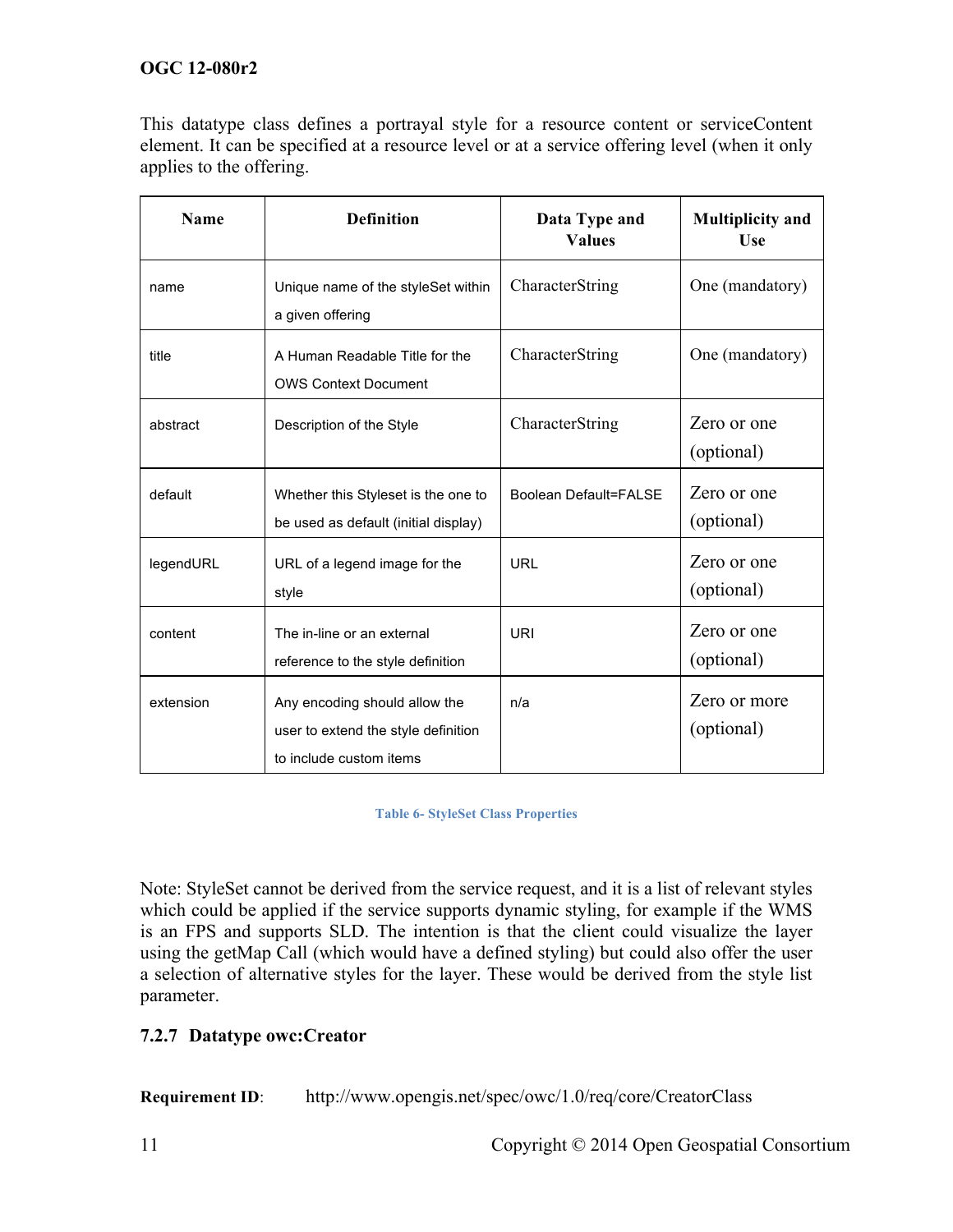# **Requirement Txt:** Implementations shall support the encoding of all of the mandatory and optional parameters of the Creator Class and meet all of the tabulated constraints and notes

This datatype class provides place to encode information related to the creator of the con text document. It includes the creator application and any relevant properties or settings for the application.

| <b>Name</b>        | <b>Definition</b>                                                                                                      | Data Type and<br><b>Values</b> | <b>Multiplicity and</b><br><b>Use</b> |
|--------------------|------------------------------------------------------------------------------------------------------------------------|--------------------------------|---------------------------------------|
| creatorApplication | The name, reference and version<br>of the creator application used to<br>create the context document                   | CreatorApplication             | Zero or one<br>(optional)             |
| creatorDisplay     | Properties of the display in use<br>when the context document was<br>created (for display based<br>applications only). | CreatorDisplay                 | Zero or one<br>(optional)             |
| extension          | Any encoding should allow the<br>user to extend the Creator<br>information to include custom<br>items                  | n/a                            | Zero or more<br>(optional)            |

#### **Table 7- Creator Class Properties**

## **7.2.8 Datatype owc:CreatorApplication**

#### **Requirement ID**:

|                         | http://www.opengis.net/spec/owc/1.0/req/core/CreatorApplication        |
|-------------------------|------------------------------------------------------------------------|
|                         | Class                                                                  |
| <b>Requirement Txt:</b> | Implementations shall support the encoding of all of the mandatory and |
|                         | optional parameters of the CreatorDisplay Class and meet all of the    |
|                         | tabulated constraints and notes                                        |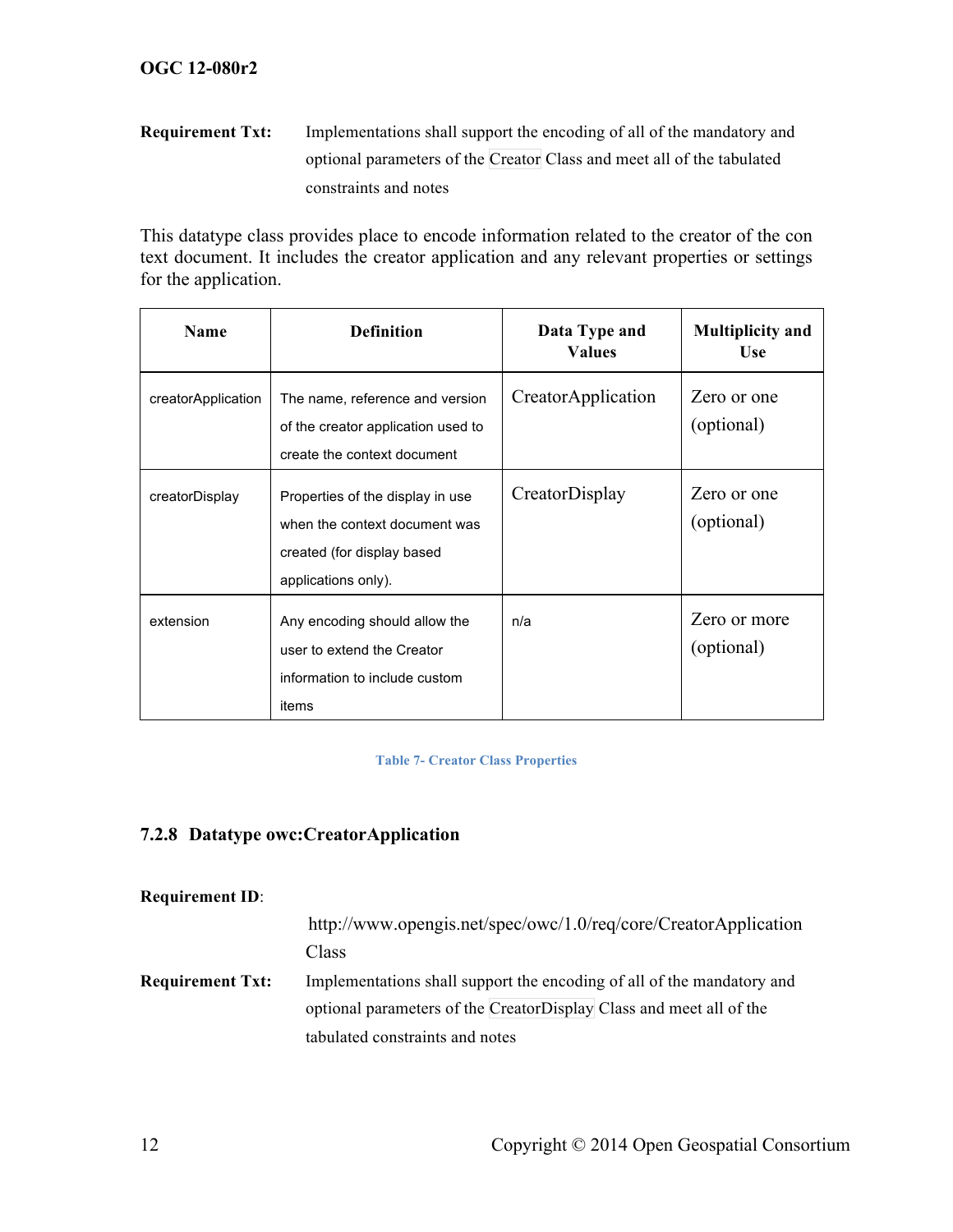This datatype class provides place to encode information related to the creator context when the document was produced. It includes the creator application and relevant properties or settings for the application.

| <b>Name</b> | <b>Definition</b>                                          | Data Type and<br><b>Values</b> | <b>Multiplicity and</b><br><b>Use</b> |
|-------------|------------------------------------------------------------|--------------------------------|---------------------------------------|
| title       | Title or name of the application (for<br>display purposes) | CharacterString                | Zero or one<br>(optional)             |
| uri         | URI describing the creator<br>application.                 | <b>URI</b>                     | Zero or one<br>(optional)             |
| version     | Version of the application.                                | CharacterString                | Zero or one<br>(optional)             |
|             |                                                            |                                |                                       |

#### **Table 8- CreatorApplication Class Properties**

#### **7.2.9 Datatype owc:CreatorDisplay**

**Requirement ID**: http://www.opengis.net/spec/owc/1.0/req/core/CreatorDisplayClass **Requirement Txt:** Implementations shall support the encoding of all of the mandatory and optional parameters of the CreatorDisplay Class and meet all of the tabulated constraints and notes

This datatype class provides place to encode information related to the display area used in the creator application when the OWS Context document was produced. This set of properties only applies to creator applications which are using a geographic display and is supporting information to the exploiter of the OWS Context document. Note the elements within creator display are intended as supporting information (metadata) for clients and not properties which should control the display size of the client opening the document.

| <b>Name</b> | <b>Definition</b>                                            | Data Type and<br><b>Values</b> | <b>Multiplicity and</b><br><b>Use</b> |
|-------------|--------------------------------------------------------------|--------------------------------|---------------------------------------|
| pixelWidth  | Pixel width of the display specified<br>by Area of Interest. | Integer                        | Zero or one<br>(optional)             |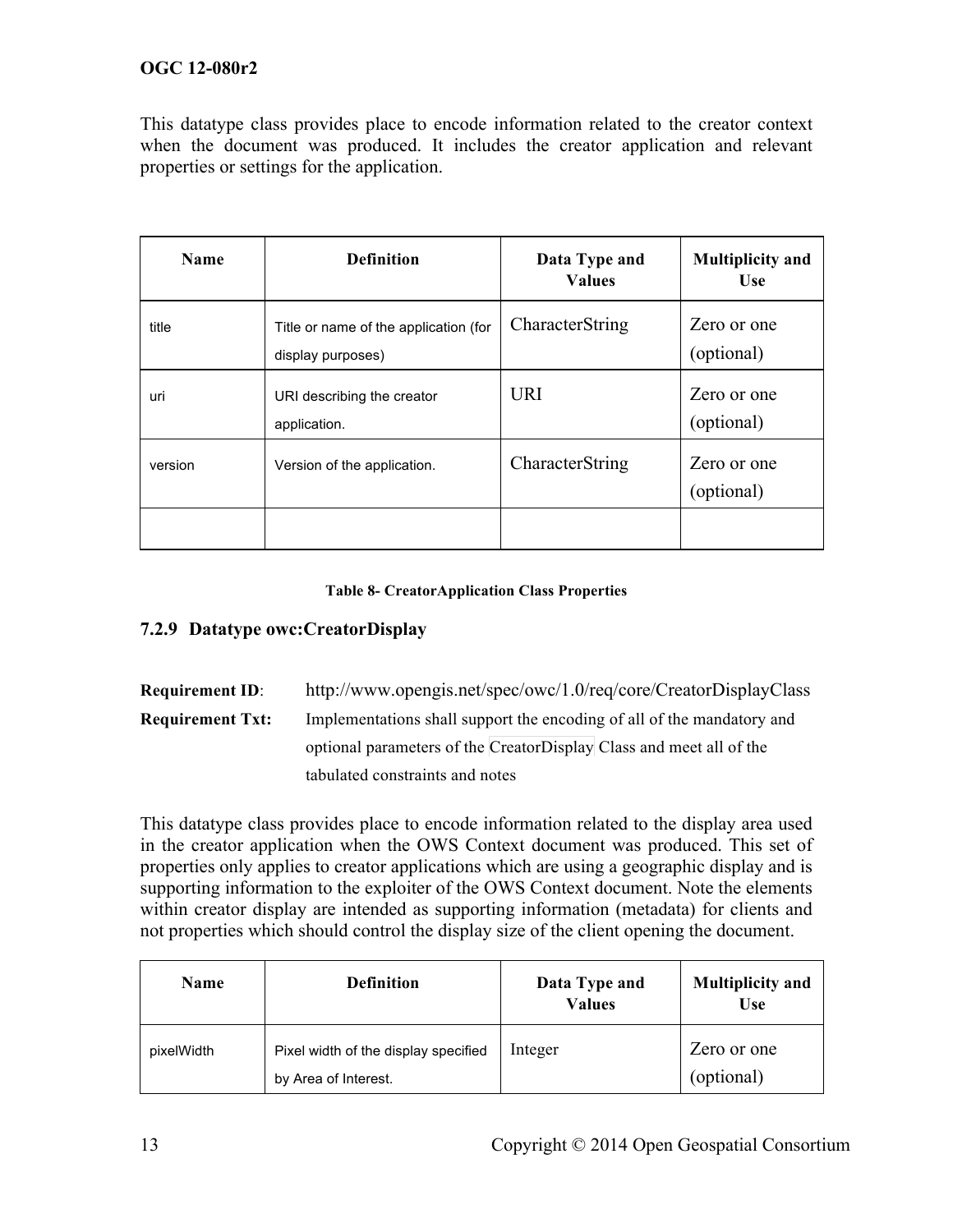| <b>Name</b> | <b>Definition</b>                                                                                           | Data Type and<br><b>Values</b> | <b>Multiplicity and</b><br>Use |
|-------------|-------------------------------------------------------------------------------------------------------------|--------------------------------|--------------------------------|
| pixelHeight | Pixel height of the display<br>specified by Area of Interest.                                               | Integer                        | Zero or one<br>(optional)      |
| mmPerPixel  | The number of mm per pixel for<br>the display. If no value is available<br>the field should be set to NULL. | Double                         | Zero or one<br>(optional)      |
| extension   | Any encoding should allow the<br>user to extend the display<br>information to include custom<br>items       | n/a                            | Zero or more<br>(optional)     |

#### **Table 9- CreatorDisplay Class Properties**

# **7.3 owc:WMS Offering Extension**

This class describes the extension to the OWS Context Core which supports Web Map Service Extensions (WMS) offerings.

| <b>Requirement Class:</b> | http://www.opengis.net/spec/owc/1.0/req/wms                                                                           |  |
|---------------------------|-----------------------------------------------------------------------------------------------------------------------|--|
| Scope:                    | All requirements in this subsection relate to the above requirement class)                                            |  |
| Dependencies:             | http://www.opengis.net/spec/owc/1.0/req/core                                                                          |  |
| Description:              | This class describes the extension to the OWS Context Core which<br>supports Web Map Service (WMS) Service offerings. |  |

| <b>Requirement ID:</b>  | http://www.opengis.net/spec/owc/1.0/req/wms/GetCapabilities                                                                  |
|-------------------------|------------------------------------------------------------------------------------------------------------------------------|
| <b>Requirement Txt:</b> | Encodings of OWS Context for this extension will require the encoding<br>of only one GetCapabilities request in an offering. |
| <b>Requirement ID:</b>  | http://www.opengis.net/spec/owc/1.0/req/wms/GetMap                                                                           |
| <b>Requirement Txt:</b> | Encodings of OWS Context for this extension will require the encoding<br>of one and only one GetMap request in an offering.  |
| <b>Requirement ID:</b>  | http://www.opengis.net/spec/owc/1.0/req/wms/content                                                                          |

**Requirement Txt:** Encodings of OWS Context for this extension will exclude the encoding of owc:content in an offering.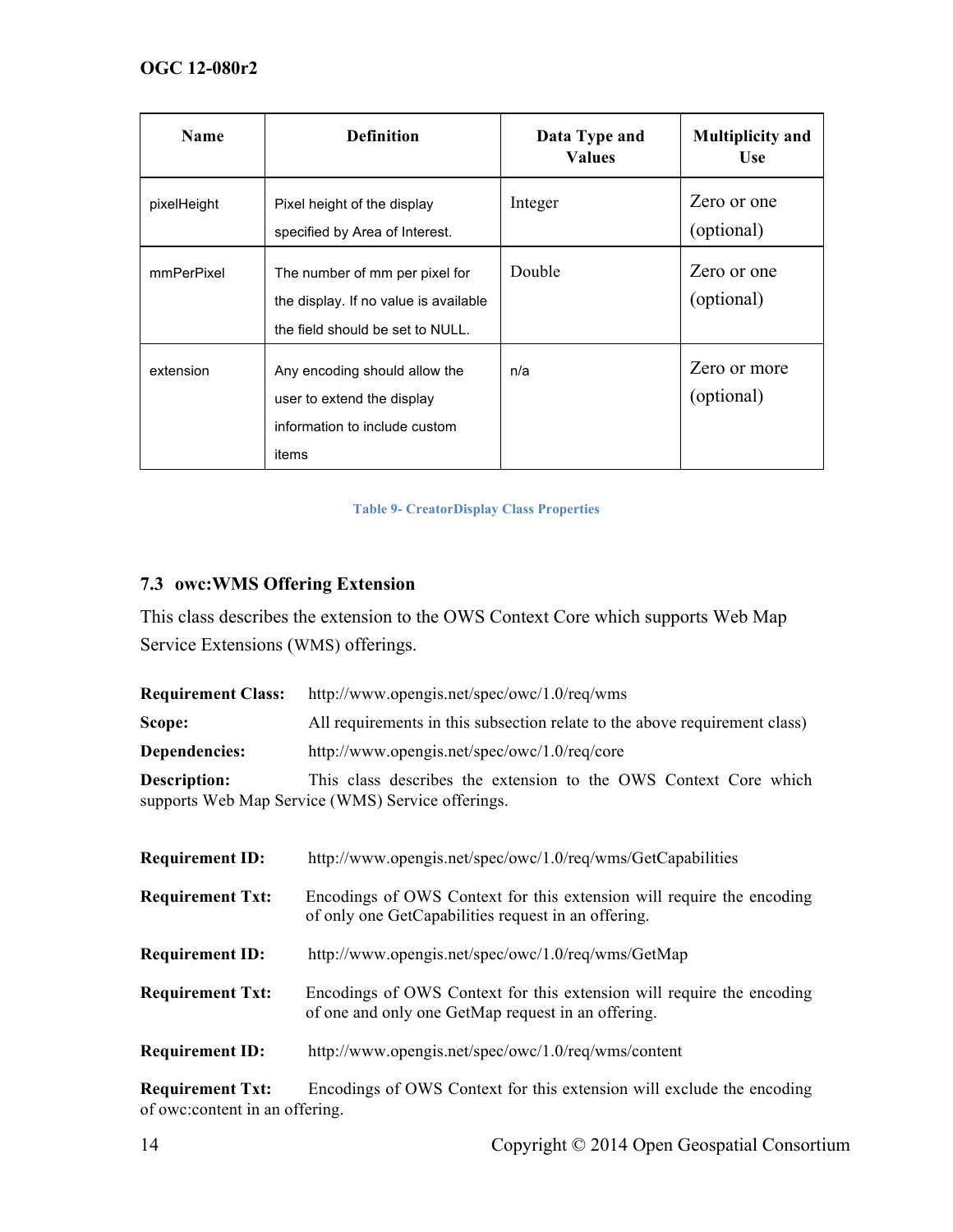**Requirement ID:** http://www.opengis.net/spec/owc/1.0/req/wms/styles

**Requirement Txt:** Where additional styles are provided the client shall treat these as alternatives to any style specifically encoded in the GetMap call (e.g SLD reference). There is no specific requirement for the client to use these.

#### **7.3.1 Summary of Valid Attributes**

| <b>Attribute</b> | <b>Value</b>             | <b>Constraint</b>       |
|------------------|--------------------------|-------------------------|
| operation        | GetCapabilities          | One (mandatory)         |
| operation        | GetMap                   | One (mandatory)         |
| content          | $\overline{\phantom{a}}$ | Zero (forbidden)        |
| style            | SLD or Txt               | Zero or more (optional) |

#### **7.3.2 Supported Standards Within This Extension**

| 1. WMS $1.3.0$   | Web Map Service $(06-042)$                 |
|------------------|--------------------------------------------|
| 2. WMS 1.1.1     | Web Map Service $(01-068r3)$               |
| 3. SLD-WMS 1.1.0 | Styled Layer Descriptor Profile (05-078r4) |

#### **7.4 owc:WFS Offering Extension**

This class describes the extension to the OWS Context Core which supports Web Feature Service (WFS) Service offerings.

| <b>Requirement Class:</b> | http://www.opengis.net/spec/owc/1.0/req/wfs                                                                                            |  |
|---------------------------|----------------------------------------------------------------------------------------------------------------------------------------|--|
| Scope:                    | All requirements in this subsection relate to the above requirement class)                                                             |  |
| Dependencies:             | http://www.opengis.net/spec/owc/1.0/req/core                                                                                           |  |
| <b>Requirement ID:</b>    | http://www.opengis.net/spec/owc/1.0/req/wfs/GetCapabilities                                                                            |  |
| <b>Requirement Txt:</b>   | Encodings of OWS Context for this extension will require the encoding<br>of a one and only one GetCapabilities request in an offering. |  |
| <b>Requirement ID:</b>    | http://www.opengis.net/spec/owc/1.0/req/wfs/GetFeature                                                                                 |  |
| <b>Requirement Txt:</b>   | Encodings of OWS Context for this extension will require the encoding<br>of one and only one GetFeature request in an offering.        |  |
| <b>Requirement ID:</b>    | http://www.opengis.net/spec/owc/1.0/req/wfs/content                                                                                    |  |
| <b>Requirement Txt:</b>   | Encodings of OWS Context for this extension will exclude the encoding<br>of owc: content in an offering.                               |  |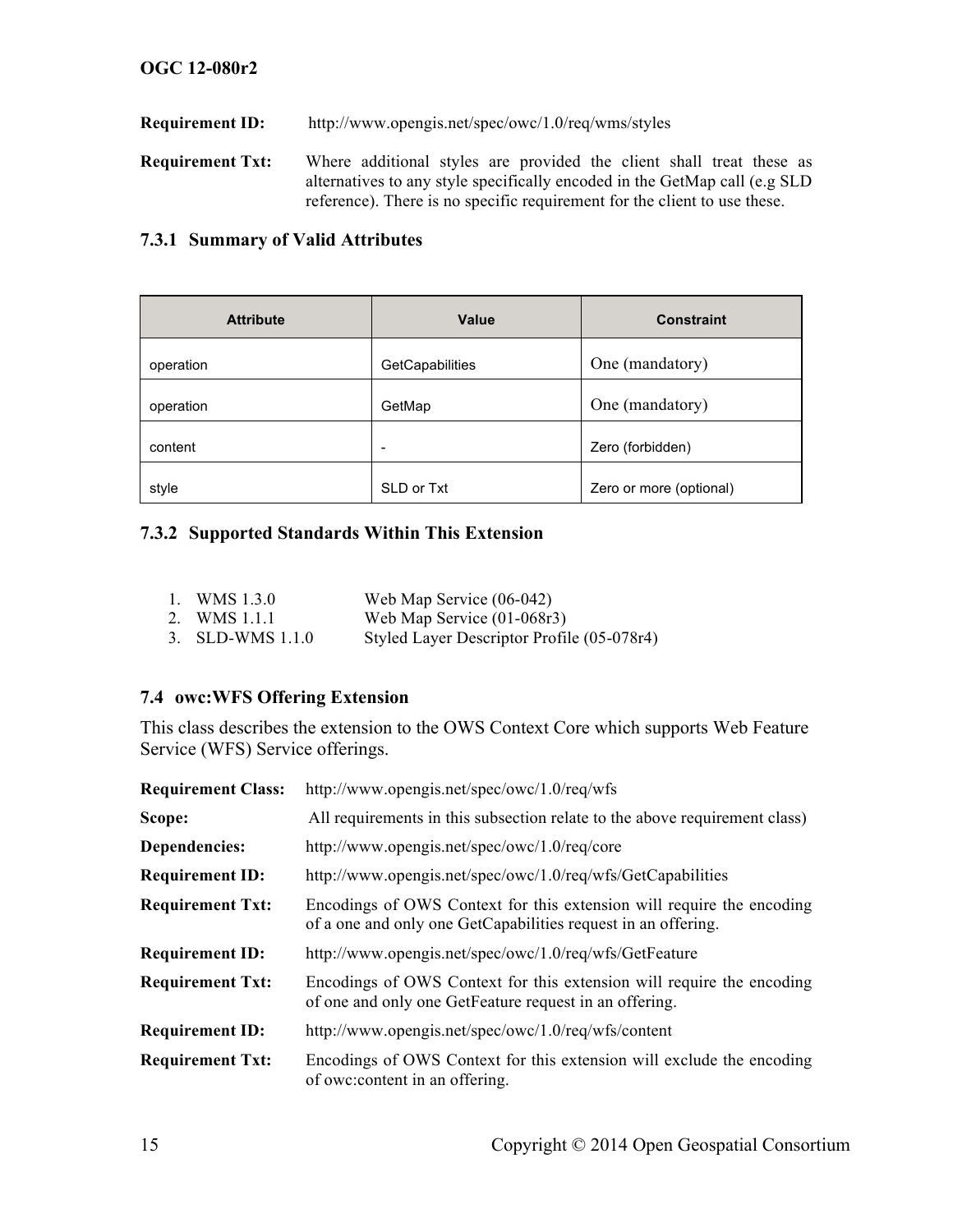# **7.4.1 Summary of Valid Attributes**

| <b>Attribute</b> | <b>Value</b>    | <b>Multiplicity</b>     |
|------------------|-----------------|-------------------------|
| operation        | GetCapabilities | One (mandatory)         |
| operation        | GetFeature      | One (mandatory)         |
| content          | -               | Zero (forbidden)        |
| style            | SLD or Txt      | Zero or more (optional) |

#### **7.4.2 Supported Standards Within This Extension**

| 4. WFS 2.0   | Web Feature Service 2.0 (also ISO 19142) (09-025r1) |
|--------------|-----------------------------------------------------|
| 5. WFS 1.1.0 | Web Feature Service (04-094)                        |

6. WFS 1.0.0 Web Feature Service (02-058)

#### **7.5 owc:WCS Offering Extenstion**

This class describes the extension to the OWS Context Core which supports Web Coverage Service (WCS) offerings.

| <b>Requirement Class:</b> | http://www.opengis.net/spec/owc/1.0/req/wcs                                                                                            |  |
|---------------------------|----------------------------------------------------------------------------------------------------------------------------------------|--|
| Scope:                    | All requirements in this subsection relate to the above requirement class                                                              |  |
| Dependencies:             | http://www.opengis.net/spec/owc/1.0/req/core                                                                                           |  |
| <b>Requirement ID:</b>    | http://www.opengis.net/spec/owc/1.0/req/wcs/GetCapabilities                                                                            |  |
| <b>Requirement Txt:</b>   | Encodings of OWS Context for this extension will require the encoding<br>of a one and only one GetCapabilities request in an offering. |  |
| <b>Requirement ID:</b>    | http://www.opengis.net/spec/owc/1.0/req/wcs/GetCoverage                                                                                |  |
| <b>Requirement Txt:</b>   | Encodings of OWS Context for this extension will require the encoding<br>of one and only one GetCoverage request in an offering.       |  |
| <b>Requirement ID:</b>    | http://www.opengis.net/spec/owc/1.0/req/wcs/content                                                                                    |  |
| <b>Requirement Txt:</b>   | Encodings of OWS Context for this extension will exclude the encoding<br>of owc: content in an offering.                               |  |

#### **7.5.1 Summary of Valid Attributes**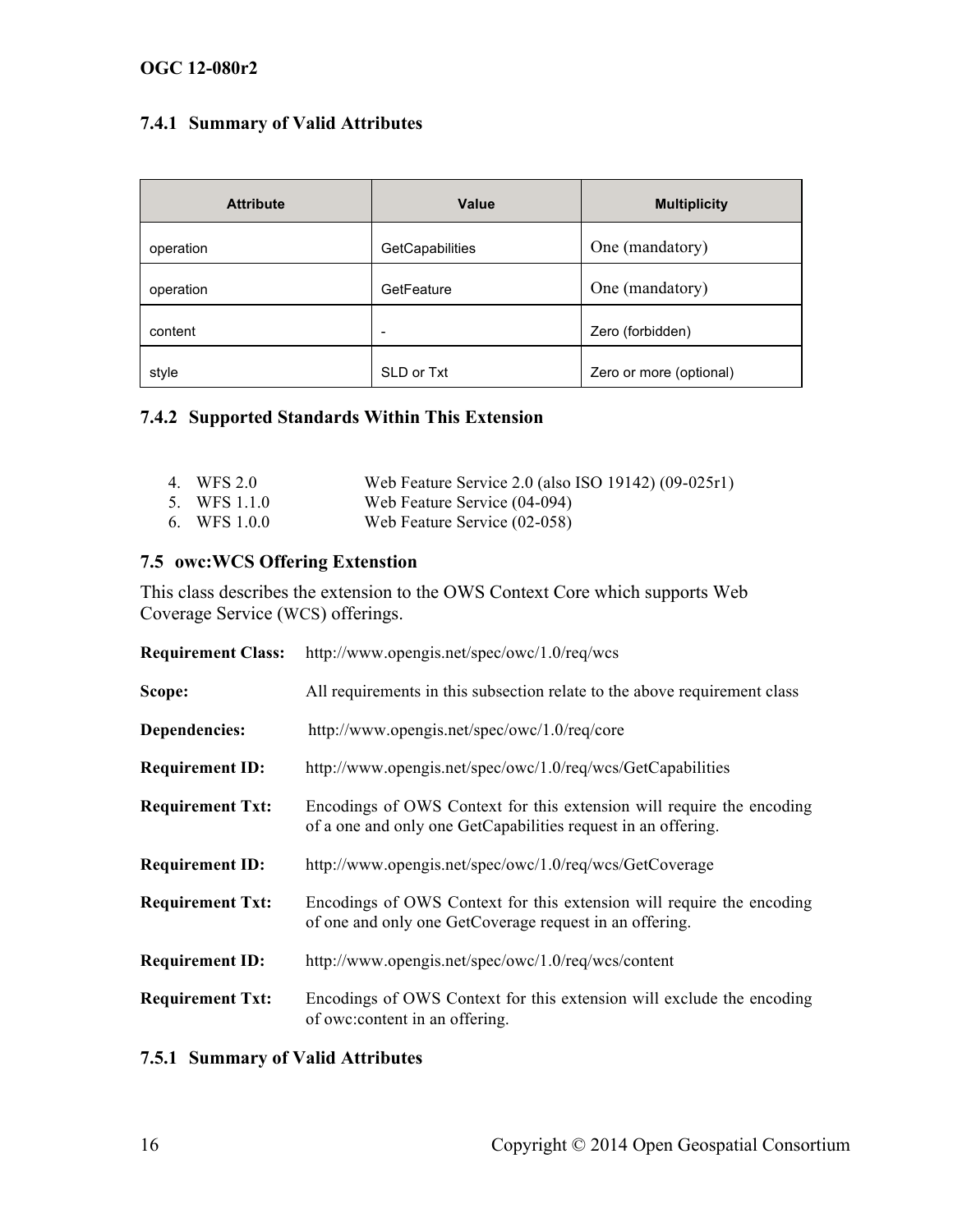| <b>Attribute</b> | Value           | <b>Multiplicity</b>     |
|------------------|-----------------|-------------------------|
| operation        | GetCapabilities | One (mandatory)         |
| operation        | GetCoverage     | One (mandatory)         |
| content          | -               | Zero (forbidden)        |
| style            | SLD or Txt      | Zero or more (optional) |

#### **7.5.2 Supported Standards Within This Extension**

- 1. WCS 2.0 Web Coverage Standard 2.0 Core (09-110r3)<br>2. WCS 1.1.0 Web Coverage Service (WCS) (06-083r8)
- Web Coverage Service (WCS) (06-083r8)
- 3. WCS 1.0 Web Coverage Service (WCS) (03-065r6)

#### **7.6 owc:WPS Offering Extension**

This class describes the extension to the OWS Context Core which supports Web Processing Service (WPS) offerings.

| <b>Requirement Class:</b> | http://www.opengis.net/spec/owc/1.0/req/wps                                                                                           |  |
|---------------------------|---------------------------------------------------------------------------------------------------------------------------------------|--|
| Scope:                    | All requirements in this subsection relate to the above requirement class                                                             |  |
| Dependencies:             | http://www.opengis.net/spec/owc/1.0/req/core                                                                                          |  |
| <b>Requirement ID:</b>    | http://www.opengis.net/spec/owc/1.0/req/wps/GetCapabilities                                                                           |  |
| <b>Requirement Txt:</b>   | Encoding of OWS Context for this extension will require the encoding of<br>a one and only one GetCapabilities request in an offering. |  |
| <b>Requirement ID:</b>    | http://www.opengis.net/spec/owc/1.0/req/wps/Execute                                                                                   |  |
| <b>Requirement Txt:</b>   | Encoding of OWS Context for this extension will require the encoding of<br>one and only one Execute request in an offering.           |  |
| <b>Requirement ID:</b>    | http://www.opengis.net/spec/owc/1.0/req/wps/content                                                                                   |  |
| <b>Requirement Txt:</b>   | Encoding of OWS Context for this extension will exclude the encoding<br>of owc: content in an offering.                               |  |

#### **7.6.1 Summary of Valid Attributes**

| <b>Attribute</b> | <b>Value</b>    | <b>Multiplicity</b> |
|------------------|-----------------|---------------------|
| operation        | GetCapabilities | One (mandatory)     |
| operation        | Execute         | One (mandatory)     |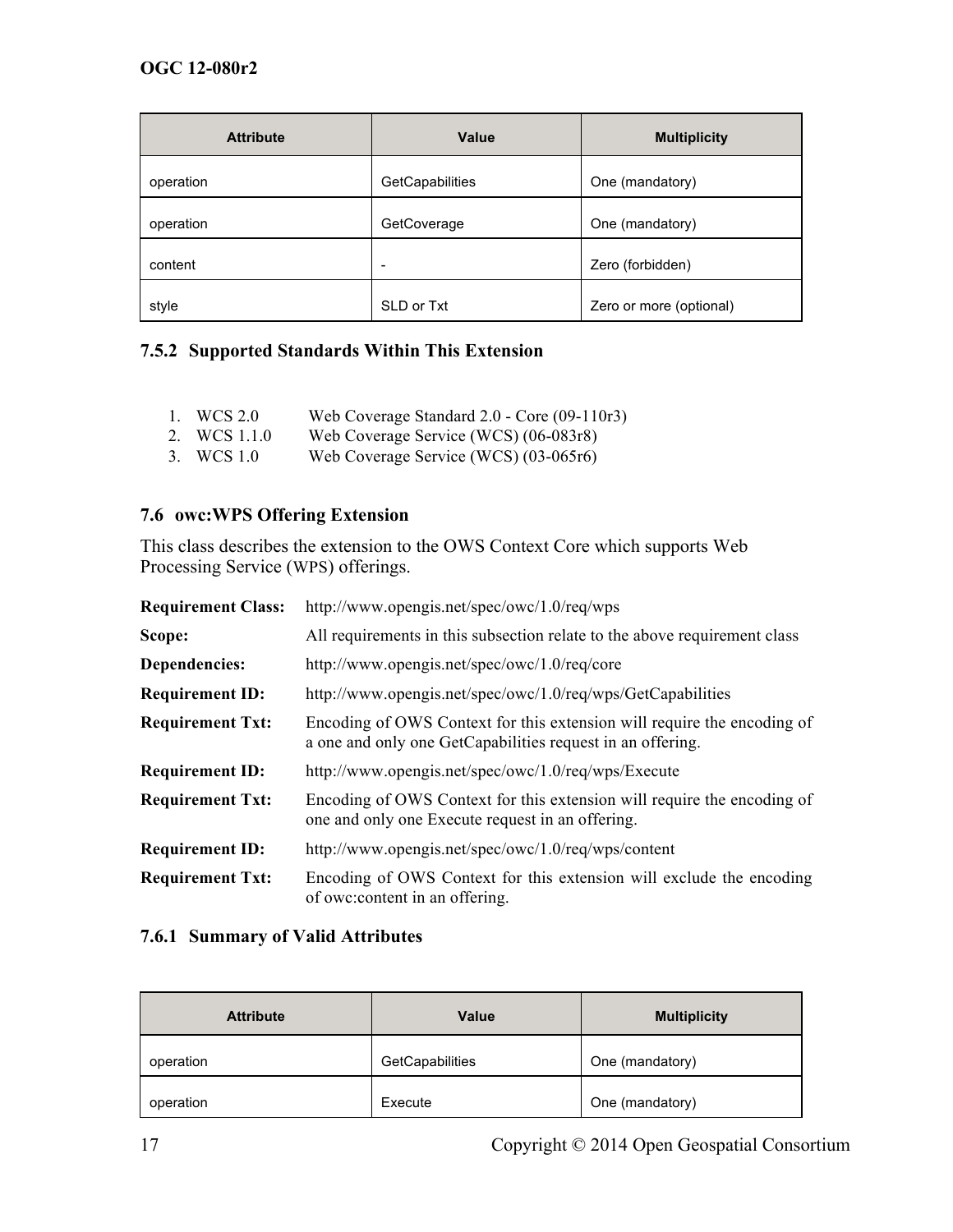| <b>Attribute</b> | <b>Value</b>             | <b>Multiplicity</b>     |
|------------------|--------------------------|-------------------------|
| content          | $\overline{\phantom{a}}$ | Zero (forbidden)        |
| style            | SLD or Txt               | Zero or more (optional) |

# **7.6.2 Supported Standards Within This Extension**

1. WPS 1.0.0 Web Processing Service (05-007r7)

#### **7.7 owc:CSW Offering Extenstion**

This class describes the extension to the OWS Context Core which supports Catalogue Services (CSW) offerings.

| <b>Requirement Class:</b> | http://www.opengis.net/spec/owc/1.0/req/csw                               |  |
|---------------------------|---------------------------------------------------------------------------|--|
| Scope:                    | All requirements in this subsection relate to the above requirement class |  |
| Dependencies:             | http://www.opengis.net/spec/owc/1.0/req/core                              |  |
| <b>Requirement ID:</b>    | http://www.opengis.net/spec/owc/1.0/req/csw/GetCapabilities               |  |
| <b>Requirement Txt:</b>   | Encodings of OWS Context for this extension will require the encoding     |  |
|                           | of a one and only one GetCapabilities request in an offering.             |  |
| <b>Requirement ID:</b>    | http://www.opengis.net/spec/owc/1.0/req/csw/GetRecords                    |  |
| <b>Requirement Txt:</b>   | Encodings of OWS Context for this extension will require the encoding     |  |
|                           | of one and only one GetRecords request in an offering.                    |  |
| <b>Requirement ID:</b>    | http://www.opengis.net/spec/owc/1.0/req/csw/content                       |  |
| <b>Requirement Txt:</b>   | Encodings of OWS Context for this extension will exclude the encoding     |  |
|                           | of owc: content in an offering.                                           |  |

#### **7.7.1 Summary of Valid Attributes**

| <b>Attribute</b> | Value                    | <b>Multiplicity</b>     |
|------------------|--------------------------|-------------------------|
| operation        | GetCapabilities          | One (mandatory)         |
| operation        | GetRecords               | One (mandatory)         |
| content          | $\overline{\phantom{a}}$ | Zero (forbidden)        |
| style            | SLD or Txt               | Zero or more (optional) |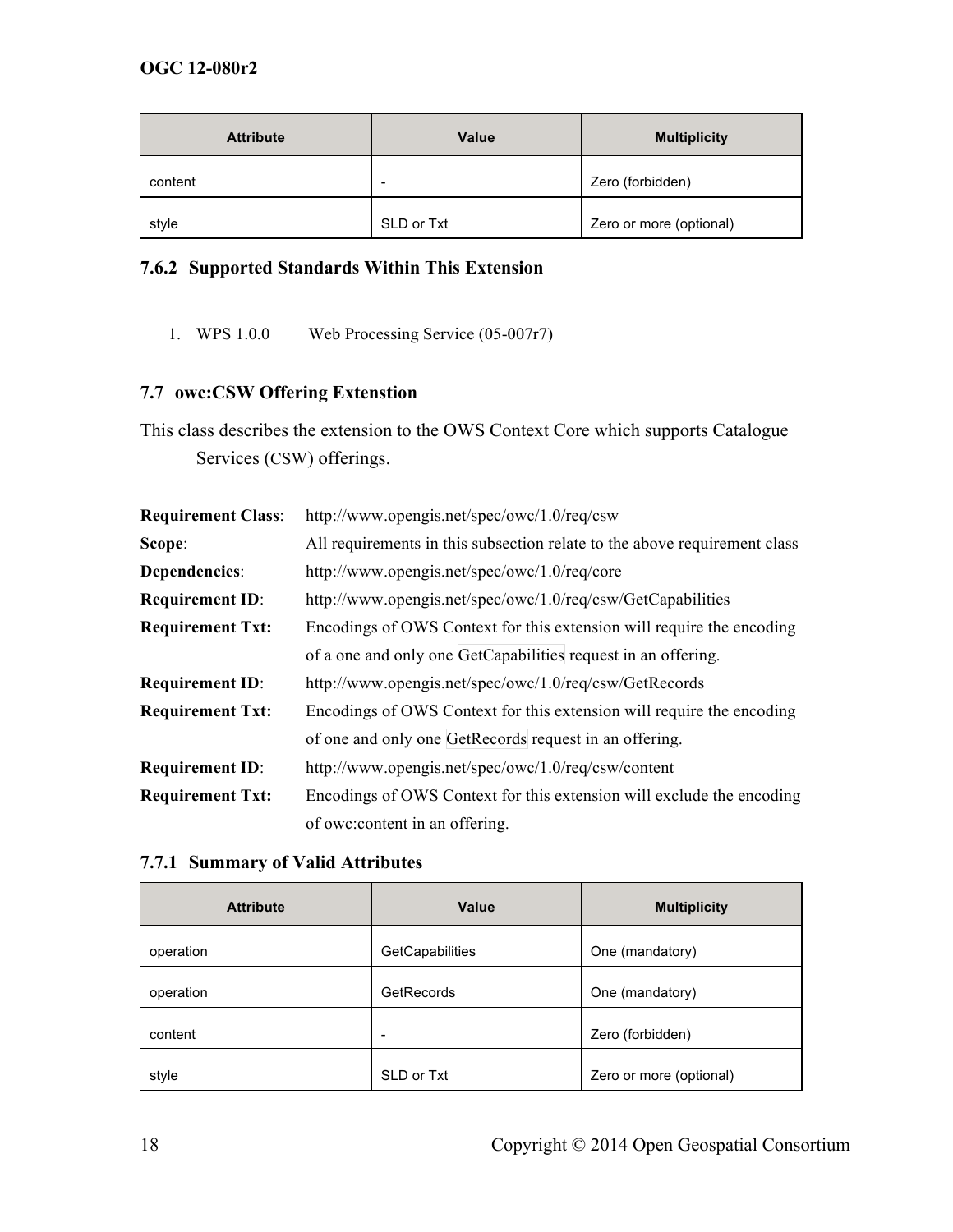#### **7.7.2 Supported Standards Within This Extension**

1. CSW 2.0.2 Catalogue Service IS (07-006r1)

#### **7.8 owc:WMTS Offering Extension**

This class describes the extension to the OWS Context Core which supports Web Map Tiling Service Extensions (WMTS) offerings.

| <b>Requirement Class:</b> | http://www.opengis.net/spec/owc/1.0/req/wmts                                                                                                                   |
|---------------------------|----------------------------------------------------------------------------------------------------------------------------------------------------------------|
| Scope:                    | All requirements in this subsection relate to the above requirement class                                                                                      |
| Dependencies:             | http://www.opengis.net/spec/owc/1.0/req/core                                                                                                                   |
| <b>Requirement ID:</b>    | http://www.opengis.net/spec/owc/1.0/req/wmts/GetCapabilities                                                                                                   |
| <b>Requirement Txt:</b>   | Encodings of OWS Context for this extension will require the encoding<br>of a one and only one GetCapabilities request in an offering.                         |
| <b>Requirement ID:</b>    | http://www.opengis.net/spec/owc/1.0/req/wmts/GetTile                                                                                                           |
| <b>Requirement Txt:</b>   | Encodings of OWS Context for this extension will require the encoding<br>of one or more GetTile requests in an offering to satisfy one information<br>request. |
| <b>Requirement ID:</b>    | http://www.opengis.net/spec/owc/1.0/req/wmts/content                                                                                                           |
| <b>Requirement Txt:</b>   | Encodings of OWS Context for this extension will exclude the encoding<br>of owc: content in an offering.                                                       |

# **7.8.1 Summary of Valid Attributes**

| <b>Attribute</b> | Value                    | <b>Multiplicity</b>     |
|------------------|--------------------------|-------------------------|
| operation        | GetCapabilities          | One (mandatory)         |
| operation        | GetTile <sup>a</sup>     | One (mandatory)         |
| content          | $\overline{\phantom{a}}$ | Zero (forbidden)        |
| style            | Txt                      | Zero or more (optional) |

<sup>a</sup>The WMTS requires multiple tiles to satisfy one viewing request. However the purpose of GetTile here is to pass relevant parameters which the client can use to prepare the specific tile requests (for example defining the layer(s) to access).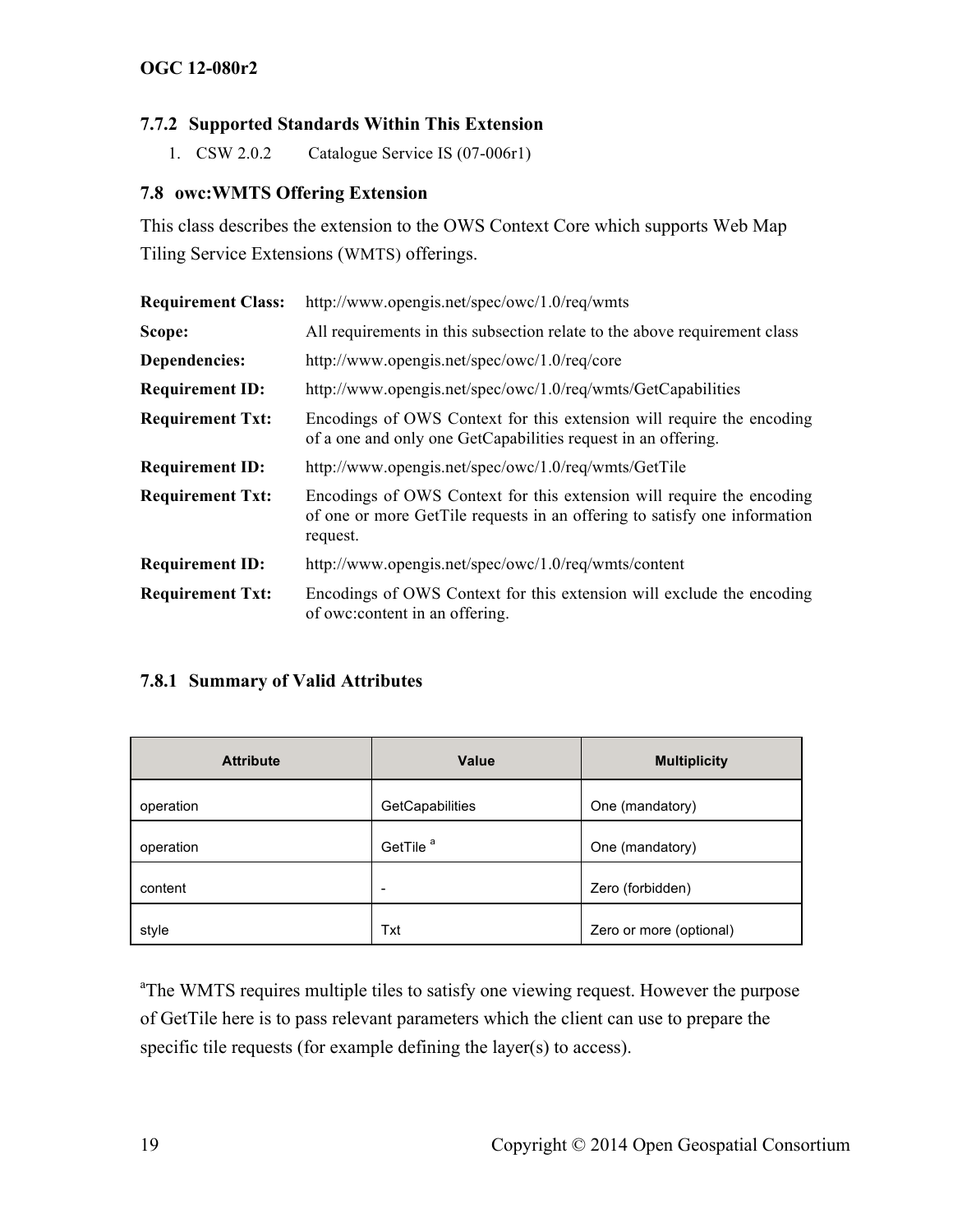#### **7.8.2 Supported Standards Within This Extension**

1. WMTS 1.0.0 Web Map Tile Service (07-057r7)

#### **7.9 owc:GML Offering Extension**

This class describes the extension to the OWS Context Core which supports inline or referenced GML offerings; this can include referencing local files or into databases.

**Requirement Class**: http://www.opengis.net/spec/owc/1.0/req/gml

| Scope:                  | All requirements in this subsection relate to the above requirement<br>class                                                        |
|-------------------------|-------------------------------------------------------------------------------------------------------------------------------------|
| Dependencies:           | http://www.opengis.net/spec/owc/1.0/req/core                                                                                        |
| <b>Requirement ID:</b>  | http://www.opengis.net/spec/owc/1.0/req/gml/content                                                                                 |
| <b>Requirement Txt:</b> | An encoding of this extension shall use the content element to<br>capture the GML content. No operation elements should be present. |
| <b>Requirement ID:</b>  | http://www.opengis.net/spec/owc/1.0/req/gml/style                                                                                   |
| <b>Requirement Txt:</b> | An encoding of this content shall allow the encoding of associated<br>style information, including specification of a default.      |

#### **7.9.1 Summary of Valid Attributes**

| <b>Attribute</b> | Value                                            | <b>Multiplicity</b>     |
|------------------|--------------------------------------------------|-------------------------|
| operation        | $\overline{\phantom{0}}$                         | Zero (forbidden)        |
| content          | <b>GML Content in-line or local</b><br>reference | One (mandatory)         |
| style            | SLD or Txt                                       | Zero or more (optional) |

#### **7.9.2 Supported Standards Within This Extension**

- 1. GML 3.3 Geography Markup Language (GML) (10-129r1)
- 2. GML 3.2.1 Geography Markup Language (GML) (07-036)
- 3. GML 3.1.1 Geography Markup Language (GML) (03-105r1)<br>4. GML 3.0 Geography Markup Language (GML) (02-023r4)
- Geography Markup Language (GML) (02-023r4)
- 5. GML 2.1.2 Geography Markup Language (02-069)
- 6. GML 2.1.1 Geography Markup Language (02-009)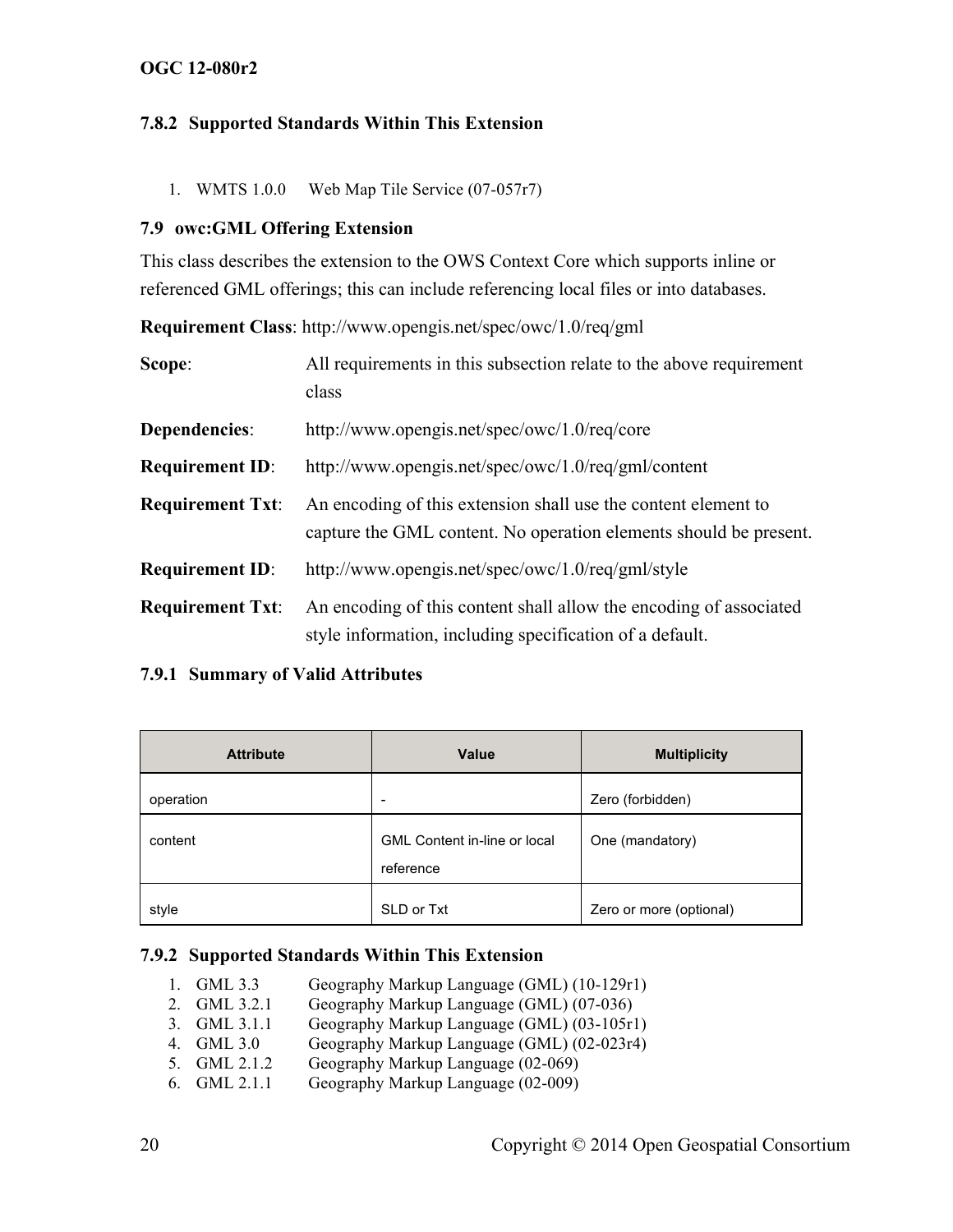#### **7.10 owc:KML Offering Extension**

This class describes the extension to the OWS Context Core which supports in-line or referenced KML offerings ; this can include referencing local files or into databases.

**Requirement Class**: http://www.opengis.net/spec/owc/1.0/req/kml

| Scope:                  | All requirements in this subsection relate to the above requirement<br>class                                                                  |
|-------------------------|-----------------------------------------------------------------------------------------------------------------------------------------------|
| Dependencies:           | http://www.opengis.net/spec/owc/1.0/req/core                                                                                                  |
| <b>Requirement ID:</b>  | http://www.opengis.net/spec/owc/1.0/req/kml/content                                                                                           |
| <b>Requirement Txt:</b> | An encoding of this extension shall use the content element to<br>capture the KML content. No operation elements should be present.           |
| <b>Requirement ID:</b>  | http://www.opengis.net/spec/owc/1.0/req/kml/style                                                                                             |
| <b>Requirement Txt:</b> | An encoding of this content shall not allow the encoding of<br>associated style information as it is present within the KML<br>Document body. |

#### **7.10.1 Summary of Valid Attributes**

| <b>Attribute</b> | Value                                     | <b>Multiplicity</b> |
|------------------|-------------------------------------------|---------------------|
| operation        | -                                         | Zero (forbidden)    |
| content          | KML Content in-line or local<br>reference | One (mandatory)     |
| style            |                                           | Zero (forbidden)    |

# **7.10.2 Supported Standards Within This Extension**

1. KML 2.2.0 OGC KML (07-147r2)

# **7.11 owc:GeoTIFF Offering Extension**

This class describes the extension to the OWS Context Core which supports in-line or referenced GeoTIFF offerings. ; this can include referencing local files or into databases.

**Requirement Class**: http://www.opengis.net/spec/owc/1.0/req/geotiff

**Scope:** All requirements in this subsection relate to the above requirement class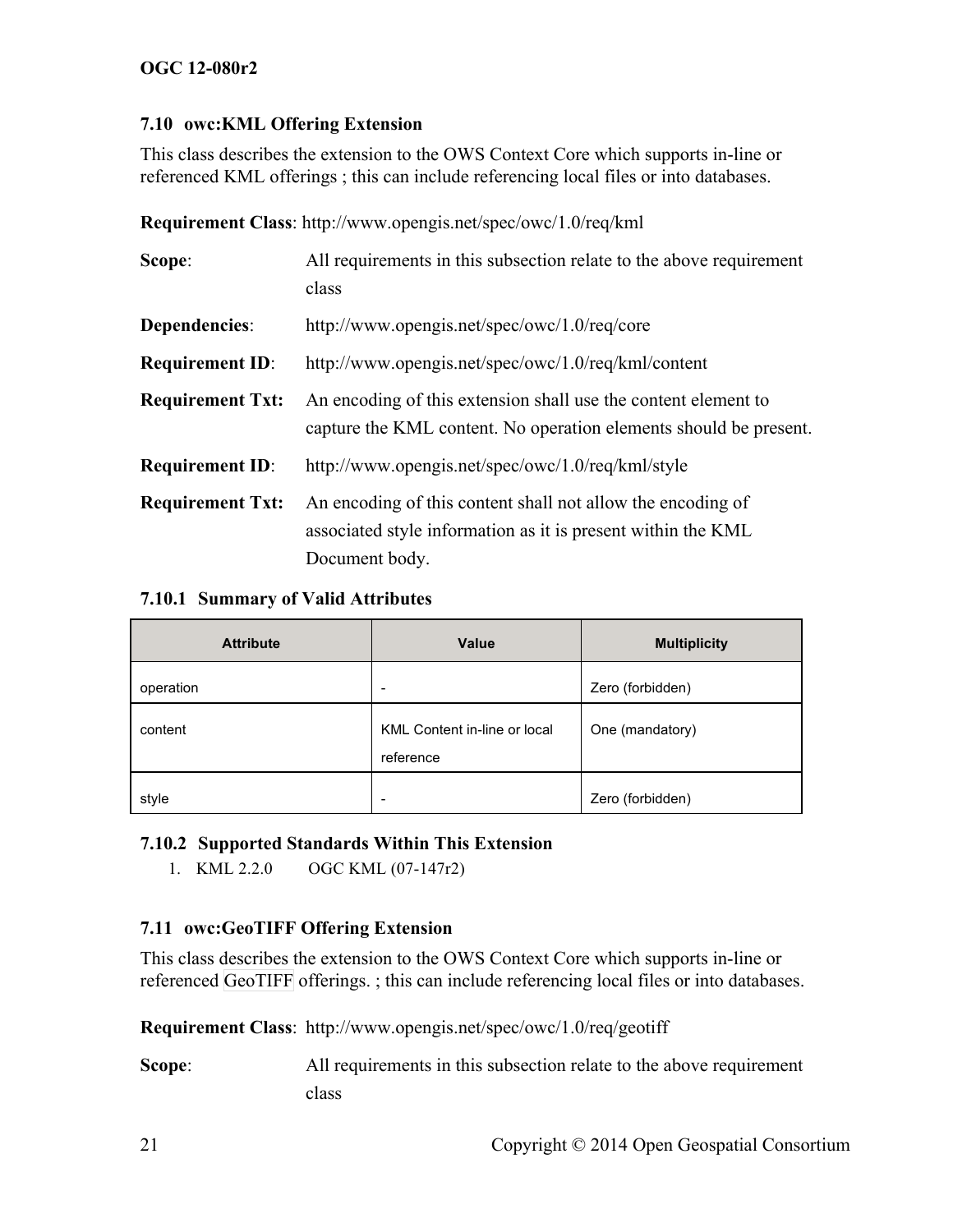| Dependencies:           | http://www.opengis.net/spec/owc/1.0/req/core                                                                                                      |
|-------------------------|---------------------------------------------------------------------------------------------------------------------------------------------------|
| <b>Requirement ID:</b>  | http://www.opengis.net/spec/owc/1.0/req/geotiff/content                                                                                           |
| <b>Requirement Txt:</b> | An encoding of this extension shall use the content element to<br>reference a GeoTIFF file. No operation elements should be present.              |
| <b>Requirement ID:</b>  | http://www.opengis.net/spec/owc/1.0/req/GeoTIFF/style                                                                                             |
| <b>Requirement Txt:</b> | An encoding of this content shall not allow the encoding of<br>associated style information, as none is required to visualize a<br>GeoTIFF image. |

#### **7.11.1 Summary of Valid Attributes**

| <b>Attribute</b> | Value                                | <b>Multiplicity</b> |
|------------------|--------------------------------------|---------------------|
| operation        | $\overline{\phantom{0}}$             | Zero (forbidden)    |
| content          | Local reference to a GeoTIFF<br>File | One (mandatory)     |
| style            | ۰                                    | Zero (forbidden)    |

#### **7.11.2 Supported Standards Within This Extension**

GeoTIFF Revision 1.0 ( www.pubdoc.org/fileformat/rasterimage/tiff/**geotiff**.**pdf**)

#### **7.12 owc:GMLJP2 Offering Extension**

This class describes the extension to the OWS Context Core which supports in-line and referenced GMLJP2 offerings; this can include referencing local files or into databases.

|                         | Requirement Class: http://www.opengis.net/spec/owc/1.0/req/gmljp2                                                                   |
|-------------------------|-------------------------------------------------------------------------------------------------------------------------------------|
| Scope:                  | All requirements in this subsection relate to the above requirement<br>class                                                        |
| Dependencies:           | http://www.opengis.net/spec/owc/1.0/req/core                                                                                        |
| <b>Requirement ID:</b>  | http://www.opengis.net/spec/owc/1.0/req/gmljp2/content                                                                              |
| <b>Requirement Txt:</b> | An encoding of this extension shall use the content element to<br>reference a GMLJP2 file. No operation elements should be present. |
| <b>Requirement ID:</b>  | http://www.opengis.net/spec/owc/1.0/req/GMLJP2/style                                                                                |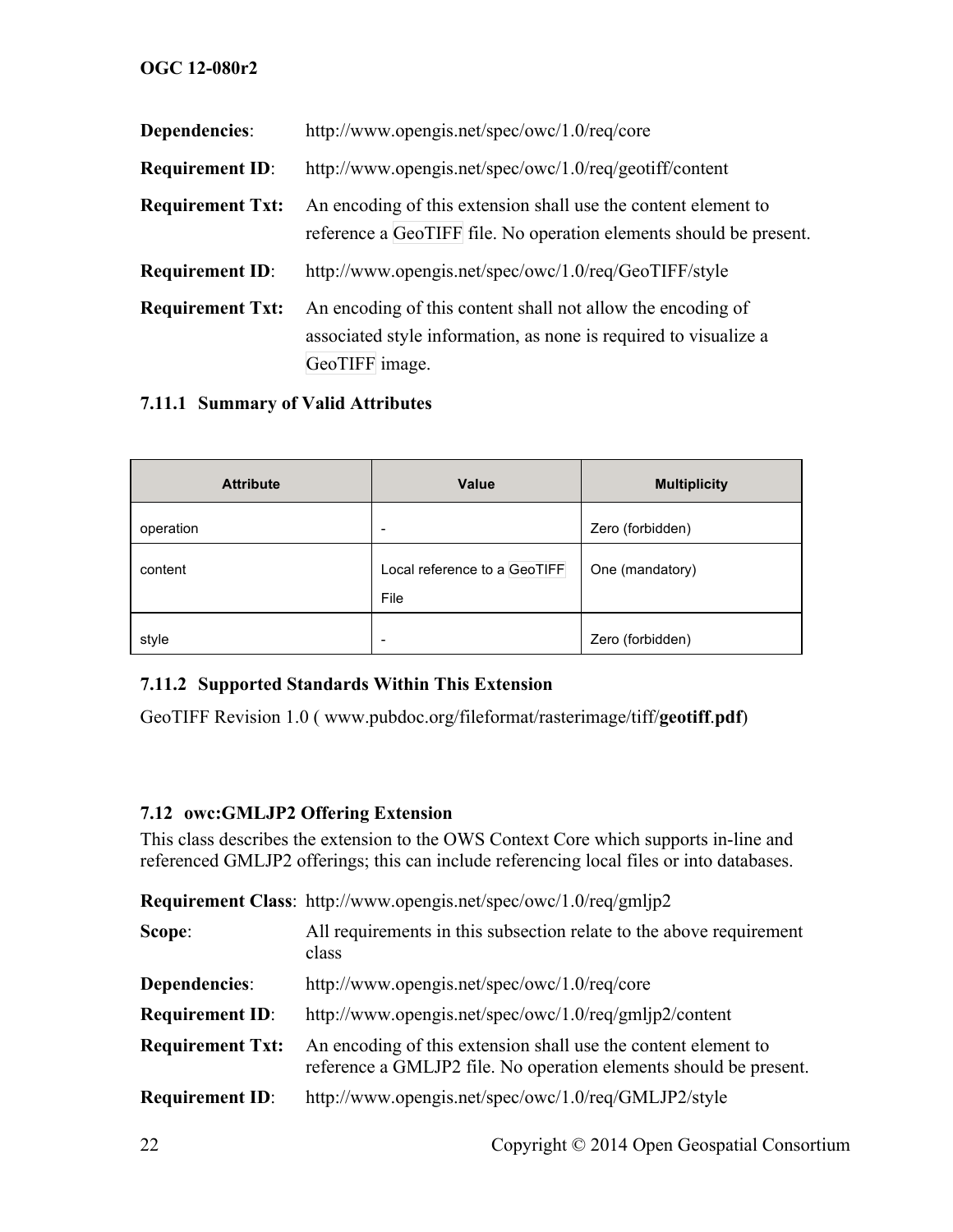**Requirement Txt:** An encoding of this content shall not allow the encoding of associated style information, as none is required to visualize a GMLJP2 image.

| <b>Attribute</b> | Value                               | <b>Multiplicity</b> |
|------------------|-------------------------------------|---------------------|
| operation        | ۰                                   | Zero (forbidden)    |
| content          | Local reference to a GMLJP2<br>File | One (mandatory)     |
| style            | -                                   | Zero (forbidden)    |

#### **7.12.2 Supported Standards Within This Extension**

1. GMLJP2 1.0.0 GML in JPEG 2000 for Geographic Imagery (05-047r3)

#### **7.13 owc:GMLCOV Offering Extension**

This class describes the extension to the OWS Context Core which supports in-line or referenced GMLCOV offerings. This can include references into databases.

| <b>Requirement Class:</b> | http://www.opengis.net/spec/owc/1.0/req/gmlcov                                                                                                                                            |  |
|---------------------------|-------------------------------------------------------------------------------------------------------------------------------------------------------------------------------------------|--|
| Scope:                    | All requirements in this subsection relate to the above                                                                                                                                   |  |
| requirement class         |                                                                                                                                                                                           |  |
| Dependencies:             | http://www.opengis.net/spec/owc/1.0/req/core                                                                                                                                              |  |
| <b>Requirement ID:</b>    | http://www.opengis.net/spec/owc/1.0/req/gmlcov/content                                                                                                                                    |  |
| <b>Requirement Txt:</b>   | An encoding of this extension shall use the content element<br>to contain or reference GML which will then reference<br>coverage image files. No operation elements should be<br>present. |  |
| <b>Requirement ID:</b>    | http://www.opengis.net/spec/owc/1.0/req/GMLCOV/style                                                                                                                                      |  |
| <b>Requirement Txt:</b>   | An encoding of this content shall not allow the encoding of<br>associated style information, as none is required to visualize<br>a GMLCOV image.                                          |  |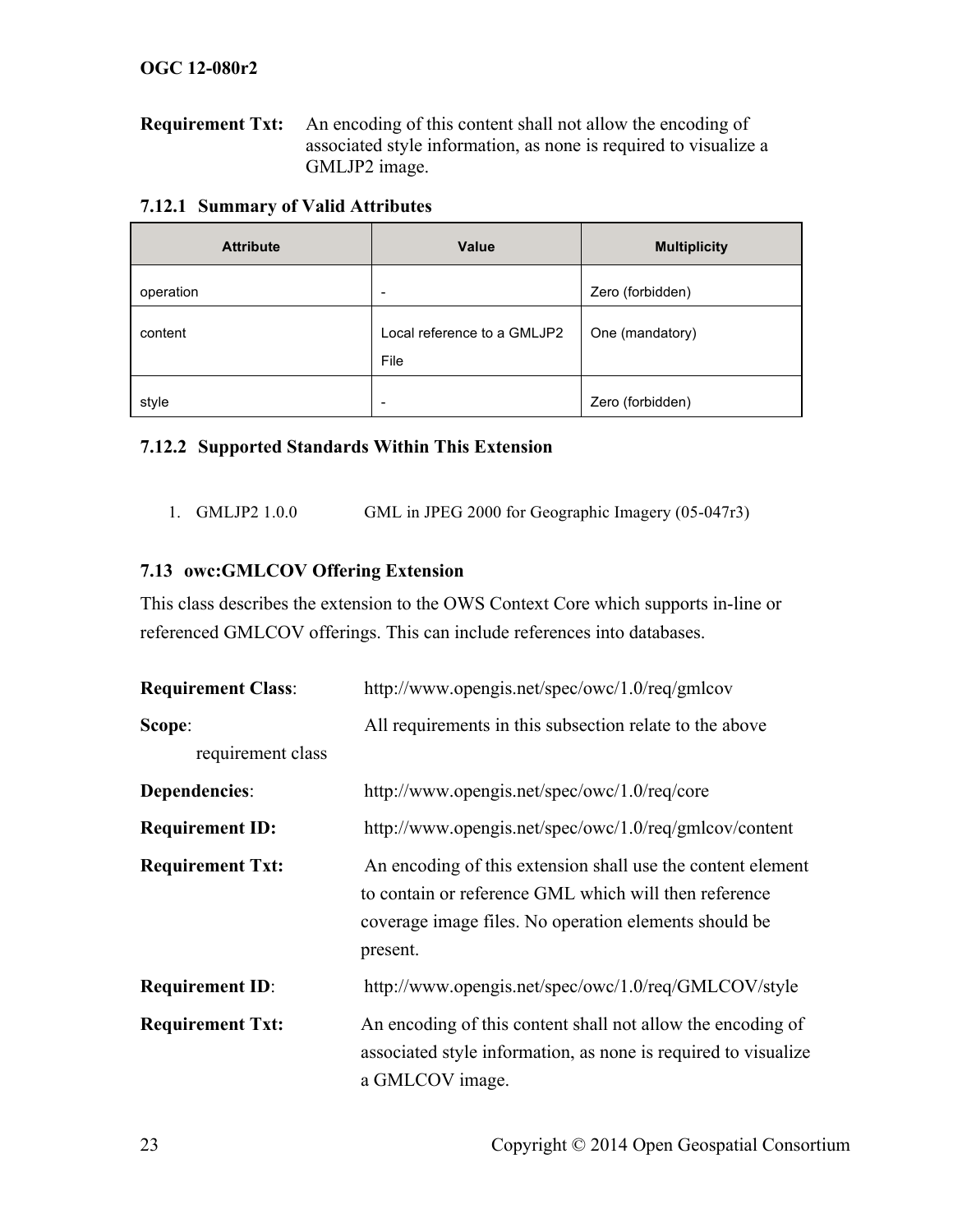# **7.13.1 Summary of Valid Attributes**

| <b>Attribute</b> | Value                                              | <b>Multiplicity</b> |
|------------------|----------------------------------------------------|---------------------|
| operation        | $\overline{\phantom{0}}$                           | Zero (forbidden)    |
| content          | Inline content or Local<br>reference to a GML File | One (mandatory)     |
| style            | $\overline{\phantom{a}}$                           | Zero (forbidden)    |

# **7.13.2 Supported Standards Within This Extension**

TBD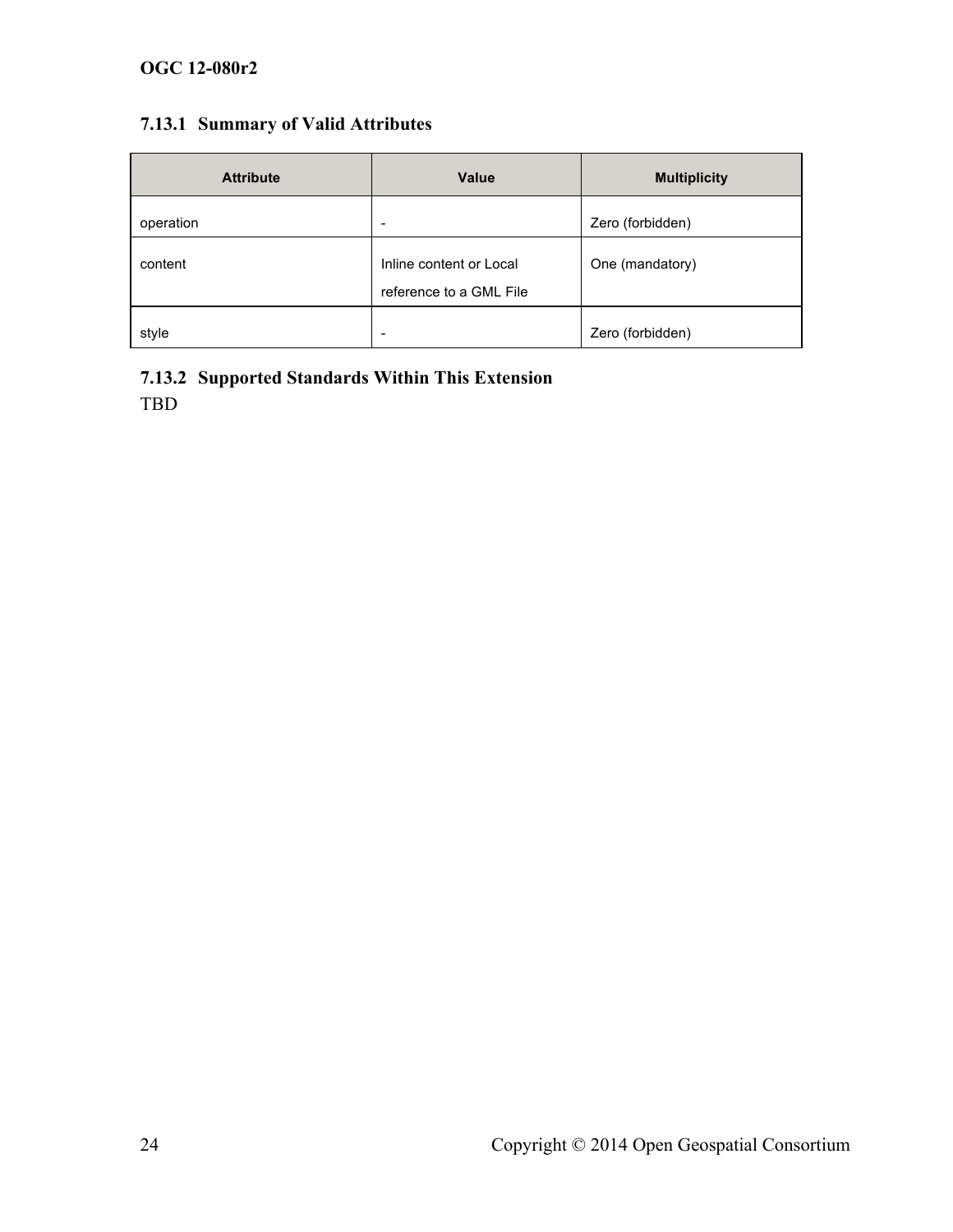# **Annex A: Conformance Class Abstract Test Suite (Normative)**

An OWS Context Encoding implementation shall satisfy the following characteristics to be conformant with this specification.

#### **A.1 Conformance Test Class: core**

The OGC URI identifier of this conformance class is: http://www.opengis.net/spec/owc/1.0/conf/core. Tests identifiers below are shown in full but all relate to http://www.opengis.net/spec/owc/1.0/.

#### **Fully Implements the Context Class.**

#### **Test id:**

http://www.opengis.net/spec/owc/1.0/conf/core/ContextClass

#### **Test Purpose:**

To test requirement http://www.opengis.net/spec/owc/1.0/req/core/ContextClass:

#### **Test Method:**

Review all rows of the owc: Context Class and confirm that an encoding rule is defined for each element in the encoding specification.

#### **Fully Implements the Resource Class**

#### **Test id:**

http://www.opengis.net/spec/owc/1.0/conf/core/ResourceClass

#### **Test Purpose:**

To test requirement: http://www.opengis.net/spec/owc/1.0/req/core/ResourceClass

#### **Test Method:**

Review all rows of the owc: Resource Class and confirm that an encoding rule is defined for each element in the encoding specification.

#### **Fully Implements the Offering Class**

#### **Test id:**

http://www.opengis.net/spec/owc/1.0/conf/core/OfferingClass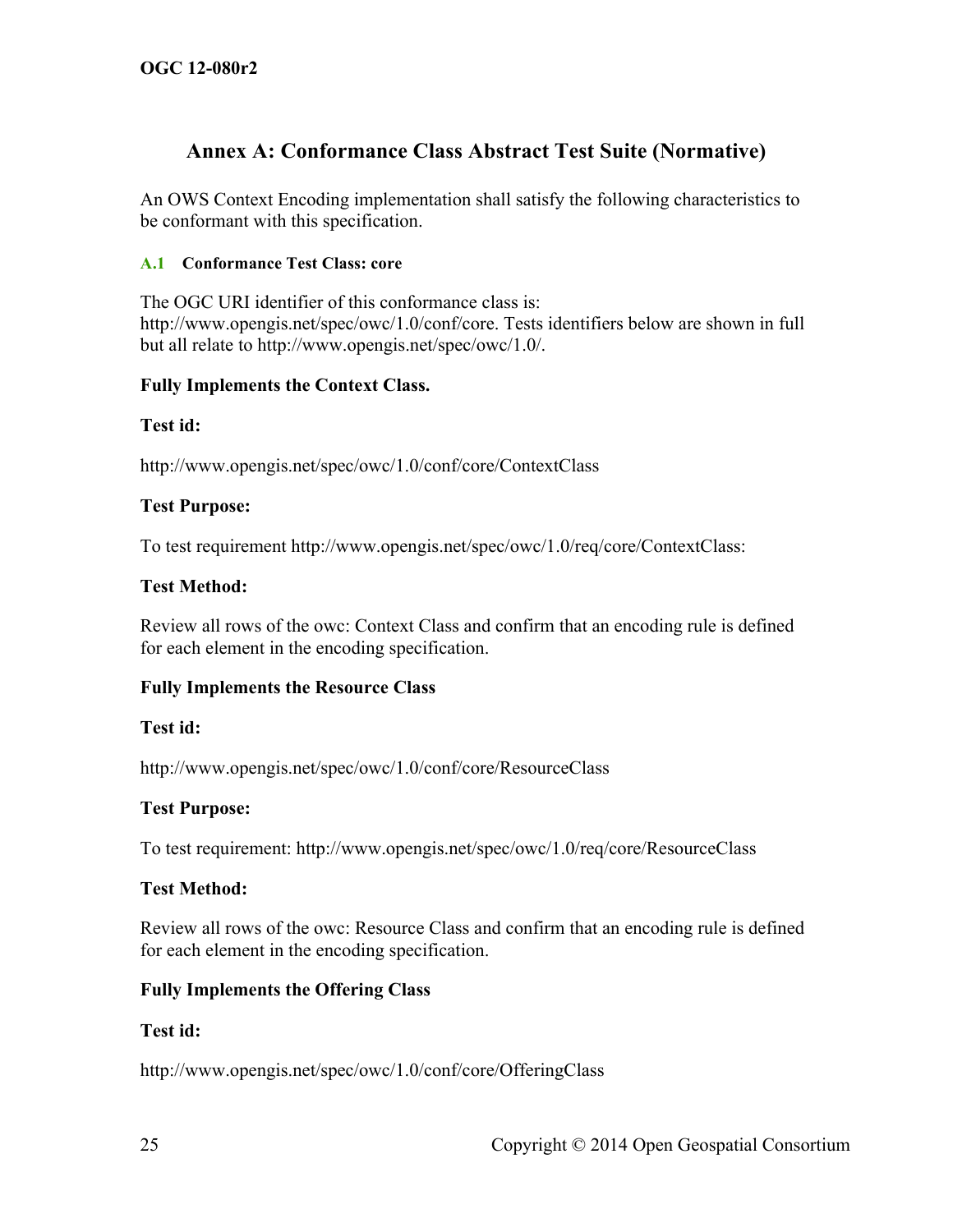#### **Test Purpose:**

To test requirement http://www.opengis.net/spec/owc/1.0/req/core/OfferingClass |

#### **Test Method:**

Review all rows of the owc:Offering Class and confirm that an encoding rule is defined for each element in the encoding specification. Fully Implements the Operation Class

#### **Test id:**

http://www.opengis.net/spec/owc/1.0/conf/core/OperationClass

#### **Test Purpose:**

To test requirement: http://www.opengis.net/spec/owc/1.0/req/core/OperationClass

#### **Test Method:**

Review all rows of the owc:Operation class and confirm that an encoding rule is defined for each element in the encoding specification.

#### **A.1.1 Fully Implements the Content Class**

#### **Test id:**

http://www.opengis.net/spec/owc/1.0/conf/core/ContentClass

# **Test Purpose:**

To test requirement: http://www.opengis.net/spec/owc/1.0/req/core/ContentClass

# **Test Method:**

Review all rows of the owc:Content class and confirm that an encoding rule is defined for each element in the encoding specification.

# **Fully Implements the StyleSet Classes**

#### **Test id:**

http://www.opengis.net/spec/owc/1.0/conf/core/StyleSetClass

#### **Test Purpose:**

To test requirement: http://www.opengis.net/spec/owc/1.0/req/core/StyleSetClass

# **Test Method:**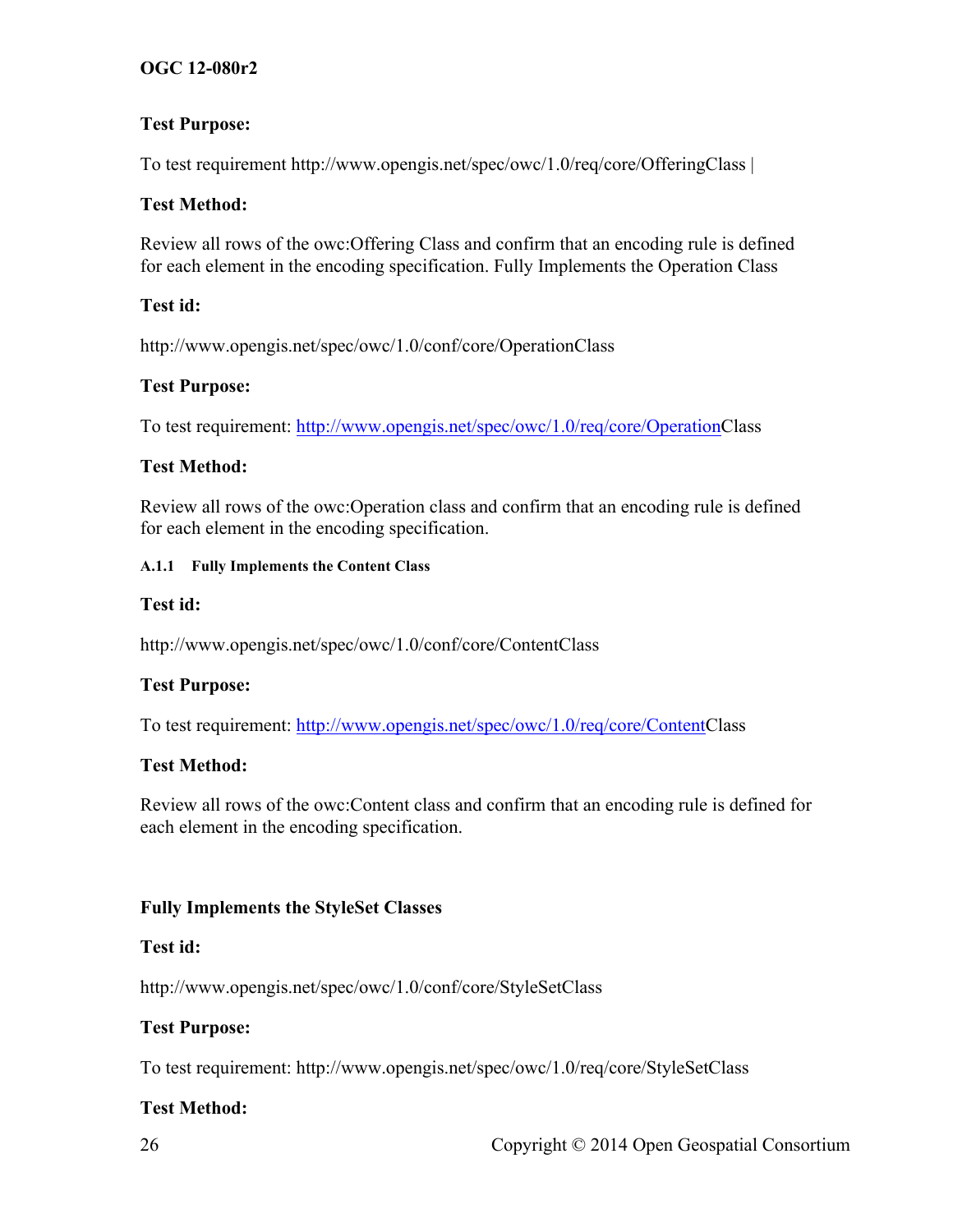Review all rows of the owc:StyleSet class and confirm that an encoding rule is defined for each element in the encoding specification.

#### **Fully Implements the** Creator **Class**

#### **Test Id:**

http://www.opengis.net/spec/owc/1.0/conf/core/CreatorClass

#### **Test Purpose:**

To test requirement: http://www.opengis.net/spec/owc/1.0/req/core/CreatorClass

#### **Test Method:**

Review all rows of the owc: Creator Class and confirm that an encoding rule is defined for each element in the encoding specification.

#### **Fully Implements the** CreatorApplication **Class**

#### **Test Id:**

http://www.opengis.net/spec/owc/1.0/conf/core/CreatorApplicationClass

#### **Test Purpose:**

To test requirement: http://www.opengis.net/spec/owc/1.0/req/core/ CreatorApplicationClass

#### **Test Method:**

Review all rows of the owc: CreatorApplication Class and confirm that an encoding rule is defined for each element in the encoding specification.

#### **A.1.2 Fully Implements the CreatorDisplay Class**

#### **Test id:**

http://www.opengis.net/spec/owc/1.0/conf/core/CreatorDisplay

#### **Test Purpose:**

To test requirement: http://www.opengis.net/spec/owc/1.0/req/core/CreatorDisplay

# **Test Method:**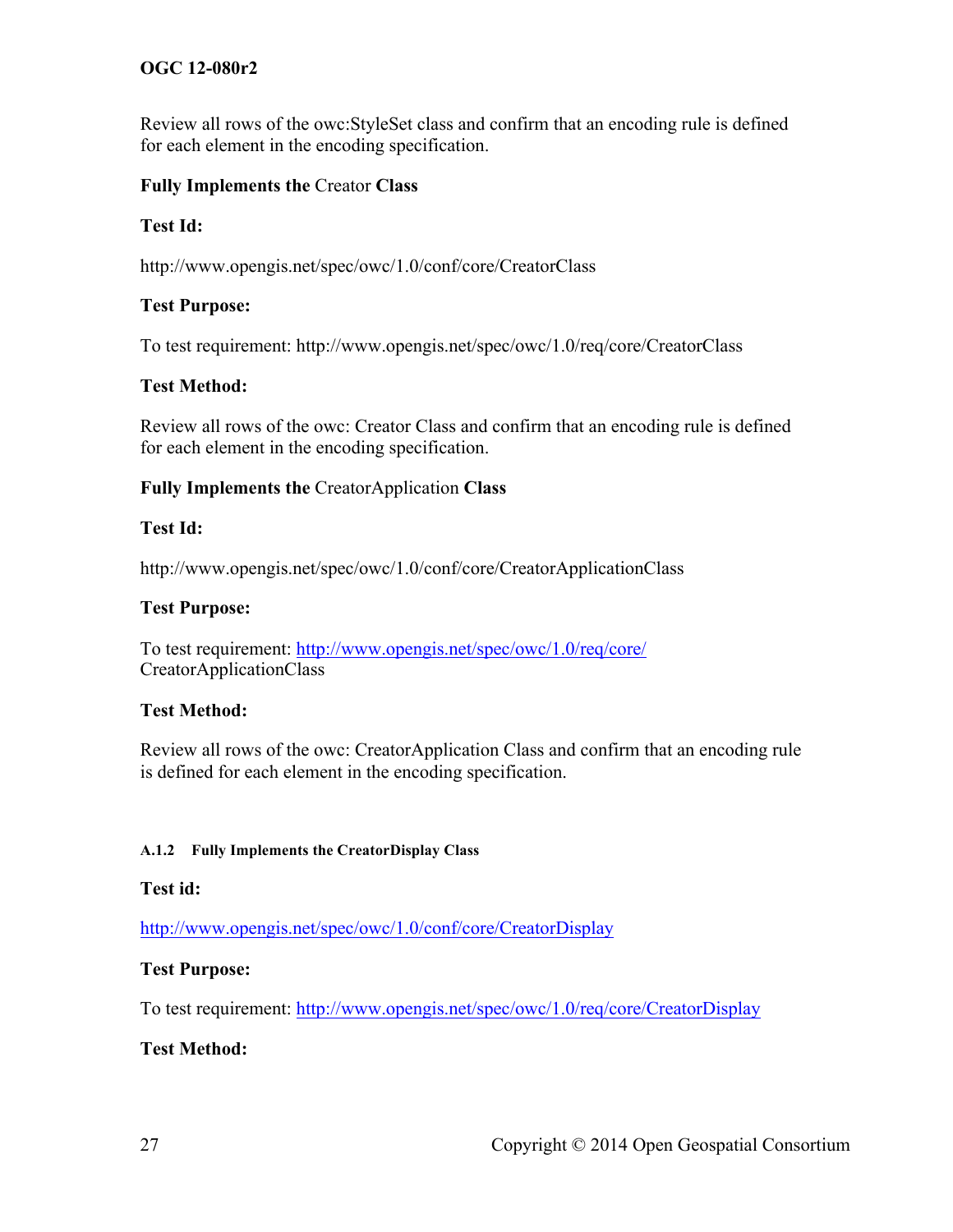Review all rows of the owc:CreatorDisplay class and confirm that an encoding rule is defined for each element in the encoding specification.Conformance Test Class: WMS Extension

Fully Implements the WMSOffering Class.

#### **Test Id:**

http://www.opengis.net/spec/owc/1.0/conf/wmsOffering

#### **Test Purpose:**

To test requirement: http://www.opengis.net/spec/owc/1.0/req/wmsOffering,

#### **Test Method:**

Review all rows of the WMSOffering Class and confirm that an encoding rule is defined for each element in the encoding specification.

#### **A.2 Conformance Test Class: WFS Extension**

#### **Fully Implements the WFSOffering Class.**

#### **Test Id:**

http://www.opengis.net/spec/owc/1.0/conf/wfsOffering

#### **Test Purpose:**

To test requirement: http://www.opengis.net/spec/owc/1.0/req/wfsOffering

#### **Test Method:**

Review all rows of the WFSService Class and confirm that an encoding rule is defined for each element in the encoding specification.

#### **A.3 Conformance Test Class: WCS Extension**

#### **Fully Implements** the WCSOffering **Class.**

#### **Test Id:**

http://www.opengis.net/spec/owc/1.0/conf/wcsOffering

#### **Test Purpose:**

To test requirement: http://www.opengis.net/spec/owc/1.0/req/wcsOffering

#### **Test Method:**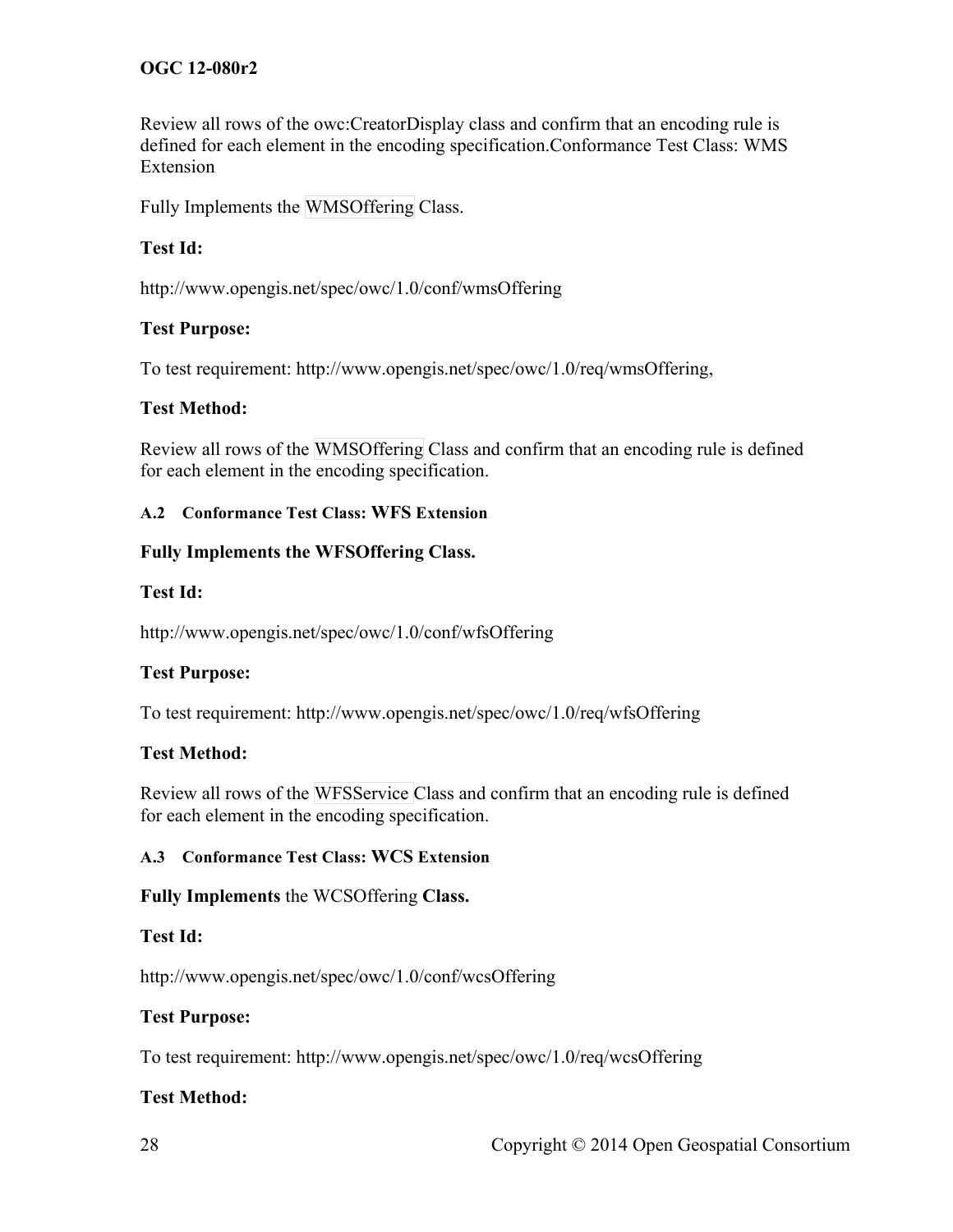Review all rows of the WCSOffering Class and confirm that an encoding rule is defined for each element in the encoding specification.

#### **A.4 Conformance Test Class: WPS Extension**

#### **Fully Implements the WPSOffering Class.**

#### **Test Id:**

http://www.opengis.net/spec/owc/1.0/conf/wpsOffering

#### **Test Purpose:**

To test requirement: http://www.opengis.net/spec/owc/1.0/req/wpsOffering

#### **Test Method:**

Review all rows of the WPSOffering Class and confirm that an encoding rule is defined for each element in the encoding specification.

#### **A.5 Conformance Test Class: CSW Extension**

Fully Implements the CSWOffering Class.

#### **Test Id:**

http://www.opengis.net/spec/owc/1.0/conf/cswOffering

#### **Test Purpose:**

To test requirement: http://www.opengis.net/spec/owc/1.0/req/cswOffering

#### **Test Method:**

Review all rows of the CSWOffering Class and confirm that an encoding rule is defined for each element in the encoding specification.

#### **A.6 Conformance Test Class: WMTS Extension**

Fully Implements the WMTSOffering Class.

#### **Test Id:**

http://www.opengis.net/spec/owc/1.0/conf/wmtsOffering

#### **Test Purpose:**

To test requirement: http://www.opengis.net/spec/owc/1.0/req/wmtsOffering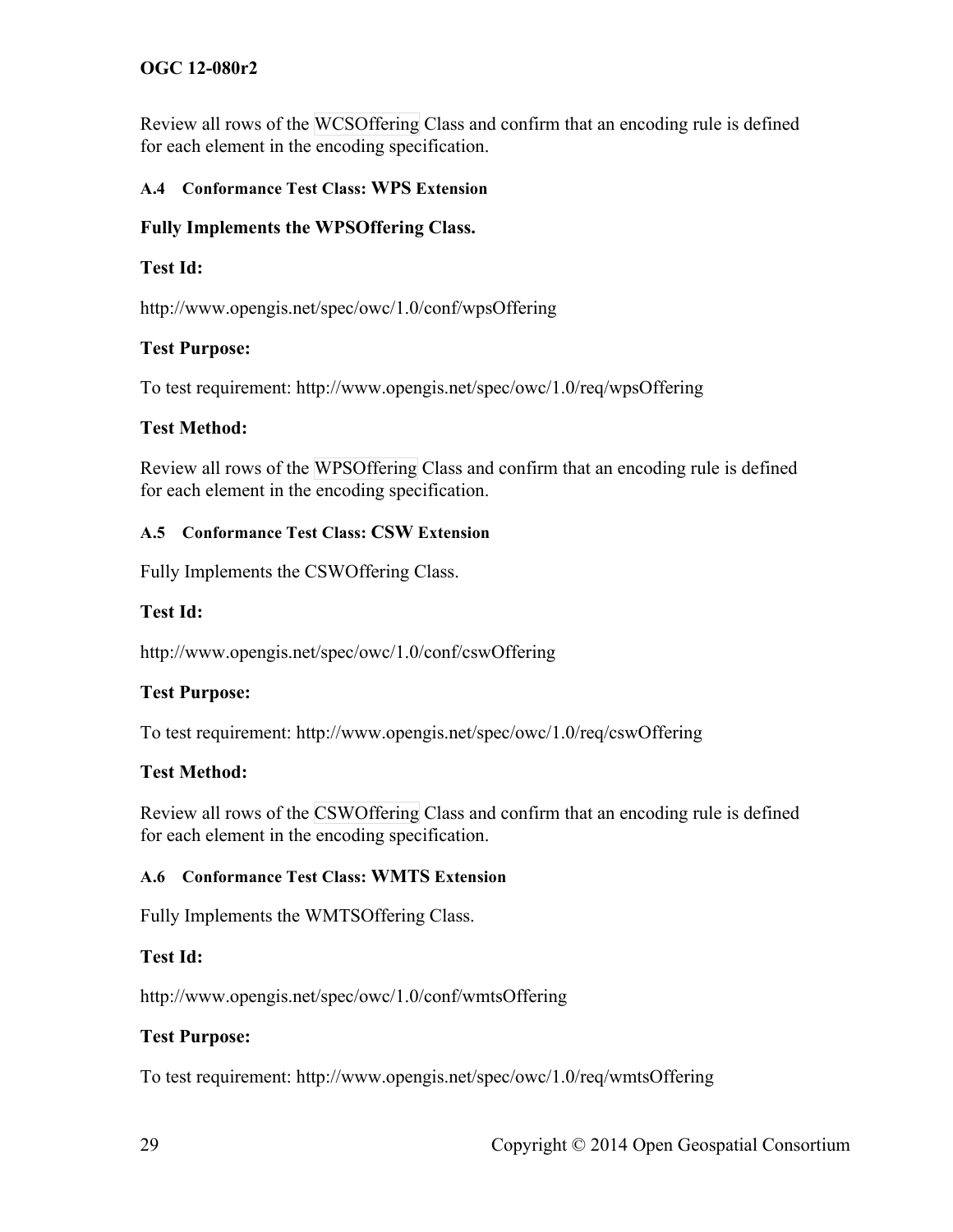#### **Test Method:**

Review all rows of the WMTSOffering Class and confirm that an encoding rule is defined for each element in the encoding specification.

#### **A.7 Conformance Test Class: GML Extension**

Fully Implements the GMLOffering Class.

#### **Test Id:**

http://www.opengis.net/spec/owc/1.0/conf/gmlOffering

#### **Test Purpose:**

To test requirement: http://www.opengis.net/spec/owc/1.0/req/gmlOffering

#### **Test Method:**

Review all rows of the GMLOffering Class and confirm that an encoding rule is defined for each element in the encoding specification.

#### **A.8 Conformance Test Class: KML Extension**

Fully Implements the KMLOffering Class.

#### **Test Id:**

http://www.opengis.net/spec/owc/1.0/conf/kmlOffering

#### **Test Purpose:**

To test requirement: http://www.opengis.net/spec/owc/1.0/req/kmlOffering

#### **Test Method:**

Review all rows of the KML Offering Class and confirm that an encoding rule is defined for each element in the encoding specification.

# **A.9 Conformance Test Class: GeoTIFF Extension**

# **Fully Implements the GeoTIFFOffering Class.**

#### **Test Id:**

http://www.opengis.net/spec/owc/1.0/conf/geotiffOffering

# **Test Purpose:**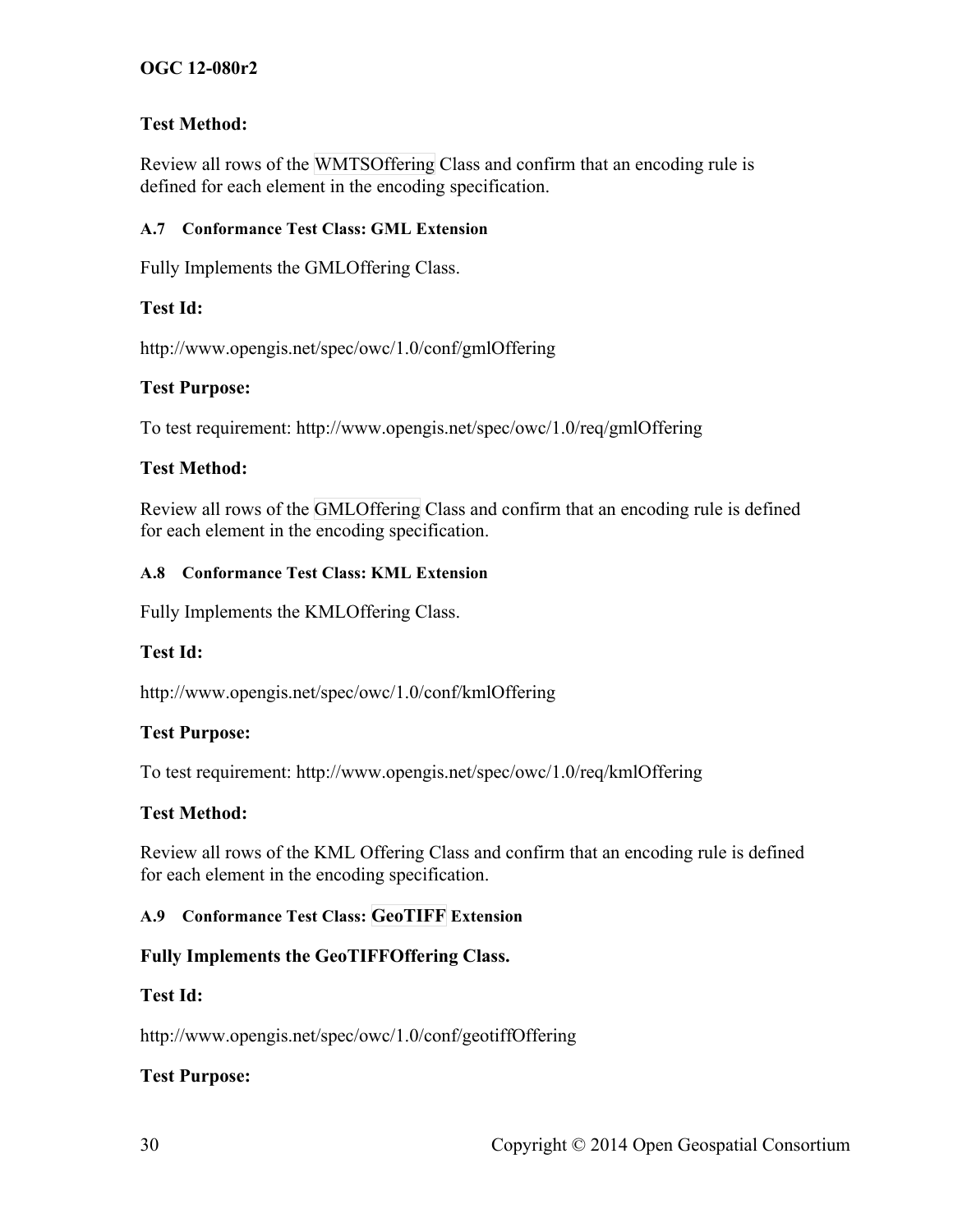To test requirement: http://www.opengis.net/spec/owc/1.0/req/geotiffOffering

#### **Test Method:**

Review all rows of the GeoTIFFOffering Class and confirm that an encoding rule is defined for each element in the encoding specification.

#### **A.10 Conformance Test Class: GMLJP2 Extension**

Fully Implements the GMLJP2Offering Class.

# **Test Id:**

http://www.opengis.net/spec/owc/1.0/conf/gmljp2Offering

#### **Test Purpose:**

To test requirement: http://www.opengis.net/spec/owc/1.0/req/gmljp2Offering

#### **Test Method:**

Review all rows of the GMLOffering Class and confirm that an encoding rule is defined for each element in the encoding specification.

#### **A.11 Conformance Test Class: GMLCOV Extension**

# **Fully Implements the GMLCOVOffering Class.**

#### **Test Id:**

http://www.opengis.net/spec/owc/1.0/conf/gmlcovOffering

# **Test Purpose:**

To test requirement: http://www.opengis.net/spec/owc/1.0/req/gmlcovOffering

#### **Test Method:**

Review all rows of the GMLCOVOffering Class and confirm that an encoding rule is defined for each element in the encoding specification.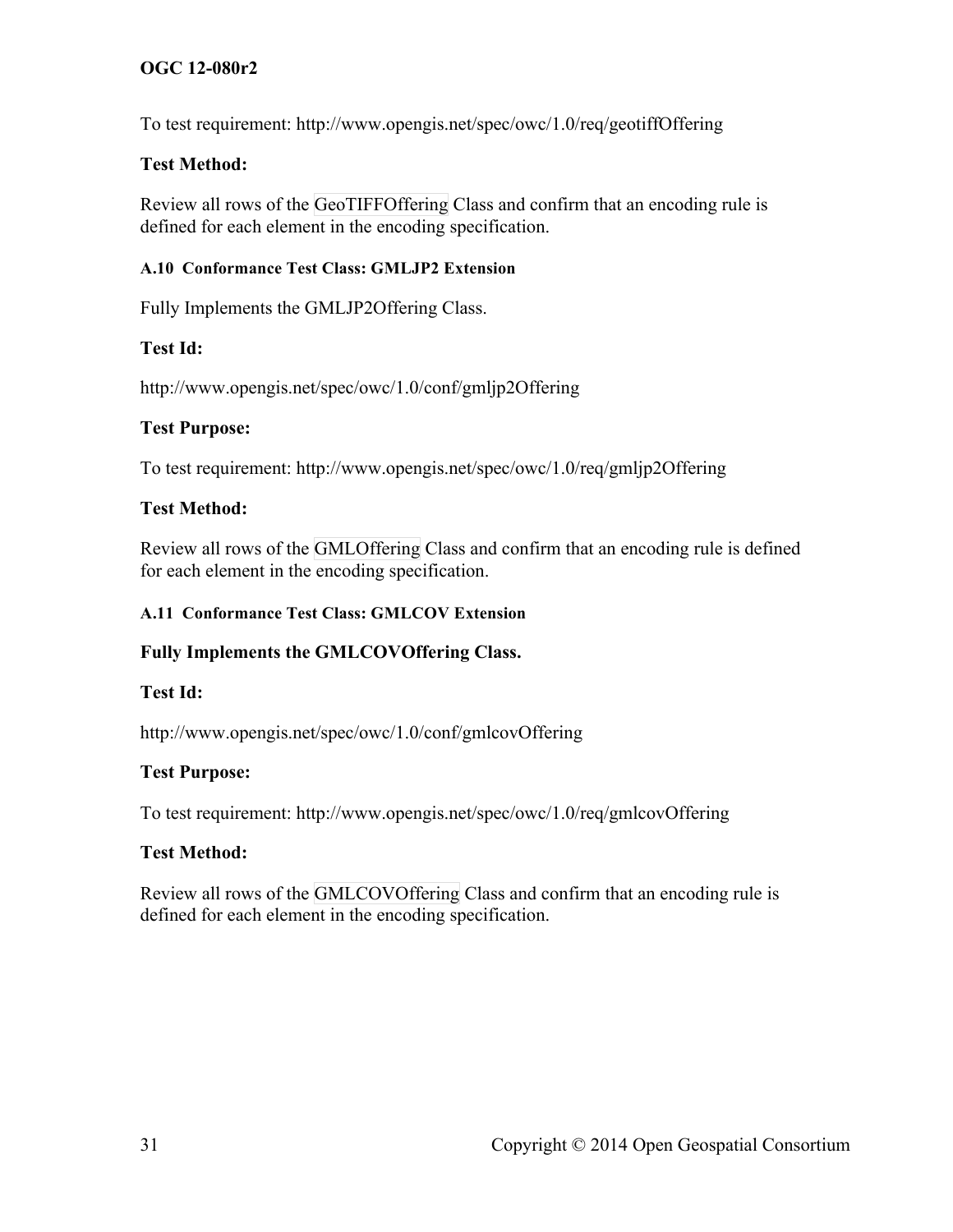| Date                                 | Release  | Author(s)                                          | Paragraph modified       | <b>Description</b>                                                                         |
|--------------------------------------|----------|----------------------------------------------------|--------------------------|--------------------------------------------------------------------------------------------|
| 3rd October<br>2012                  | Draft 10 | Roger Brackin,<br>Pedro Gonçalves                  | outside of SWG           | Initial Document Release Approved Draft Release for use in<br>$OWS-9$                      |
| 28 <sub>th</sub><br>December<br>2012 | Draft 13 | Roger Brackin,<br>Pedro Gonçalves TC/OpenGeo       | Document Release for     | Approved for release under TC 3<br>week rule /OAB/Open Geo                                 |
| 31st May<br>2013                     | Draft 14 | Roger Brackin,<br>Pedro Gonçalves 3, Section 7.8.1 | Figure 3, Table 2, Table | UML Model corrections, various<br>minor table corrections, WMTS<br>Operation Multiplicity. |
| 4th June<br>2013                     | Draft 15 | Roger Brackin,                                     | Figure 2, Table $2,4,5$  | UML and Table corrections noted<br>by Joan Maso                                            |
| 30th June<br>2013                    | Draft 16 | Roger Brackin,                                     | Section 7.2.4            | Remove comment accidently left in<br>D15                                                   |
| 31st August<br>2013                  | Draft 17 | Roger Brackin,                                     | Section A11 removed      | Erroneous Conformance test.                                                                |

# **Annex B: Revision history**